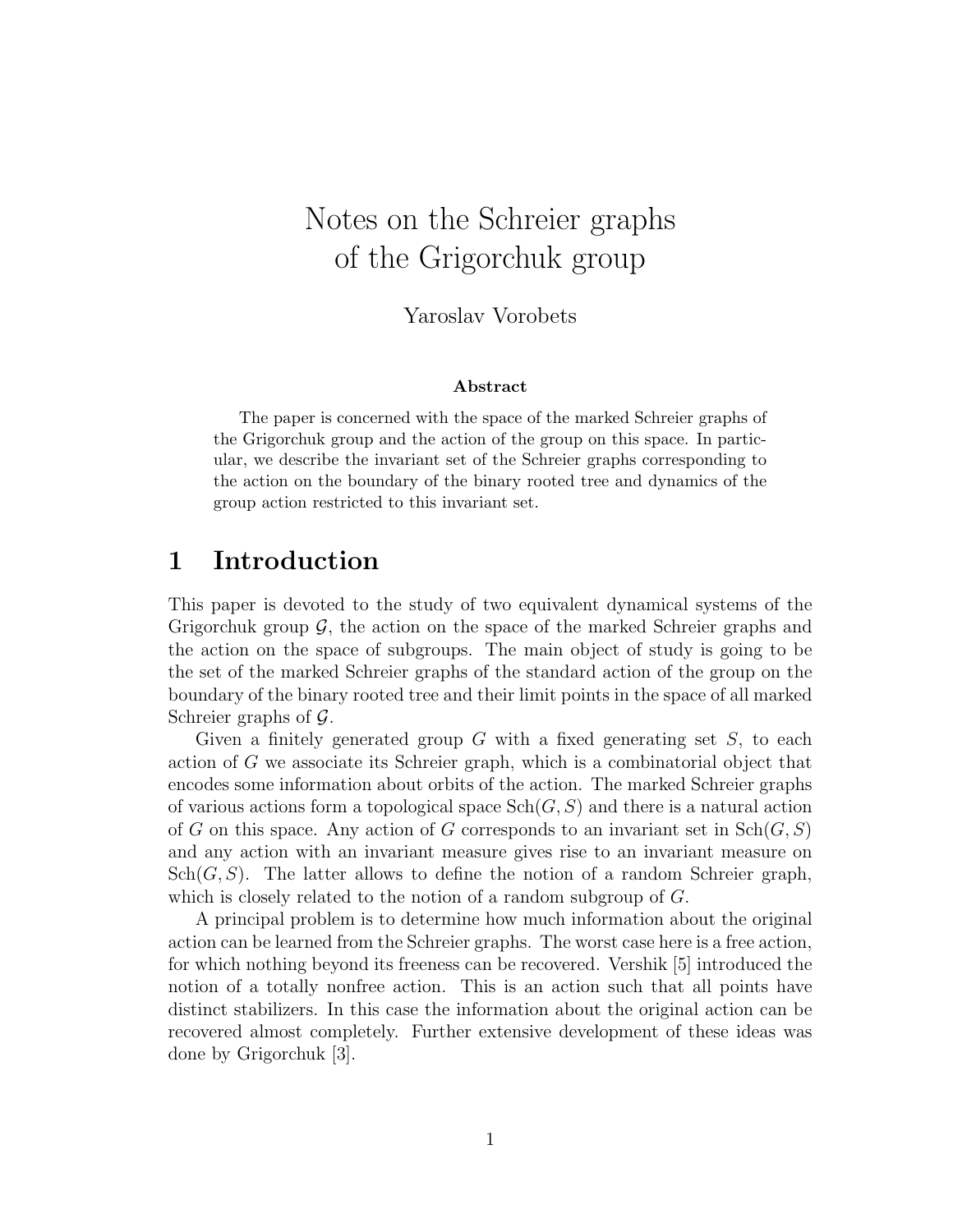

Figure 1: The marked Schreier graph of  $0^{\infty} = 000...$ 

The Grigorchuk group was introduced in [1] as a simple example of a finitely generated infinite torsion group. Later it was revealed that this group has intermediate growth and a number of other remarkable properties (see the survey [2]). In this paper we are going to use the branching property of the Grigorchuk group, which implies that its action on the boundary of the binary rooted tree is totally nonfree in a very strong sense.

The main results of the paper are summarized in the following two theorems. The first theorem contains a detailed description of the invariant set of the Schreier graphs. The second theorem is concerned with the dynamics of the group action restricted to that invariant set.

**Theorem 1.1** Let  $F : \partial \mathcal{T} \to \text{Sch}(\mathcal{G}, \{a, b, c, d\})$  be the mapping that assigns to any point on the boundary of the binary rooted tree the marked Schreier graph of its orbit under the action of the Grigorchuk group. Then

- $(i)$  F is injective;
- (ii)  $F$  is measurable; it is continuous everywhere except for a countable set, the orbit of the point  $\xi_0 = 111 \ldots$ ;
- (iii) the Schreier graph  $F(\xi_0)$  is an isolated point in the closure of  $F(\partial T)$ ; the other isolated points are graphs obtained by varying the marked vertex of  $F(\xi_0);$
- (iv) the closure of the set  $F(\partial \mathcal{T})$  differs from  $F(\partial \mathcal{T})$  in countably many points; these are obtained from three graphs  $\Delta_0$ ,  $\Delta_1$ ,  $\Delta_2$  choosing the marked vertex arbitrarily;
- (v) as an unmarked graph,  $F(\xi_0)$  is a double quotient of each  $\Delta_i$  (i = 0, 1, 2); also, there exists a graph  $\Delta$  such that each  $\Delta_i$  is a double quotient of  $\Delta$ .

**Theorem 1.2** Using notation of the previous theorem, let  $\Omega$  be the set of nonisolated points of the closure of  $F(\partial \mathcal{T})$ . Then

(i)  $\Omega$  is a minimal invariant set for the action of the Grigorchuk group G on  $\text{Sch}(\mathcal{G}, \{a, b, c, d\})$ ;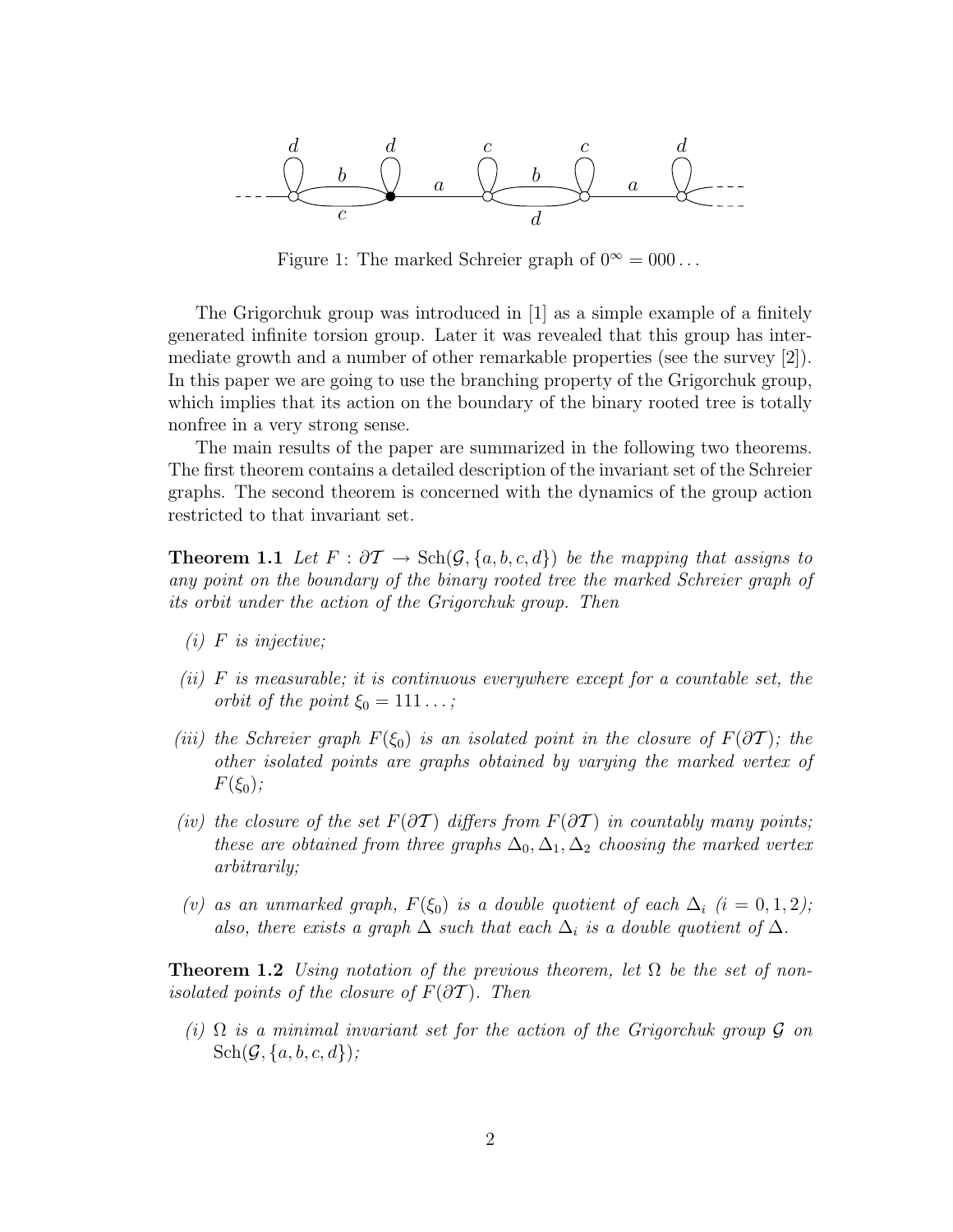

Figure 2: The marked Schreier graph of  $1^{\infty} = 111...$ 

- (ii) the action of G on  $\Omega$  is a continuous extension of the action on the boundary of the binary rooted tree; the extension is one-to-one everywhere except for a countable set, where it is three-to-one;
- (iii) there exists a unique Borel probability measure  $\nu$  on  $\text{Sch}(\mathcal{G}, \{a, b, c, d\})$  invariant under the action of  $\mathcal G$  and supported on the set  $\Omega$ ;
- (iv) the action of G on  $\Omega$  with the invariant measure  $\nu$  is isomorphic to the action of  $\mathcal G$  on  $\partial \mathcal T$  with the uniform measure.

The paper is organized as follows. Section 2 contains a detailed construction of the space of marked graphs. The construction is more general than that in [3]. Section 3 contains notation and definitions concerning group actions. In Section 4 we introduce the Schreier graphs of a finitely generated group, the space of marked Schreier graphs, and the action of the group on that space. In Section 5 we study the space of subgroups of a countable group and establish a relation of this space with the space of marked Schreier graphs. Section 6 is devoted to general considerations concerning groups of automorphisms of a regular rooted tree and their actions on the boundary of the tree. In Section 7 we apply the results of the previous sections to the study of the Grigorchuk group and prove Theorems 1.1 and 1.2. The exposition in Sections 2–6 is as general as possible, to make their results applicable to the actions of groups other than the Grigorchuk group.

The author is grateful to Rostislav Grigorchuk, Anatoly Vershik, and Oleg Ageev for useful discussions.

## 2 Space of marked graphs

A graph  $\Gamma$  is a combinatorial object that consists of vertices and edges related so that every edge joins two vertices or a vertex to itself (in the latter case the edge is called a *loop*). The vertices joined by an edge are its *endpoints*. Let  $V$ be the vertex set of the graph  $\Gamma$  and E be the set of its edges. Traditionally E is regarded as a subset of  $V \times V$ , i.e., any edge is identified with the pair of its endpoints. In this paper, however, we are going to consider graphs with multiple edges joining the same vertices. Also, our graphs will carry additional structure.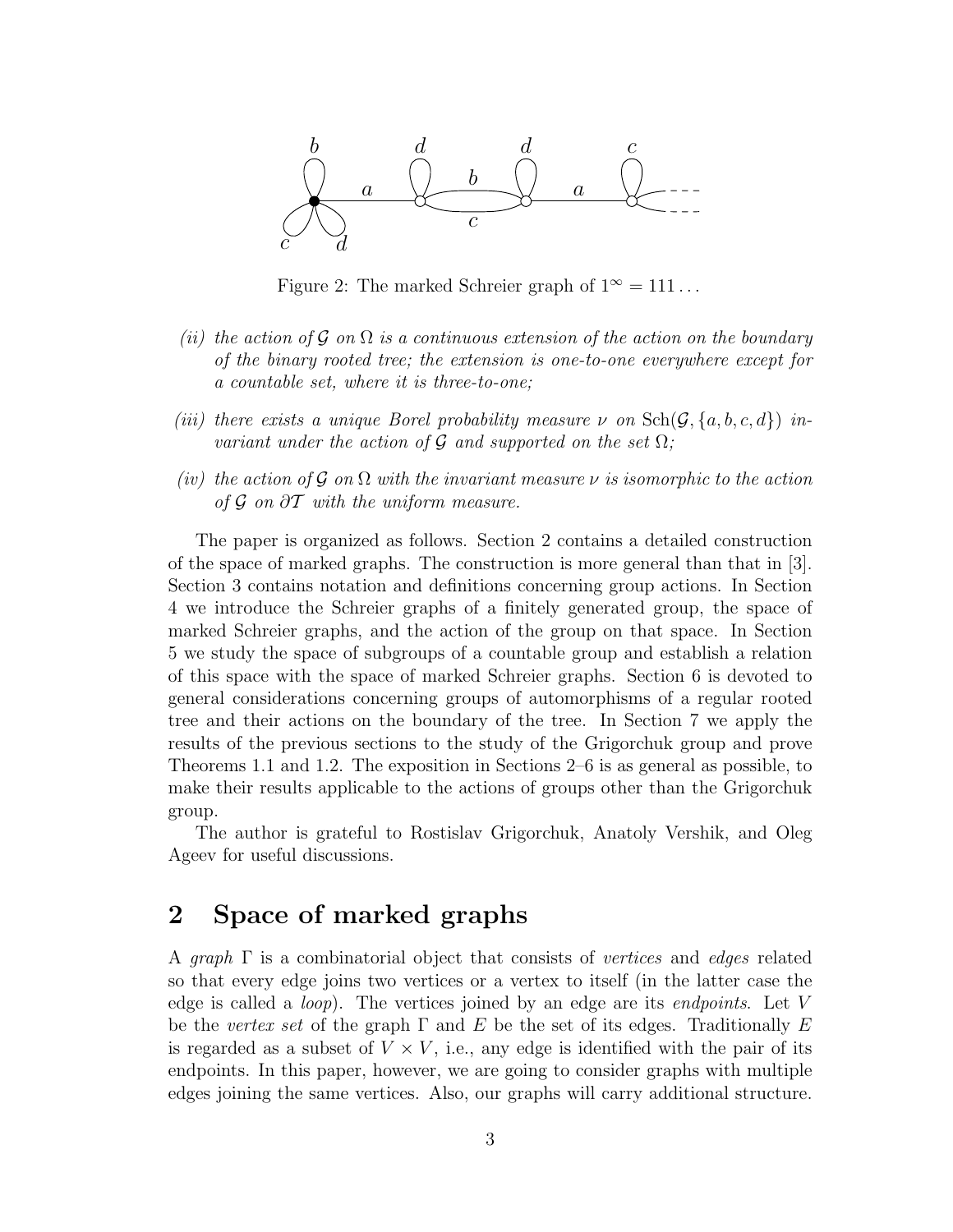To accomodate this, we regard E merely as a reference set whereas the actual information about the edges is contained in their attributes, which are functions on E. In a plain graph any edge has only one attribute: its endpoints, which are an unordered pair of vertices. Other types of graphs involve more attributes.

A directed graph has directed edges. The endpoints of a directed edge e are ordered, namely, there is a *beginning*  $\alpha(e) \in V$  and an end  $\omega(e) \in V$ . Clearly, an undirected loop is no different from a directed one. An undirected edge joining two distinct vertices may be regarded as two directed edges  $e_1$  and  $e_2$  with the same endpoints and opposite directions, i.e.,  $\alpha(e_2) = \omega(e_1)$  and  $\omega(e_2) = \alpha(e_1)$ . This way we can represent any graph with undirected edges as a directed graph. Conversely, some directed graphs can be regarded as graphs with undirected edges (we shall use this in Section 7).

A graph with labeled edges is a graph in which each edge e is assigned a label  $l(e)$ . The labels are elements of a prescribed finite set. A *marked graph* is a graph with a distinguished vertex called the *marked vertex*.

The vertices of a graph are pictured as dots or small circles. An undirected edge is pictured as an arc joining its endpoints. A directed edge is pictured as an arrow going from its beginning to its end. The label of an edge is written next to the edge. Alternatively, one might think of labels as colors and picture a graph with labeled edges as a colored graph.

Let  $\Gamma$  be a graph and V be its vertex set. To any subset  $V'$  of V we associate a graph  $\Gamma'$  called a *subgraph* of  $\Gamma$ . By definition, the vertex set of the graph  $\Gamma'$  is  $V'$ and the edges are those edges of  $\Gamma$  that have both endpoints in  $V'$  (all attributes are retained). If  $\Gamma$  is a marked graph and the marked vertex is in  $V'$ , it will also be the marked vertex of the subgraph Γ′ . Otherwise the subgraph is not marked.

Suppose  $\Gamma_1$  and  $\Gamma_2$  are graphs of the same type. For any  $i \in \{1,2\}$  let  $V_i$  be the vertex set of  $\Gamma_i$  and  $E_i$  be the set of its edges. The graph  $\Gamma_1$  is said to be *isomorphic* to  $\Gamma_2$  if there exist bijections  $f: V_1 \to V_2$  and  $\phi: E_1 \to E_2$  that respect the structure of the graphs. First of all, this means that  $f$  sends the endpoints of any edge  $e \in E_1$  to the endpoints of  $\phi(e)$ . If  $\Gamma_1$  and  $\Gamma_2$  are directed graphs, we additionally require that  $\alpha(\phi(e)) = f(\alpha(e))$  and  $\omega(\phi(e)) = f(\omega(e))$  for all  $e \in E_1$ . If  $\Gamma_1$  and  $\Gamma_2$  have labeled edges, we also require that  $\phi$  preserve labels. If  $\Gamma_1$  and  $\Gamma_2$  are marked graphs, we also require that f map the marked vertex of  $\Gamma_1$  to the marked vertex of  $\Gamma_2$ . Assuming the above requirements are met, the mapping f of the vertex set is called an *isomorphism of the graphs*  $\Gamma_1$  and  $\Gamma_2$ . If  $\Gamma_1 = \Gamma_2$ then f is also called an *automorphism* of the graph  $\Gamma_1$ . We call the mapping  $\phi$ a companion mapping of f. If neither of the graphs  $\Gamma_1$  and  $\Gamma_2$  admits multiple edges with identical attributes, the companion mapping is uniquely determined by the isomorphism f. Further, we say that the graph  $\Gamma_2$  is a quotient of  $\Gamma_1$ if all of the above requirements are met except the mappings f and  $\phi$  need not be injective. Moreover,  $\Gamma_2$  is a k-fold quotient of  $\Gamma_1$  if f is k-to-1. Finally, we say that the graphs  $\Gamma_1$  and  $\Gamma_2$  coincide up to renaming edges if they have the same vertices and there is a one-to-one correspondence between their edges that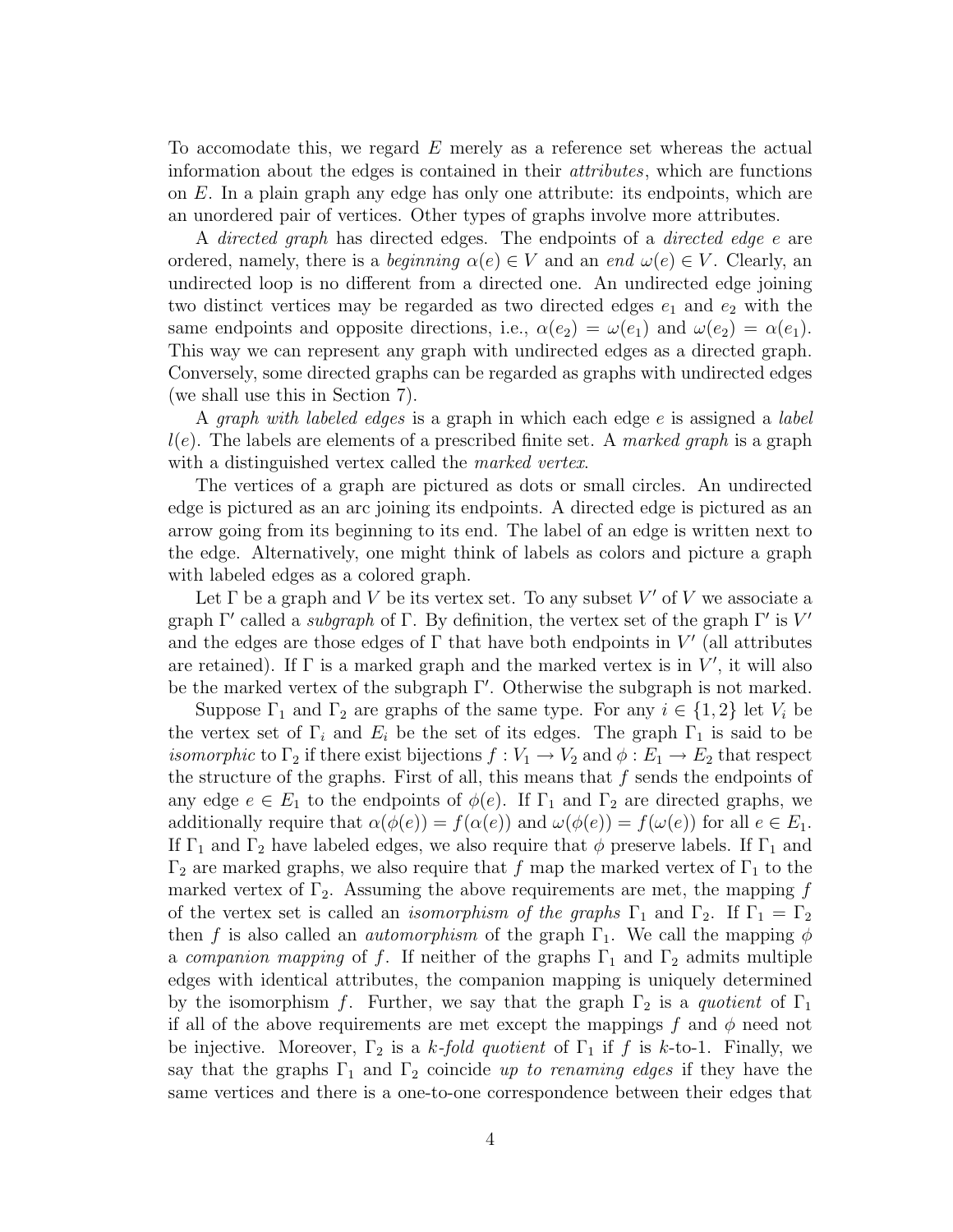preserves all attributes. An equivalent condition is that the identity map on the common vertex set is an isomorphism of these graphs.

A path in a graph  $\Gamma$  is a sequence of vertices  $v_0, v_1, \ldots, v_n$  together with a sequence of edges  $e_1, \ldots, e_n$  such that for any  $1 \leq i \leq n$  the endpoints of the edge  $e_i$  are  $v_{i-1}$  and  $v_i$ . We say that the vertex  $v_0$  is the beginning of the path and  $v_n$ is the end. The path is *closed* if  $v_n = v_0$ . The *length* of the path is the number of edges in the sequence (counted with repetitions), which is a nonnegative integer. The path is a *directed path* if the edges are directed and, moreover,  $\alpha(e_i) = v_{i-1}$ and  $\omega(e_i) = v_i$  for  $1 \leq i \leq n$ . If the graph  $\Gamma$  has labeled edges then the path is assigned a *code word*  $l(e_1)l(e_2)...l(e_n)$ , which is a string of labels read off the edges while traversing the path.

We say that a vertex v of a graph  $\Gamma$  is *connected to* a vertex v' if there is a path in  $\Gamma$  such that the beginning of the path is v and the end is v'. The length of the shortest path with this property is the *distance* from  $v$  to  $v'$ . The connectivity is an equivalence relation on the vertex set of  $\Gamma$ . The subgraphs of  $\Gamma$  corresponding to the equivalence classes are connected components of the graph Γ. A graph is connected if all vertices are connected to each other. Clearly, the connected components of any graph are its maximal connected subgraphs.

Let v be a vertex of a graph Γ. For any integer  $n \geq 0$ , the *closed ball* of radius n centered at v, denoted  $\overline{B}_{\Gamma}(v,n)$ , is the subgraph of  $\Gamma$  whose vertex set consists of all vertices in  $\Gamma$  at distance at most n from the vertex v. A graph is *locally finite* if every vertex is the endpoint for only finitely many edges. If the graph  $\Gamma$  is locally finite then any closed ball of  $\Gamma$  is a *finite graph*, i.e., it has a finite number of vertices and a finite number of edges.

Let  $\mathcal{MG}$  denote the set of isomorphism classes of all marked directed graphs with labeled edges. For convenience, we regard elements of  $\mathcal{MG}$  as graphs (i.e., we choose representatives of isomorphism classes). It is easy to observe that connectedness and local finiteness of graphs are preserved under isomorphisms. Let  $MG_0$  denote the subset of  $MG$  consisting of connected, locally finite graphs. We endow the set  $\mathcal{MG}_0$  with a topology as follows. The topology is generated by sets  $U(\Gamma_0, V_0) \subset \mathcal{MG}_0$ , where  $\Gamma_0$  runs over all finite graphs in  $\mathcal{MG}_0$  and  $V_0$ can be any subset of the vertex set of  $\Gamma_0$ . By definition,  $\mathcal{U}(\Gamma_0, V_0)$  is the set of all isomorphism classes in  $\mathcal{MG}_0$  containing any graph  $\Gamma$  such that  $\Gamma_0$  is a subgraph of Γ and every edge of Γ with at least one endpoint in the set  $V_0$  is actually an edge of  $\Gamma_0$ . In other words, there is no edge in  $\Gamma$  that joins a vertex from  $V_0$  to a vertex outside the vertex set of  $\Gamma_0$ . For example,  $\mathcal{U}(\Gamma_0, \emptyset)$  is the set of all graphs in  $\mathcal{MG}_0$ that have a subgraph isomorphic to  $\Gamma_0$ . On the other hand, if  $V_0$  is the entire vertex set of  $\Gamma_0$  then  $\mathcal{U}(\Gamma_0, V_0)$  contains only the graph  $\Gamma_0$ . As a consequence, every finite graph in  $\mathcal{MG}_0$  is an isolated point. The following lemma implies that sets of the form  $\mathcal{U}(\Gamma_0, V_0)$  constitute a base of the topology.

**Lemma 2.1** Any nonempty intersection of two sets of the form  $\mathcal{U}(\Gamma_0,V_0)$  can be represented as the union of some sets of the same form.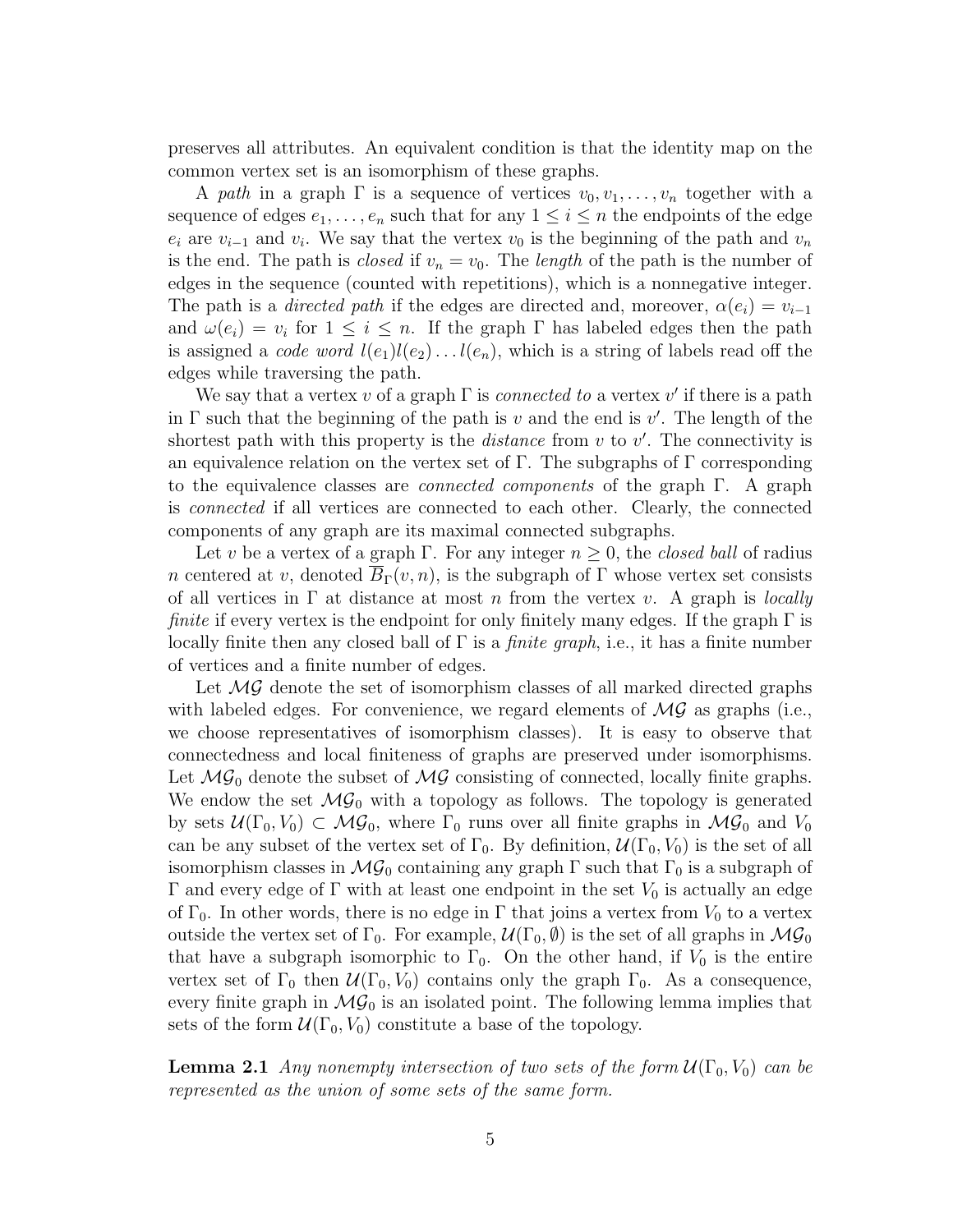**Proof.** Let  $\Gamma_1, \Gamma_2 \in \mathcal{MG}_0$  be finite graphs and  $V_1, V_2$  be subsets of their vertex sets. Consider an arbitrary graph  $\Gamma \in \mathcal{U}(\Gamma_1, V_1) \cap \mathcal{U}(\Gamma_2, V_2)$ . For any  $i \in \{1, 2\}$  let  $f_i: W_i \to W'_i$  be an isomorphism of the graph  $\Gamma_i$  with a subgraph of  $\Gamma$  such that no edge of  $\Gamma$  joins a vertex from the set  $f_i(V_i)$  to a vertex outside  $W'_i$ . Denote by  $\Gamma_0$  the finite subgraph of  $\Gamma$  with the vertex set  $W_0 = W'_1 \cup W'_2$ . Since the subgraphs of  $\Gamma$  with vertex sets  $W'_1$  and  $W'_2$  are both connected and both contain the marked vertex of  $\Gamma$ , the subgraph  $\Gamma_0$  is also marked and connected. Besides, no edge of  $\Gamma$  joins a vertex from the set  $V_0 = f_1(V_1) \cup f_2(V_2)$  to a vertex outside W<sub>0</sub>. Hence  $\Gamma \in \mathcal{U}(\Gamma_0, V_0)$ . It is easy to observe that the entire set  $\mathcal{U}(\Gamma_0, V_0)$  is contained in the intersection  $\mathcal{U}(\Gamma_1,V_1) \cap \mathcal{U}(\Gamma_2,V_2)$ . The lemma follows.

Next we introduce a distance function on  $MG_0$ . Consider arbitrary graphs  $\Gamma_1, \Gamma_2 \in \mathcal{MG}_0$ . Let  $v_1$  be the marked vertex of  $\Gamma_1$  and  $v_2$  be the marked vertex of  $\Gamma_2$ . We let  $\delta(\Gamma_1, \Gamma_2) = 0$  if the graphs  $\Gamma_1$  and  $\Gamma_2$  are isomorphic (i.e., they represent the same element of  $\mathcal{MG}_0$ ). Otherwise we let  $\delta(\Gamma_1, \Gamma_2) = 2^{-n}$ , where n is the smallest nonnegative integer such that the closed balls  $B_{\Gamma_1}(v_1, n)$  and  $B_{\Gamma_2}(v_2, n)$  are not isomorphic.

**Lemma 2.2** The graphs  $\Gamma_1$  and  $\Gamma_2$  are isomorphic if and only if the closed balls  $B_{\Gamma_1}(v_1,n)$  and  $B_{\Gamma_2}(v_2,n)$  are isomorphic for any integer  $n\geq 0$ .

**Proof.** For any  $i \in \{1,2\}$  let  $V_i$  denote the vertex set of the graph  $\Gamma_i$  and  $E_i$ denote its set of edges. Further, for any integer  $n \geq 0$  let  $V_i(n)$  and  $E_i(n)$  denote the vertex set and the set of edges of the closed ball  $B_{\Gamma_i}(v_i, n)$ . First assume that the graph  $\Gamma_1$  is isomorphic to  $\Gamma_2$ . Let  $f: V_1 \to V_2$  be an isomorphism of these graphs and  $\phi: E_1 \to E_2$  be its companion mapping. Clearly,  $f(v_1) = v_2$ . It is easy to see that any isomorphism of graphs preserves distances between vertices. It follows that f maps  $V_1(n)$  onto  $V_2(n)$  for any  $n \geq 0$ . Consequently,  $\phi$  maps  $E_1(n)$  onto  $E_2(n)$ . Hence the restriction of f to the set  $V_1(n)$  is an isomorphism of the graphs  $B_{\Gamma_1}(v_1, n)$  and  $B_{\Gamma_2}(v_2, n)$ .

Now assume that for every integer  $n \geq 0$  the closed balls  $B_{\Gamma_1}(v_1, n)$  and  $B_{\Gamma_2}(v_2,n)$  are isomorphic. Let  $f_n: V_1(n) \to V_2(n)$  be an isomorphism of these graphs and  $\phi_n : E_1(n) \to E_2(n)$  be its companion mapping. Clearly,  $f_n(v_1) = v_2$ . Note that the closed ball  $B_{\Gamma_i}(v_i, n)$  is also the closed ball with the same center and radius in any of the graphs  $B_{\Gamma_i}(v_i, m)$ ,  $m > n$ . It follows that the restriction of the mapping  $f_m$  to the set  $V_1(n)$  is an isomorphism of the graphs  $B_{\Gamma_1}(v_1,n)$  and  $B_{\Gamma_2}(v_2,n)$  while the restriction of  $\phi_m$  to  $E_1(n)$  is its companion mapping. Since the graphs  $\Gamma_1$  and  $\Gamma_2$  are locally finite, the sets  $V_1(n)$ ,  $V_2(n)$ ,  $E_1(n)$ ,  $E_2(n)$  are finite. Hence there are only finitely many distinct restrictions  $f_m|_{V_1(n)}$  or  $\phi_m|_{E_1(n)}$  for any fixed *n*. Therefore one can find nested infinite sets of indices  $I_0 \supset I_1 \supset I_2 \supset \ldots$ such that the restriction  $f_m|_{V_1(n)}$  is the same for all  $m \in I_n$  and the restriction  $\phi_m|_{E_1(n)}$  is the same for all  $m \in I_n$ . For any integer  $n \geq 0$  let  $f'_n = f_m|_{V_1(n)}$  and  $\phi'_n = \phi_m|_{E_1(n)}$ , where  $m \in I_n$ . By construction,  $f'_n$  is a restriction of  $f'_k$  and  $\phi'_n$ is a restriction of  $\phi'_k$  whenever  $n < k$ . Hence there exist maps  $f: V_1 \to V_2$  and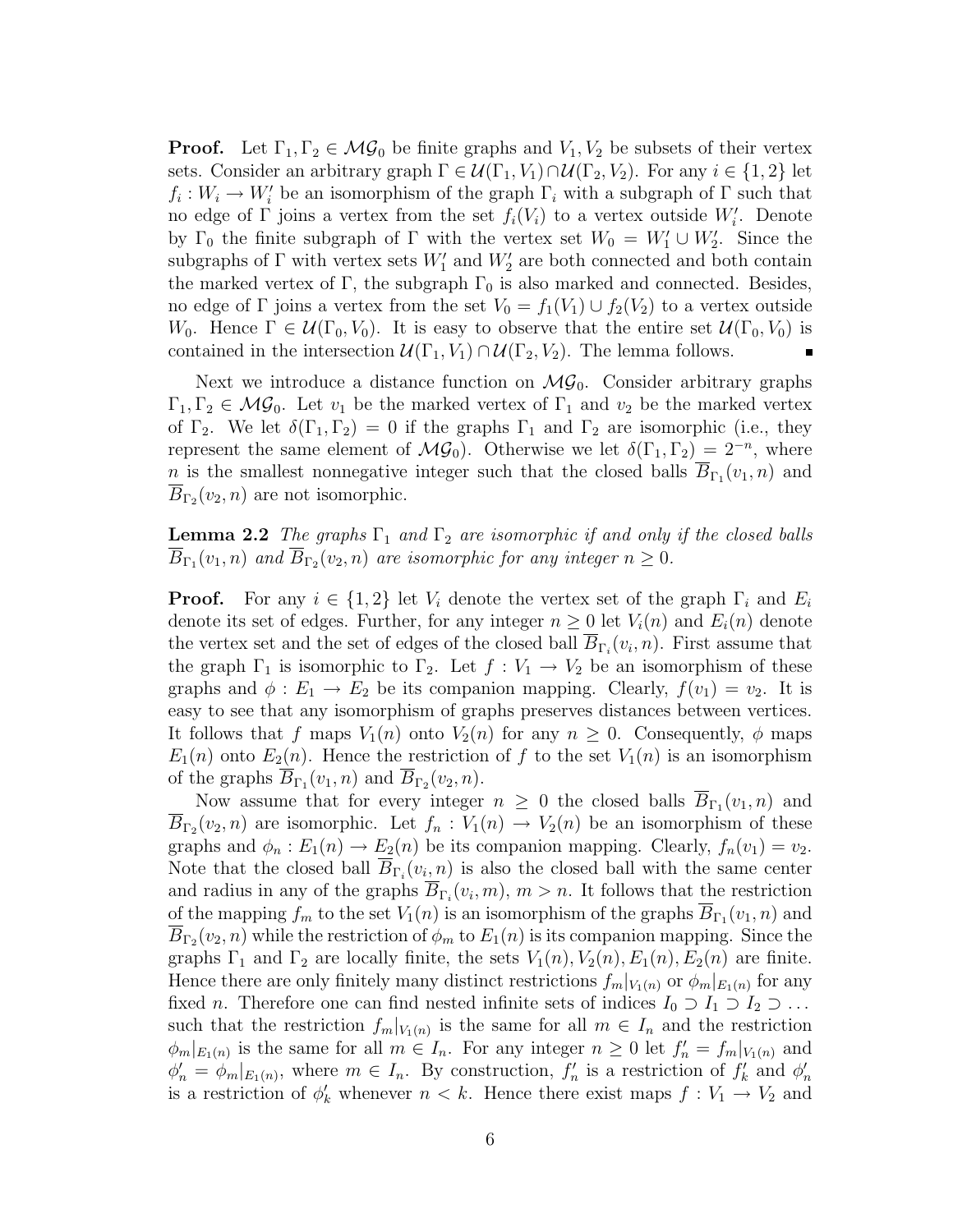$\phi: E_1 \to E_2$  such that all  $f'_n$  are restrictions of f and all  $\phi'_n$  are restrictions of  $\phi$ . Since the graphs  $\Gamma_1$  and  $\Gamma_2$  are connected, any finite collection of vertices and edges in either graph is contained in a closed ball centered at the marked vertex. As for any  $n \geq 0$  the mapping  $f'_n$  is an isomorphism of  $\overline{B}_{\Gamma_1}(v_1, n)$  and  $\overline{B}_{\Gamma_2}(v_2, n)$ and  $\phi'_n$  is its companion mapping, it follows that f is an isomorphism of  $\Gamma_1$  and  $\Gamma_2$  and  $\phi$  is its companion mapping.

Lemma 2.2 implies that  $\delta$  is a well-defined function on  $\mathcal{MG}_0 \times \mathcal{MG}_0$ . This is a distance function, which makes  $\mathcal{MG}_0$  into an ultrametric space.

#### **Lemma 2.3** The distance function  $\delta$  is compatible with the topology on  $\mathcal{MG}_0$ .

**Proof.** The base of the topology on  $\mathcal{MG}_0$  consists of the sets  $\mathcal{U}(\Gamma_0, V_0)$ . The base of the topology defined by the distance function  $\delta$  is formed by open balls  $\mathcal{B}(\Gamma_1,\epsilon) = \{\Gamma \in \mathcal{MG}_0 \mid \delta(\Gamma,\Gamma_1) < \epsilon\},\$  where  $\Gamma_1$  can be any graph in  $\mathcal{MG}_0$  and  $\epsilon > 0$ . We have to show that any element of either base is the union of some elements of the other base.

First consider an open ball  $\mathcal{B}(\Gamma_1,\epsilon)$ . If  $\epsilon > 1$  then  $\mathcal{B}(\Gamma_1,\epsilon) = \mathcal{MG}_0$ , which is the union of all sets  $\mathcal{U}(\Gamma_0, V_0)$ . Otherwise let n be the largest integer such that  $\epsilon \leq 2^{-n}$ . Clearly,  $\mathcal{B}(\Gamma_1, \epsilon) = \mathcal{B}(\Gamma_1, 2^{-n})$ . Let  $\Gamma_0 = \overline{B}_{\Gamma_1}(v_1, n)$ , where  $v_1$  is the marked vertex of the graph  $\Gamma_1$ , and let  $V_0$  be the set of all vertices of  $\Gamma_1$  at distance at most  $n-1$  from  $v_1$ . Consider an arbitrary graph  $\Gamma \in \mathcal{MG}_0$  such that  $\Gamma_0$  is a subgraph of Γ. Clearly,  $\Gamma_0$  is also a subgraph of the closed ball  $B_\Gamma(v_1,n)$ . If v is a vertex of  $\Gamma$  at distance k from the marked vertex  $v_1$ , then any vertex joined to v by an edge is at distance at most  $k + 1$  and at least  $k - 1$  from  $v_1$ . Moreover, if  $k > 0$  then v is joined to a vertex at distance exactly  $k - 1$  from  $v_1$ . It follows that  $\Gamma_0 = B_{\Gamma}(v_1, n)$  if and only if no vertex from the set  $V_0$  is joined in Γ to a vertex that is not a vertex of Γ<sub>0</sub>. Thus  $\mathcal{B}(\Gamma_1, 2^{-n}) = \mathcal{U}(\Gamma_0, V_0)$ .

Now consider the set  $U(\Gamma_0, V_0)$ , where  $\Gamma_0$  is a finite graph in  $\mathcal{MG}_0$  and  $V_0$  is a subset of its vertex set. Denote by  $v_0$  the marked vertex of  $\Gamma_0$ . Let n be the smallest integer such that every vertex of  $\Gamma_0$  is at distance at most n from  $v_0$ and every vertex from  $V_0$  is at distance at most  $n-1$  from  $v_0$ . Take any graph  $\Gamma \in \mathcal{MG}_0$  such that  $\Gamma_0$  is a subgraph of  $\Gamma$  and there is no edge in  $\Gamma$  joining a vertex from  $V_0$  to a vertex outside the vertex set of  $\Gamma_0$ . Let  $\Gamma_1 = B_{\Gamma}(v_0, n)$  and V<sub>1</sub> be the set of all vertices of  $\Gamma$  at distance at most  $n-1$  from  $v_0$ . By the above,  $\mathcal{U}(\Gamma_1, V_1) = \mathcal{B}(\Gamma, 2^{-n})$ . At the same time,  $\mathcal{U}(\Gamma_1, V_1) \subset \mathcal{U}(\Gamma_0, V_0)$  since  $\Gamma_0$  is a subgraph of  $\Gamma_1$  and  $V_0$  is a subset of  $V_1$ . Thus for any graph  $\Gamma \in \mathcal{U}(\Gamma_0, V_0)$  the entire open ball  $\mathcal{B}(\Gamma, 2^{-n})$  is contained in  $\mathcal{U}(\Gamma_0, V_0)$ . In particular,  $\mathcal{U}(\Gamma_0, V_0)$  is the union of those open balls.  $\blacksquare$ 

Given a positive integer N and a finite set L, let  $\mathcal{MG}(N,L)$  denote the subset of  $\mathcal{MG}$  consisting of all graphs in which every vertex is the endpoint for at most N edges and every label belongs to L. Further, let  $\mathcal{MG}_0(N,L) = \mathcal{MG}(N,L) \cap \mathcal{MG}_0$ .

**Proposition 2.4**  $\mathcal{MG}_0(N,L)$  is a compact subset of the metric space  $\mathcal{MG}_0$ .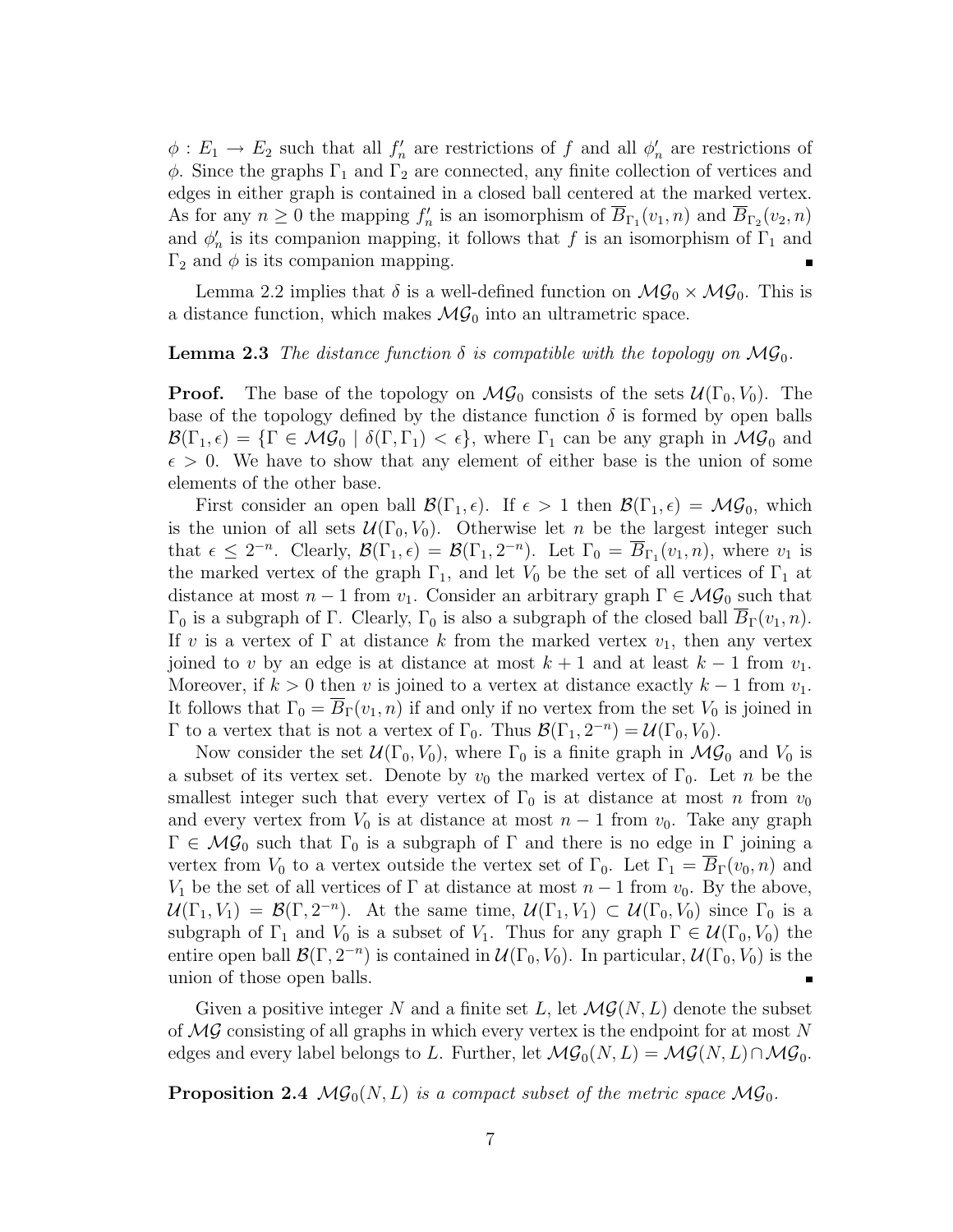**Proof.** We have to show that any sequence of graphs  $\Gamma_1, \Gamma_2, \ldots$  in  $\mathcal{MG}_0(N,L)$ has a subsequence converging to some graph in  $\mathcal{MG}_0(N,L)$ . For any positive integer n let  $V_n$  denote the vertex set of the graph  $\Gamma_n$ ,  $E_n$  denote its sets of edges, and  $v_n$  denote the marked vertex of  $\Gamma_n$ . First consider the special case when each  $\Gamma_n$  is a subgraph of  $\Gamma_{n+1}$ . Let  $\Gamma$  be the graph with the vertex set  $V = V_1 \cup V_2 \cup \dots$ and the set of edges  $E = E_1 \cup E_2 \cup \ldots$ . We assume that any edge  $e \in E_n$  retains its attributes (beginning, end, and label) in the graph Γ. The common marked vertex of the graphs  $\Gamma_n$  is set as the marked vertex of  $\Gamma$ . Note that any finite collection of vertices and edges of the graph  $\Gamma$  is already contained in some  $\Gamma_n$ . As the graphs  $\Gamma_1, \Gamma_2, \ldots$  belong to  $\mathcal{MG}_0(N,L)$ , it follows that  $\Gamma \in \mathcal{MG}_0(N,L)$ as well. In particular, for any integer  $k \geq 0$  the closed ball  $\overline{B}_{\Gamma}(v_1,k)$  is a finite graph. Then it is a subgraph of some  $\Gamma_n$ . Clearly,  $\overline{B}_{\Gamma}(v_1,k)$  is also a subgraph of the graphs  $\Gamma_{n+1}, \Gamma_{n+2}, \ldots$ . Moreover, it remains the closed ball of radius k centered at the marked vertex in all these graphs. It follows that  $\delta(\Gamma_m, \Gamma) < 2^{-k}$ for  $m \geq n$ . Since k can be arbitrarily large, the sequence  $\Gamma_1, \Gamma_2, \ldots$  converges to Γ in the metric space  $\mathcal{MG}_0$ .

Next consider a more general case when each  $\Gamma_n$  is isomorphic to a subgraph of  $\Gamma_{n+1}$ . This case is reduced to the previous one by repeatedly using the following observation: if a graph  $P_0$  is isomorphic to a subgraph of a graph P then there exists a graph  $P'$  isomorphic to P such that  $P_0$  is a subgraph of P'.

Finally consider the general case. For any graph in  $\mathcal{MG}_0(N,L)$ , the closed ball of radius k with any center contains at most  $1+N+N^2+\cdots+N^{k-1}$  vertices while the number of edges is at most  $N$  times the number of vertices. Hence for any fixed k the number of vertices and edges in the balls  $B_{\Gamma_n}(v_n, k)$  is uniformly bounded, which implies that there are only finitely many non-isomorphic graphs among them. Therefore one can find nested infinite sets of indices  $I_0 \supset I_1 \supset I_2 \supset \ldots$ such that the closed balls  $B_{\Gamma_n}(v_n, k)$  are isomorphic for all  $n \in I_k$ . Choose an increasing sequence of indices  $n_0, n_1, n_2, \ldots$  such that  $n_k \in I_k$  for all k, and let  $\Gamma'_k$ be the closed ball of radius k in the graph  $\Gamma_{n_k}$  centered at the marked point  $v_{n_k}$ . Clearly,  $\Gamma'_k \in \mathcal{MG}_0(N,L)$  and  $\delta(\Gamma'_k, \Gamma_{n_k}) < 2^{-k}$ . By construction,  $\Gamma'_k$  is isomorphic to a subgraph of  $\Gamma'_m$  whenever  $k < m$ . By the above the sequence  $\Gamma'_0, \Gamma'_1, \Gamma'_2, \ldots$ converges to a graph  $\Gamma \in \mathcal{MG}_0(N,L)$ . Since  $\delta(\Gamma'_k, \Gamma_{n_k}) < 2^{-k}$  for all  $k \geq 0$ , the subsequence  $\Gamma_{n_0}, \Gamma_{n_1}, \Gamma_{n_2}, \ldots$  converges to the graph  $\Gamma$  as well.

## 3 Group actions

Let M be an arbitrary nonempty set. Invertible transformations  $\phi : M \to M$ form a transformation group. An *action A* of an abstract group  $G$  on the set  $M$  is a homomorphism of  $G$  into that transformation group. The action can be regarded as a collection of invertible transformations  $A_q : M \to M$ ,  $q \in G$ , where  $A<sub>g</sub>$  is the image of g under the homomorphism. The transformations are to satisfy  $A_gA_h = A_{gh}$  for all  $g, h \in G$ . We say that  $A_g$  is the action of an element g within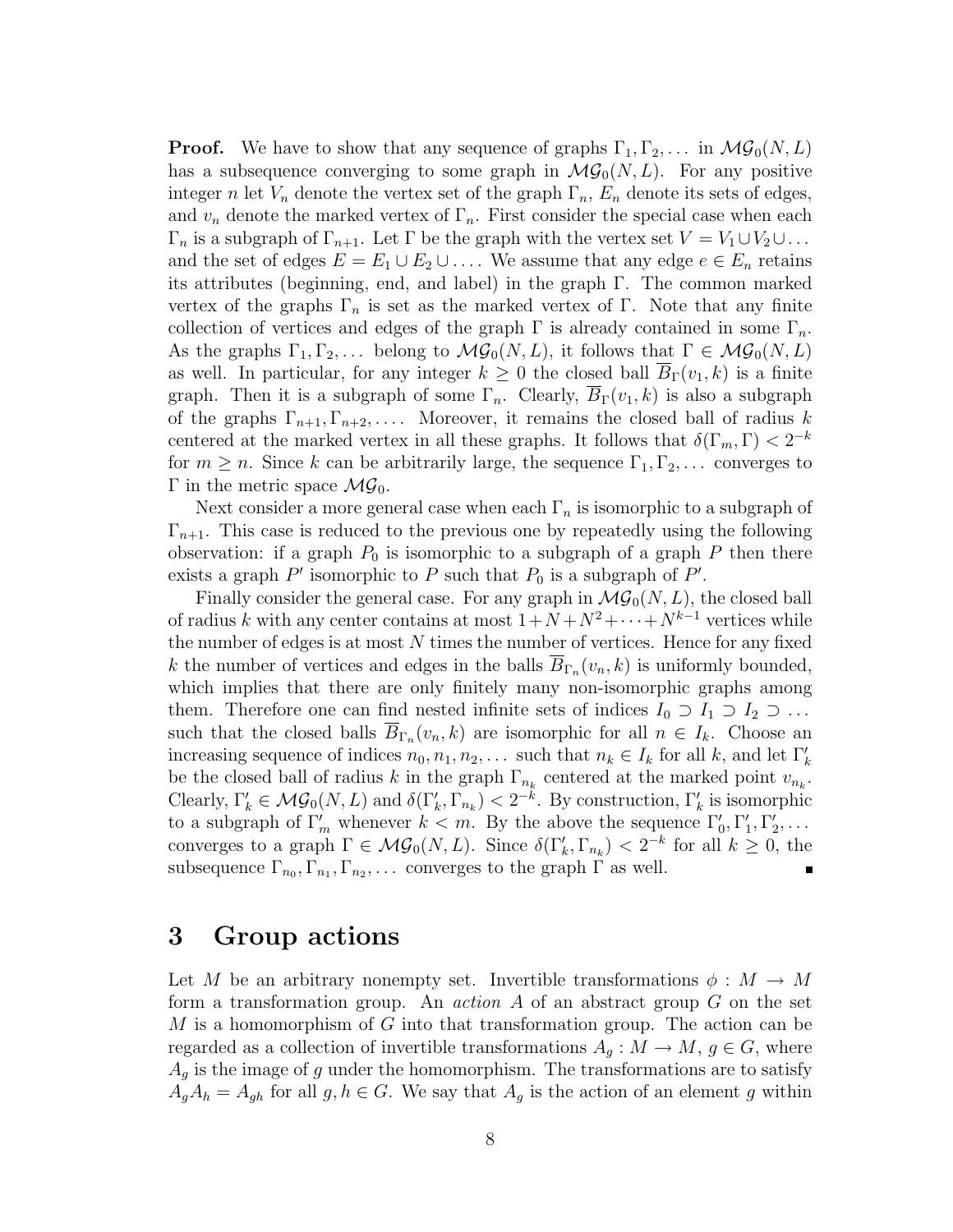the action A. Alternatively, the action of the group  $G$  can be given as a mapping  $A: G \times M \to M$  such that  $A(g,x) = A_g(x)$  for all  $g \in G$  and  $x \in M$ . Such a mapping defines an action of  $G$  if and only if the following two conditions hold:

- $A(qh, x) = A(q, A(h, x))$  for all  $q, h \in G$  and  $x \in M$ ;
- $A(1_G, x) = x$  for all  $x \in M$ , where  $1_G$  is the unity of the group G.

A nonempty set  $S \subset G$  is called a *generating set* for the group G if any element  $g \in G$  can be represented as a product  $g_1g_2 \ldots g_k$  where each factor  $g_i$  is an element of S or the inverse of an element of S. The elements of the generating set are called *generators* of the group G. The generating set S is *symmetric* if it is closed under taking inverses, i.e.,  $s^{-1} \in S$  whenever  $s \in S$ . If S is a generating set for G then any action A of the group G is uniquely determined by transformations  $A_s$ ,  $s \in S$ .

Suppose G is a topological group. An action of G on a topological space M is a continuous action if it is continuous as a mapping of  $G \times M$  to M. Similarly, an action of G on a measured space M is a *measurable action* if it is measurable as a mapping of  $G \times M$  to M. A measurable action A of the group G on a measured space M with a measure  $\mu$  is *measure-preserving* if the action of every element of G is measure-preserving, i.e.,  $\mu(A_g^{-1}(W)) = \mu(W)$  for all  $g \in G$  and measurable sets  $W \subset M$ . In what follows, the group G will be a discrete countable group. In that case, an action A of G is continuous if and only if all transformations  $A_q$ ,  $g \in G$  are continuous. Likewise, the action A is measurable if and only if every  $A_q$  is measurable.

Given an action A of a group G on a set M, the *orbit*  $O<sub>A</sub>(x)$  of a point  $x \in M$ under the action A is the set of all points  $A_q(x)$ ,  $g \in G$ . A subset  $M_0 \subset M$  is *invariant* under the action A if  $A_q(M_0) \subset M_0$  for all  $g \in G$ . Clearly, the orbit  $O<sub>A</sub>(x)$  is invariant under the action. Moreover, this is the smallest invariant set containing x. The restriction of the action A to a nonempty invariant set  $M_0$  is an action of G obtained by restricting every transformation  $A<sub>q</sub>$  to  $M<sub>0</sub>$ . Equivalently, one might restrict the mapping  $A: G \times M \to M$  to the set  $G \times M_0$ . The action A is *transitive* if the only invariant subsets of M are the empty set and M itself. Equivalently, the orbit of any point is the entire set  $M$ . Assuming the action  $A$ is continuous, it is *topologically transitive* if there is an orbit dense in  $M$ , and *minimal* if every orbit of  $\tilde{A}$  is dense. The action is minimal if and only if the empty set and  $M$  are the only closed invariant subsets of  $M$ . Assuming the action A is measure-preserving, it is *ergodic* if any measurable invariant subset of M has zero or full measure. A continuous action on a compact space  $M$  is uniquely ergodic if there exists a unique Borel probability measure on M invariant under the action (the action is going to be ergodic with respect to that measure).

Given an action A of a group G on a set M, the *stabilizer*  $St<sub>A</sub>(x)$  of a point  $x \in M$  under the action A is the set of all elements  $g \in G$  whose action fixes x, i.e.,  $A_q(x) = x$ . The stabilizer  $St_A(x)$  is a subgroup of G. The action is free if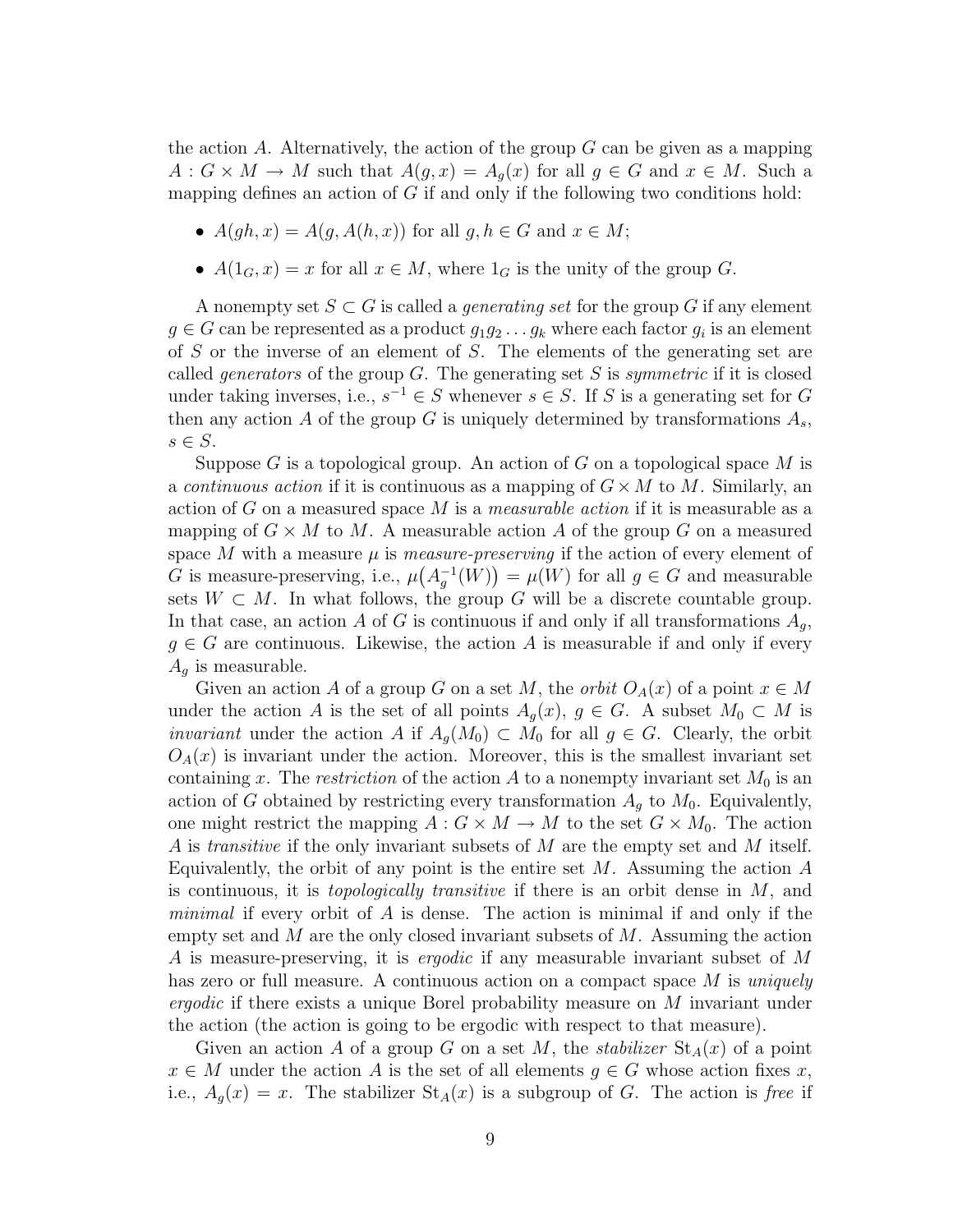all stabilizers are trivial. In the case when the action  $A$  is continuous, we define the neighborhood stabilizer  $St_A^o(x)$  of a point  $x \in M$  to be the set of all  $g \in G$ whose action fixes the point  $x$  along with its neighborhood (the neighborhood may depend on g). The neighborhood stabilizer  $St_A^o(x)$  is a normal subgroup of  $St_A(x)$ .

Let  $A: G \times M_1 \to M_1$  and  $B: G \times M_2 \to M_2$  be actions of a group G on sets  $M_1$  and  $M_2$ , respectively. The actions A and B are *conjugated* if there exists a bijection  $f: M_1 \to M_2$  such that  $B_g = f A_g f^{-1}$  for all  $g \in G$ . An equivalent condition is that  $A(g, x) = B(g, f(x))$  for all  $g \in G$  and  $x \in M_1$ . The bijection f is called a *conjugacy* of the action A with B. Two continuous actions of the same group are continuously conjugated if they are conjugated and, moreover, the conjugacy can be chosen to be a homeomorphism. Similarly, two measurable actions are *measurably conjugated* if they are conjugated and, moreover, the conjugacy f can be chosen so that both f and the inverse  $f^{-1}$ are measurable. Also, two measure-preserving actions are isomorphic if they are conjugated and, moreover, the conjugacy can be chosen to be an isomorphism of spaces with measure. The measure-preserving actions are isomorphic modulo zero measure if each action admits an invariant set of full measure such that the corresponding restrictions are isomorphic.

Given two actions  $A: G \times M_1 \to M_1$  and  $B: G \times M_2 \to M_2$  of a group G, the action A is an extension of B if there exists a mapping f of  $M_1$  onto  $M_2$  such that  $B_g f = f A_g$  for all  $g \in G$ . The extension is  $k$ -to-1 if f is k-to-1. The extension is *continuous* if the actions  $A$  and  $B$  are continuous and  $f$  can be chosen continuous.

### 4 The Schreier graphs

Let  $G$  be a finitely generated group. Let us fix a finite symmetric generating set S for G. Given an action A of the group G on a set M, the Schreier graph  $\Gamma_{\text{Sch}}(G, S; A)$  of the action relative to the generating set S is a directed graph with labeled edges. The vertex set of the graph  $\Gamma_{\text{Sch}}(G, S; A)$  is M, the set of edges is  $M \times S$ , and the set of labels is S. For any  $x \in M$  and  $s \in S$  the edge  $(x, s)$  has beginning x, end  $A_s(x)$ , and carries label s. Clearly, the action A can be uniquely recovered from its Schreier graph. Given another action A′ of G on some set M', the Schreier graph  $\Gamma_{\text{Sch}}(G, S; A')$  is isomorphic to  $\Gamma_{\text{Sch}}(G, S; A)$  if and only if the actions A and A' are conjugated. Indeed, a bijection  $f : M \to M'$ is an isomorphism of the Schreier graphs if and only if  $A'_{s} = fA_{s}f^{-1}$  for all  $s \in S$ , which is equivalent to  $f$  being a conjugacy of the action  $A$  with  $A'$ .

Any graph of the form  $\Gamma_{\text{Sch}}(G, S; A)$  is called a *Schreier graph* of the group G (relative to the generating set  $S$ ). Notice that any graph isomorphic to a Schreier graph is also a Schreier graph up to renaming edges. This follows from the next proposition, which explains how to recognize a Schreier graph of G.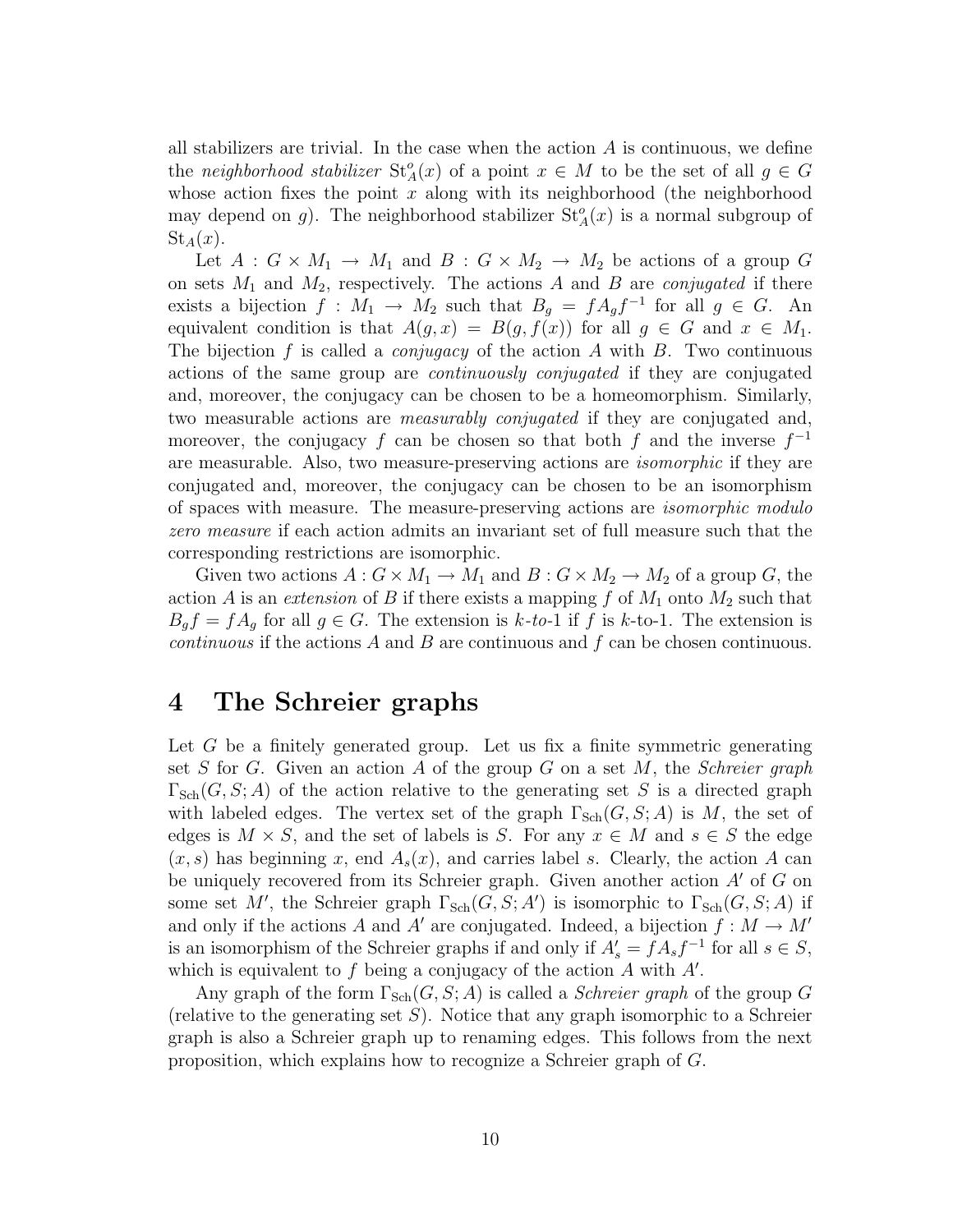**Proposition 4.1** A directed graph  $\Gamma$  with labeled edges is, up to renaming edges, a Schreier graph of the group G relative to the generating set S if and only if the following conditions are satisfied:

- $(i)$  all labels are in S;
- (ii) for any vertex v and any generator  $s \in S$  there exists a unique edge with beginning v and label s;
- (iii) given a directed path with code word  $s_1s_2 \ldots s_k$ , the path is closed whenever the reversed code word  $s_k \dots s_2 s_1$  equals  $1_G$  when regarded as a product in G.

**Proof.** First suppose  $\Gamma$  is a Schreier graph  $\Gamma_{Sch}(G, S; A)$ . Consider an arbitrary directed path in the graph  $\Gamma$ . Let v be the beginning of the path and  $s_1s_2... s_k$  be its code word. Then the consecutive vertices of the path are  $v_0 =$  $v, v_1, \ldots, v_k$ , where  $v_i = A_{s_i}(v_{i-1})$  for  $1 \leq i \leq k$ . Hence the end of the path is  $A_{s_k} \ldots A_{s_2} A_{s_1}(v) = A_g(v)$ , where g denotes  $s_k \ldots s_2 s_1$  regarded as a product in G. Clearly, the path is closed whenever  $g = 1_G$ . Thus any Schreier graph of the group G satisfies the condition (iii). The conditions (i) and (ii) are trivially satisfied as well. It is easy to see that the conditions (i), (ii), and (iii) are preserved under isomorphisms of graphs. In particular, they hold for any graph that coincides with a Schreier graph up to renaming edges.

Now suppose  $\Gamma$  is a directed graph with labeled edges that satisfies the conditions (i), (ii), and (iii). Let M denote the vertex set of  $\Gamma$ . Given a word  $w = s_1 s_2 \dots s_k$  over the alphabet S, we define a transformation  $B_w : M \to M$  as follows. The condition (ii) implies that for any vertex  $v \in M$  there is a unique directed path in  $\Gamma$  with beginning v and code word  $s_k \dots s_2 s_1$  (the word w reversed). We set  $B_w(v)$  to be the end of that path. For any words  $w = s_1 s_2 \dots s_k$ and  $w' = s_1's_2' \ldots s_m'$  over the alphabet S let  $ww'$  denote the concatenated word  $s_1s_2 \ldots s_ks'_1s'_2 \ldots s'_m$ . Then  $B_{ww'}(v) = B_w(B_{w'}(v))$  for all  $v \in M$ . Any word over the alphabet  $S$  can be regarded as a product in the group  $G$  thus representing an element  $g \in G$ . Clearly, the concatenation of words corresponds to the multiplication in the group. The condition (iii) means that  $B_w$  is the identity transformation whenever the word w represents the unity  $1_G$ . This implies that transformations  $B_w$  and  $B_{w'}$  are the same if the words w and w' represent the same element  $g \in G$ . Indeed, let  $w = s_1 s_2 \dots s_k$ ,  $w' = s'_1 s'_2 \dots s'_m$  and consider the third word  $z = s_k^{-1}$  $s_k^{-1} \dots s_2^{-1} s_1^{-1}$ . The word z represents the inverse  $g^{-1}$ . Therefore the words  $wz$ and zw' both represent the unity. Then  $B_w = B_w B_{zw'} = B_{wzw'} = B_{wz} B_{w'} = B_{w'}$ . Now for any  $g \in G$  we let  $A_g = B_w$ , where w is an arbitrary word over the alphabet S representing g. By the above  $A<sub>g</sub>$  is a well-defined transformation of M,  $A_{1_G}$  is the identity transformation, and  $A_{gg'} = A_g A_{g'}$  for all  $g, g' \in G$ . Hence the transformations  $A_q, g \in G$  constitute an action A of the group G on the vertex set M. By construction, for any  $v \in M$  and  $s \in S$  the vertex  $A_s(v)$  is the end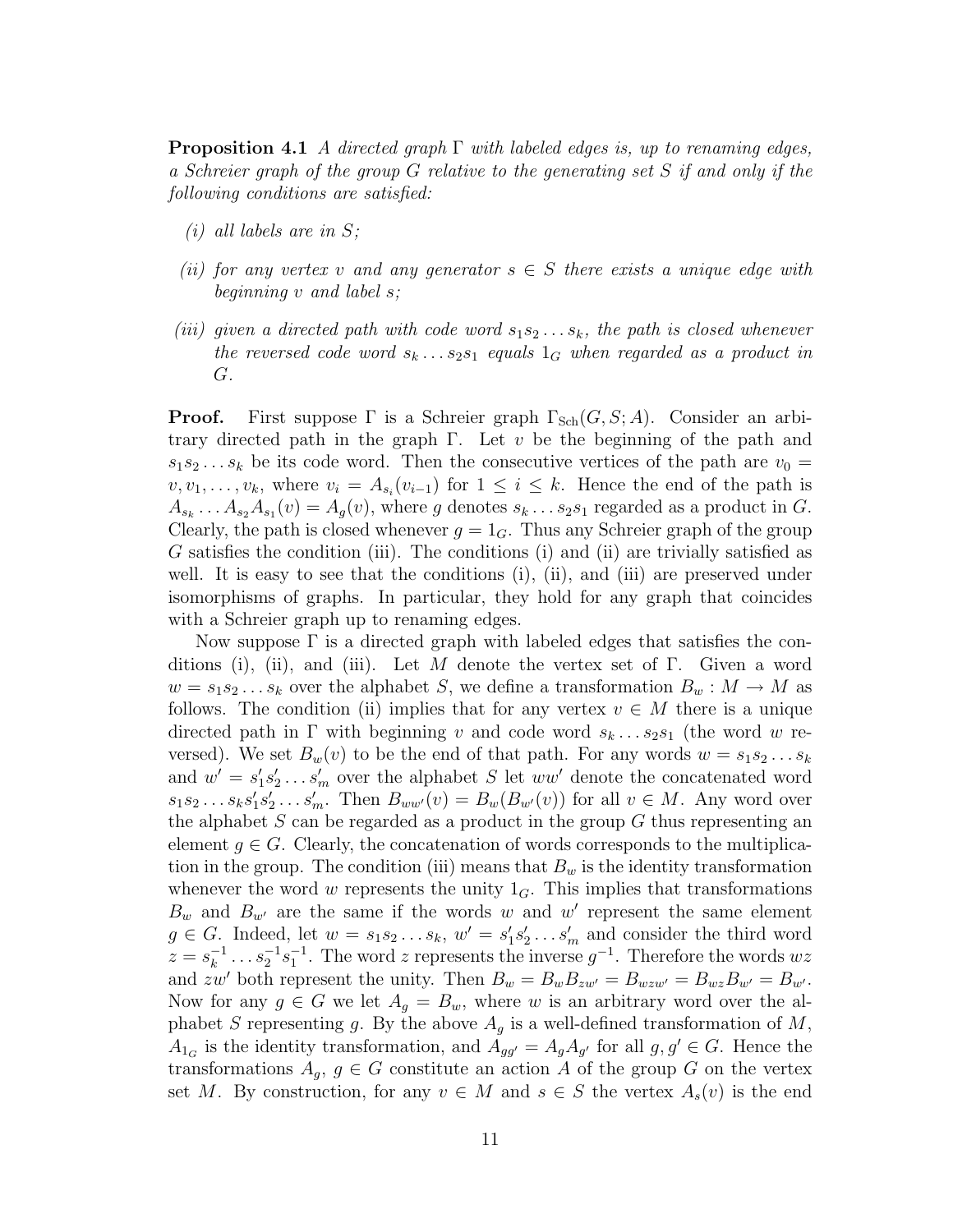of the edge with beginning v and label s. In view of the conditions (i) and (ii), this means that the graph  $\Gamma$  coincides with the Schreier graph  $\Gamma_{\text{Sch}}(G, S; A)$  up to renaming edges.

For any  $x \in M$  let  $\Gamma_{\text{Sch}}(G, S; A, x)$  denote the Schreier graph of the restriction of the action A to the orbit of x. We refer to  $\Gamma_{\text{Sch}}(G, S; A, x)$  as the Schreier graph of the orbit of x. It is easy to observe that  $\Gamma_{\text{Sch}}(G, S; A, x)$  is the connected component of the graph  $\Gamma_{\text{Sch}}(G, S; A)$  containing the vertex x. In particular, the Schreier graph of the action  $A$  is connected if and only if the action is transitive, in which case  $\Gamma_{\text{Sch}}(G, S; A, x) = \Gamma_{\text{Sch}}(G, S; A)$  for all  $x \in M$ . Let  $\Gamma_{\text{Sch}}^*(G, S; A, x)$ denote a marked graph obtained from  $\Gamma_{\text{Sch}}(G, S; A, x)$  by marking the vertex x. We refer to it as the *marked Schreier graph* of the point x (under the action  $A$ ). Notice that the point  $x$  and the restriction of the action  $A$  to its orbit are uniquely recovered from the graph  $\Gamma_{\text{Sch}}^*(G, S; A, x)$ . Any graph of the form  $\Gamma_{\text{Sch}}^*(G, S; A, x)$ is called a marked Schreier graph of the group  $G$  (relative to the generating set S).

Let  $\text{Sch}(G, S)$  denote the set of isomorphism classes of all marked Schreier graphs of the group G relative to the generating set S. A graph  $\Gamma \in \mathcal{MG}$  belongs to  $\operatorname{Sch}(G, S)$  if it is a marked directed graph that is connected and satisfies conditions  $(i)$ ,  $(ii)$ ,  $(iii)$  of Proposition 4.1.

The group  $G$  acts naturally on the set of the marked Schreier graphs of  $G$  by changing the marked vertex. The action A is given by  $\mathcal{A}_g(\Gamma_{\text{Sch}}^*(G, S; A, x)) =$  $\Gamma_{\text{Sch}}^*(G, S; A, A_g(x)), g \in G$ . It turns out that A is well defined as an action on Sch(G, S). Indeed, let  $\Gamma_{\text{Sch}}^*(G, S; B, y)$  be a marked Schreier graph isomorphic to  $\Gamma_{\text{Sch}}^*(G, S; A, x)$ . Then any isomorphism f of the latter graph with the former one is simultaneously a conjugacy of the restriction of the action  $A$  to the orbit of  $x$ with the restriction of the action B to the orbit of y. Since  $f(x) = y$ , it follows that  $f(A_q(x)) = B_q(y)$  for all  $g \in G$ . Hence for any  $g \in G$  the map f is also an isomorphism of the graph  $\Gamma_{\text{Sch}}^*(G, S; A, A_g(x))$  with  $\Gamma_{\text{Sch}}^*(G, S; B, B_g(y))$ .

**Proposition 4.2** Sch $(G, S)$  is a compact subset of the metric space  $MG_0$ . The action of the group G (regarded as a discrete group) on  $\text{Sch}(G, S)$  is continuous.

**Proof.** Let N be the number of elements in the generating set  $S$ . Then every vertex v of a graph  $\Gamma \in \text{Sch}(G, S)$  is the beginning of exactly N edges. Furthermore,  $v$  is the end of an edge with beginning  $v'$  and label  $s$  if and only if  $v'$  is the end of the edge with beginning v and label  $s^{-1}$ . It follows that v is also the end of exactly N edges. Hence any vertex of  $\Gamma$  is an endpoint for at most  $2N$ edges. Therefore  $\text{Sch}(G, S) \subset \mathcal{MG}(2N, S)$ . Since all marked Schreier graphs are connected, we have  $\text{Sch}(G, S) \subset \mathcal{MG}_0(2N, S) \subset \mathcal{MG}_0$ .

Now let us show that the set  $\text{Sch}(G, S)$  is closed in the topological space  $\mathcal{MG}_0$ . Take any graph  $\Gamma \in \mathcal{MG}_0$  not in that set. Then  $\Gamma$  does not satisfy at least one of the conditions (i), (ii), and (iii) in Proposition 4.1. First consider the case when the condition (i) or (iii) does not hold. Since the graph  $\Gamma$  is locally finite,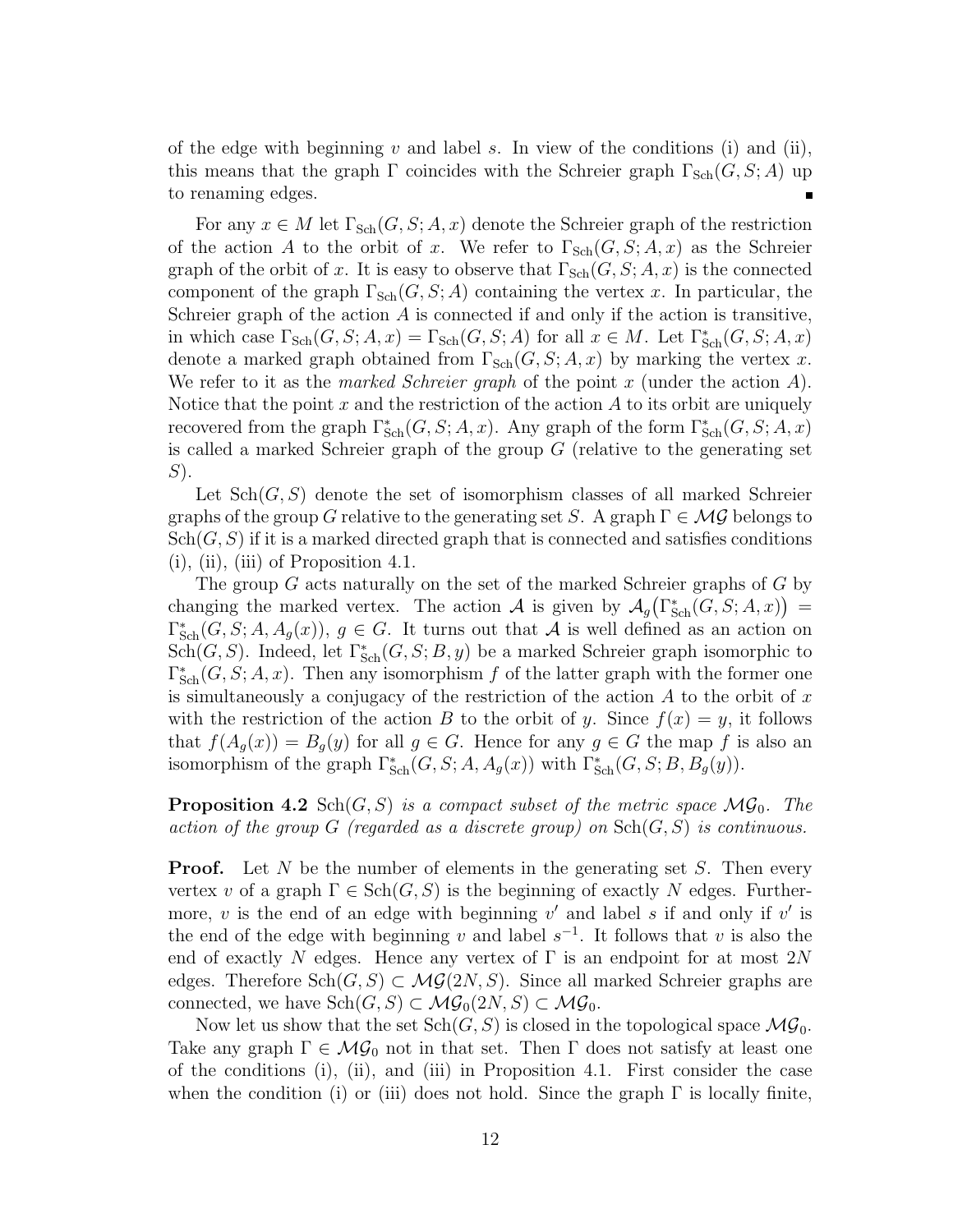it has a finite subgraph  $\Gamma_0$  for which the same condition does not hold. Since  $\Gamma$ is connected, we can choose the subgraph  $\Gamma_0$  to be marked and connected so that  $\Gamma_0 \in \mathcal{MG}_0$ . Clearly, the same condition does not hold for any graph  $\Gamma'$  such that  $\Gamma_0$  is a subgraph of Γ'. It follows that the neighborhood  $\mathcal{U}(\Gamma_0, \emptyset)$  of the graph Γ is disjoint from  $\text{Sch}(G, S)$ . Next consider the case when  $\Gamma$  does not satisfy the condition (ii). Let v be the vertex of  $\Gamma$  such that for some generator  $s \in S$  there are either several edges with beginning  $v$  and label  $s$  or no such edges at all. Since  $\Gamma \in \mathcal{MG}_0$ , there exists a finite connected subgraph  $\Gamma_0$  of  $\Gamma$  that contains the marked vertex, the vertex  $v$ , and all edges for which  $v$  is an endpoint. Then  $\Gamma_0 \in \mathcal{MG}_0$  and the open set  $\mathcal{U}(\Gamma_0, \{v\})$  is a neighborhood of  $\Gamma$ . By construction, the condition (ii) fails in the entire neighborhood so that  $\mathcal{U}(\Gamma_0, \{v\})$  is disjoint from  $\text{Sch}(G, S)$ . Thus the set  $\mathcal{MG}_0 \setminus \text{Sch}(G, S)$  is open in  $\mathcal{MG}_0$ . Therefore the set  $\operatorname{Sch}(G, S)$  is closed.

Since the closed set  $Sch(G, S)$  is contained in  $MG_0(2N, S)$ , which is a compact set due to Proposition 2.4, the set  $\text{Sch}(G, S)$  is compact as well.

An action of the group  $G$  is continuous whenever the generators act continuously. To prove that the transformations  $A_s$ ,  $s \in S$  are continuous, we are going to show that  $\delta(A_s(\Gamma), A_s(\Gamma')) \leq 2\delta(\Gamma, \Gamma')$  for any graphs  $\Gamma, \Gamma' \in Sch(G, S)$  and any generator  $s \in S$ . If the graphs  $\Gamma$  and  $\Gamma'$  are isomorphic, then the graphs  $\mathcal{A}_s(\Gamma)$  and  $\mathcal{A}_s(\Gamma')$  are also isomorphic so that  $\delta(\mathcal{A}_s(\Gamma), \mathcal{A}_s(\Gamma')) = \delta(\Gamma, \Gamma') = 0$ . Otherwise  $\delta(\Gamma,\Gamma')=2^{-n}$  for some nonnegative integer *n*. Since the distance between any graphs in  $\mathcal{MG}_0$  never exceeds 1, it is enough to consider the case  $n \geq 2$ . Let v denote the marked vertex of  $\Gamma$  and v' denote the marked vertex of  $\Gamma'$ . By definition of the distance function, the closed balls  $\overline{B}_{\Gamma}(v, n-1)$  and  $\overline{B}_{\Gamma'}(v', n-1)$ are isomorphic. Consider an isomorphism f of these graphs. Clearly,  $f(v) = v'$ . Let  $v_1$  denote the marked vertex of the graph  $\mathcal{A}_s(\Gamma)$  and  $v'_1$  denote the marked vertex of  $\mathcal{A}_s(\Gamma')$ . Then  $v_1$  is the end of the edge with beginning v and label s in the graph  $\Gamma$ . Similarly,  $v'_1$  is the end of the edge with beginning v' and label s in Γ'. It follows that  $f(v_1) = v'_1$ . Since the vertex  $v_1$  is joined to v by an edge, the closed ball  $B_{\Gamma}(v_1,n-2)$  is a subgraph of  $B_{\Gamma}(v,n-1)$ . Note that  $B_{\Gamma}(v_1,n-2)$ remains the closed ball with the same center and radius in the graph  $\overline{B}_{\Gamma}(v,n-1)$ . Similarly,  $\overline{B}_{\Gamma'}(v_1', n-2)$  is a subgraph of  $\overline{B}_{\Gamma'}(v, n-1)$  and it is also the closed ball of radius  $n-2$  centered at  $v'_1$  in the graph  $\overline{B}_{\Gamma}(v, n-1)$ . Since  $f(v_1) = v'_1$  and any isomorphism of graphs preserves distance between vertices, the restriction  $f_0$  of  $f$ to the vertex set of  $\overline{B}_{\Gamma}(v_1,n-2)$  is an isomorphisms of the graphs  $\overline{B}_{\Gamma}(v_1,n-2)$ and  $\overline{B}_{\Gamma'}(v_1', n-2)$ . It remains to notice that the closed ball  $\overline{B}_{\mathcal{A}_s(\Gamma)}(v_1, n-2)$  differs from  $\overline{B}_{\Gamma}(v_1, n-2)$  in that the marked vertex is  $v_1$  and, similarly,  $\overline{B}_{A_s(\Gamma')}(v'_1, n-2)$ differs from  $\overline{B}_{\Gamma}(v_1', n-2)$  in that the marked vertex is  $v_1'$ . Therefore  $f_0$  is also an isomorphism of  $\overline{B}_{\mathcal{A}_s(\Gamma)}(v_1, n-2)$  and  $\overline{B}_{\mathcal{A}_s(\Gamma')}(v_1', n-2)$ . By definition of the distance function,  $\delta(\mathcal{A}_s(\Gamma), \mathcal{A}_s(\Gamma')) \leq 2^{-(n-1)} = 2\delta(\Gamma, \Gamma').$ 

Let A be an action of the group G on a set M. To any point  $x \in M$  we associate three subgroups of G: the stabilizer  $St_A(x)$  of x, the stabilizer  $St_A(\Gamma_x^*)$  of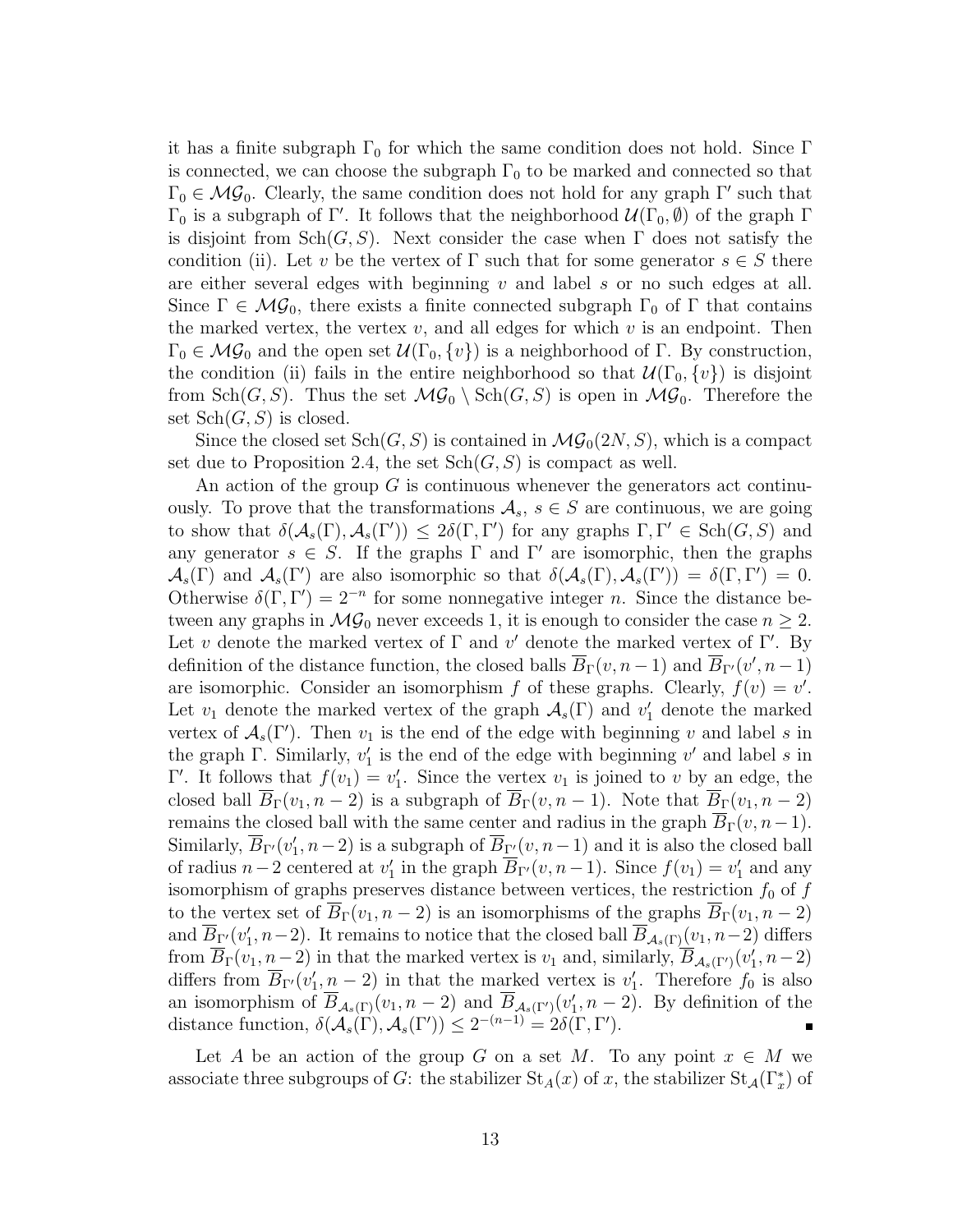the marked Schreier graph  $\Gamma_x^* = \Gamma_{\text{Sch}}^*(G, S; A, x)$ , and the neighborhood stabilizer  $St_{\mathcal{A}}^{o}(\Gamma_{x}^{*})$  (if the action A is continuous then there is the fourth subgroup, the neighborhood stabilizer of x). Clearly, the graph  $\Gamma_{A_g(x)}^*$  coincides with  $\Gamma_x^*$  if and only if  $A_q(x) = x$ . However this does not imply that the stabilizer of the graph is the same as the stabilizer of x. Since  $A$  is an action on isomorphism classes of graphs, we have  $g \in \text{St}_{\mathcal{A}}(\Gamma_x^*)$  if and only if the graph  $\Gamma_{A_g(x)}^*$  is isomorphic to  $\Gamma_x^*$ .

**Lemma 4.3** (i)  $\text{St}_{A}(x)$  is a normal subgroup of  $\text{St}_{A}(\Gamma_{\text{Sch}}^{*}(G, S; A, x)).$ 

(ii) The quotient of  $\text{St}_{\mathcal{A}}(\Gamma^*_{\text{Sch}}(G, S; A, x))$  by  $\text{St}_{\mathcal{A}}(x)$  is isomorphic to the group of all automorphisms of the unmarked graph  $\Gamma_{\text{Sch}}(G, S; A, x)$ .

(iii)  $\text{St}_{A}(x)$  is a subgroup of  $\text{St}_{A}^{o}(\Gamma_{\text{Sch}}^{*}(G, S; A, x)).$ 

**Proof.** Without loss of generality we can assume that the action A is transitive. For brevity, let  $\Gamma^*$  denote the marked graph  $\Gamma_{\text{Sch}}^*(G, S; A, x)$ ,  $\Gamma$  denote the unmarked graph  $\Gamma_{\text{Sch}}(G, S; A, x)$ , and R denote the group of all automorphisms of Γ. Consider an arbitrary  $f \in R$ . For any vertex  $y \in O_A(x)$  and any label  $s \in S$  the unique edge of  $\Gamma$  with beginning y and label s has end  $A_s(y)$ . It follows that  $f(A_s(y)) = A_s(f(y))$ . Since the action A is transitive, the automorphism f commutes with transformations  $A_s$ ,  $s \in S$ . Then f commutes with  $A_q$  for all  $g \in G$ . Notice that the automorphism f is uniquely determined by the vertex  $f(x)$ . Indeed, any vertex y of  $\Gamma$  is represented as  $A_g(x)$  for some  $g \in G$ , then  $f(y) = f(A_q(x)) = A_q(f(x))$ . In particular, f is the identity if  $f(x) = x$ .

To prove the statements (i) and (ii), we are going to construct a homomorphism  $\Psi$  of the stabilizer  $\text{St}_{\mathcal{A}}(\Gamma^*)$  onto the group R with kernel  $\text{St}_{\mathcal{A}}(x)$ . An element  $g \in G$  belongs to  $\text{St}_{\mathcal{A}}(\Gamma^*)$  if the graph  $\Gamma^*$  is isomorphic to  $\Gamma^*_{\text{Sch}}(G, S; A, A_g(x))$ . An isomorphism of these marked graphs is an automorphism of the unmarked graph  $\Gamma$  that sends x to  $A_g(x)$ . Hence  $g \in St_{\mathcal{A}}(\Gamma^*)$  if and only if  $A_g(x) = \psi_g(x)$ for some  $\psi_g \in R$ . By the above the automorphism  $\psi_g$  is uniquely determined by  $A_g(x)$ . Now we define a mapping  $\Psi : \text{St}_{\mathcal{A}}(\Gamma^*) \to R$  by  $\Psi(g) = \psi_{g^{-1}}$ . It is easy to observe that  $\Psi$  maps  $\text{St}_{\mathcal{A}}(\Gamma^*)$  onto R and the preimage of the identity under  $\Psi$  is  $\text{St}_{A}(x)$ . Further, for any  $g, h \in \text{St}_{A}(\Gamma^*)$  we have  $\psi_{(gh)^{-1}}(x) =$  $A_{gh}^{-1}(x) = A_h^{-1}$  $\lambda_h^{-1}(A_g^{-1}(x)) = A_h^{-1}$  $h^{-1}(\psi_{g^{-1}}(x))$ . Recall that the automorphism  $\psi_{g^{-1}}$  commutes with the action A, in particular,  $A_h^{-1} \psi_{g^{-1}} = \psi_{g^{-1}} A_h^{-1}$  $\overline{h}^1$ . Then  $\psi_{(gh)^{-1}}(x) =$  $\psi_{g^{-1}}(A_h^{-1}$  $h_1^{-1}(x) = \psi_{g^{-1}}(\psi_{h^{-1}}(x))$ , which implies that  $\Psi(gh) = \Psi(g)\Psi(h)$ . Thus  $\Psi$  is a homomorphism.

We proceed to the statement (iii). Take any element  $g \in St_A(x)$ . It can be represented as a product  $s_1 s_2 \ldots s_k$ , where each  $s_i$  is in S. Let  $\gamma$  denote the unique directed path in  $\Gamma^*$  with beginning x and code word  $s_k \dots s_2 s_1$ . By construction, the end of the path  $\gamma$  is  $A_g(x)$  so that the path is closed. Let  $\Gamma_0^*$  denote the subgraph of  $\Gamma^*$  whose vertex set consists of all vertices of the path  $\gamma$ . Clearly,  $\Gamma_0^*$  is a marked graph, finite and connected. Hence  $\Gamma_0^* \in \mathcal{MG}_0$ . Any graph  $\Gamma_1^* \in \mathcal{U}(\Gamma_0^*, \emptyset)$  admits a closed directed path with beginning at the marked point and code word  $s_k \dots s_2 s_1$ . If  $\Gamma_1^* = \Gamma_{\text{Sch}}^*(G, S; B, y)$ , this implies that  $B_g(y) = y$ .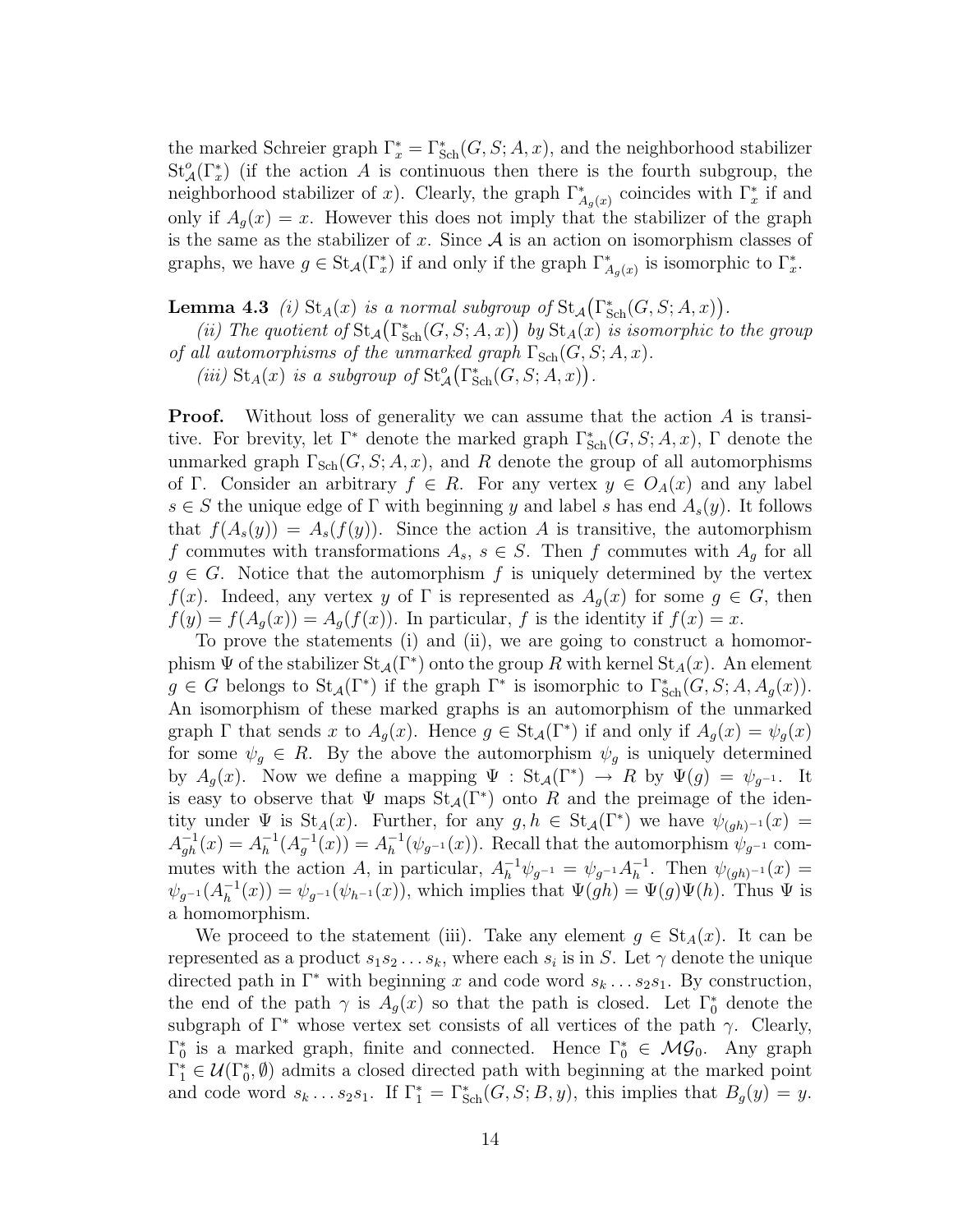Hence  $g \in \text{St}_B(y) \subset \text{St}_{\mathcal{A}}(\Gamma_{\text{Sch}}^*(G, S; B, y)).$  Thus the transformation  $\mathcal{A}_g$  fixes the set  $\mathcal{U}(\Gamma_0^*,\emptyset) \cap \text{Sch}(G,S)$ , which is an open neighborhood of the graph  $\Gamma^*$  in  $\operatorname{Sch}(G,S).$ 

Any group G acts naturally on itself by left multiplication. The action  $\text{adj}_{G}$ :  $G \times G \to G$ , called *adjoint*, is given by  $\text{adj}_{G}(g_0, g) = g_0 g$ . The Schreier graph of this action relative to any generating set S is the Cayley graph of the group G relative to S. Given a subgroup  $H$  of  $G$ , the adjoint action of the group  $G$ descends to an action on  $G/H$ . The action  $\text{adj}_{G,H}: G \times G/H \to G/H$  is given by  $\text{adj}_{G,H}(g_0,gH) = (g_0g)H$ . The Schreier graph of the latter action relative to a generating set S is denoted  $\Gamma_{\text{coset}}(G, S; H)$ . It is called a Schreier coset graph. The marked Schreier coset graph  $\Gamma_{\text{coset}}^*(G, S; H)$  is the marked Schreier graph of the coset H under the action  $\text{adj}_{G,H}$ . It is obtained from  $\Gamma_{\text{coset}}(G, S; H)$  by marking the vertex H.

**Proposition 4.4** A marked Schreier graph  $\Gamma_{Sch}^*(G, S; A, x)$  is isomorphic to a marked Schreier coset graph  $\Gamma_{\text{coset}}^*(G, S; H)$  if and only if  $H = \text{St}_A(x)$ .

**Proof.** Let  $H_0$  denote the stabilizer  $St_A(x)$ . Suppose  $A_{g_1}(x) = A_{g_2}(x)$  for some  $g_1, g_2 \in G$ . Then  $A_{g_2^{-1}g_1}(x) = A_{g_2}^{-1}(A_{g_1}(x)) = x$  so that  $g_2^{-1}g_1 \in H_0$ . Hence  $g_2^{-1}g_1H_0 = H_0$  and  $g_1H_0 = g_2H_0$ . Conversely, if  $g_1H_0 = g_2H_0$  then  $g_1 = g_2h$  for some  $h \in H_0$ . It follows that  $A_{g_1}(x) = A_{g_2}(A_h(x)) = A_{g_2}(x)$ .

Let us define a mapping  $f: G/H_0 \to O_A(x)$  by  $f(gH_0) = A_g(x)$ . By the above f is well defined and one-to-one. Clearly, it maps  $G/H_0$  onto the entire orbit  $O_A(x)$ . For any  $g_0, g \in G$  we have  $f(g_0 g H_0) = A_{g_0} g(x) = A_{g_0}(A_g(x)) =$  $A_{g_0}(f(gH_0))$ . Therefore f is a conjugacy of the action  $\mathrm{adj}_{G,H_0}$  with the restriction of the action A to the orbit  $O_A(x)$ . It follows that f is also an isomorphism of the unmarked graphs  $\Gamma_{\text{coset}}(G, S; H_0)$  and  $\Gamma_{\text{Sch}}(G, S; A, x)$ . As  $f(H_0) = x$ , the mapping f is an isomorphism of the marked graphs  $\Gamma_{\text{coset}}^*(G, S; H_0)$  and  $\Gamma^*_{\text{Sch}}(G, S; A, x)$  as well.

Since any isomorphism of Schreier graphs of the group  $G$  is also a conjugacy of the corresponding actions, it preserves stabilizers of vertices. In particular, marked Schreier graphs cannot be isomorphic if the stabilizers of their marked vertices do not coincide. For any subgroup  $H$  of  $G$  the stabilizer of the coset  $H$ under the action  $\text{adj}_{G,H}$  is H itself. Therefore the graph  $\Gamma^*_{\text{coset}}(G, S; H)$  is not isomorphic to  $\Gamma_{\text{Sch}}^*(G, S; A, x)$  if  $H \neq \text{St}_A(x)$ .

## 5 Space of subgroups

Let G be a discrete countable group. Denote by  $\text{Sub}(G)$  the set of all subgroups of G. We endow the set  $\text{Sub}(G)$  with a topology as follows. First we consider the product topology on  $\{0,1\}^G$ . The set  $\{0,1\}^G$  is in a one-to-one correspondence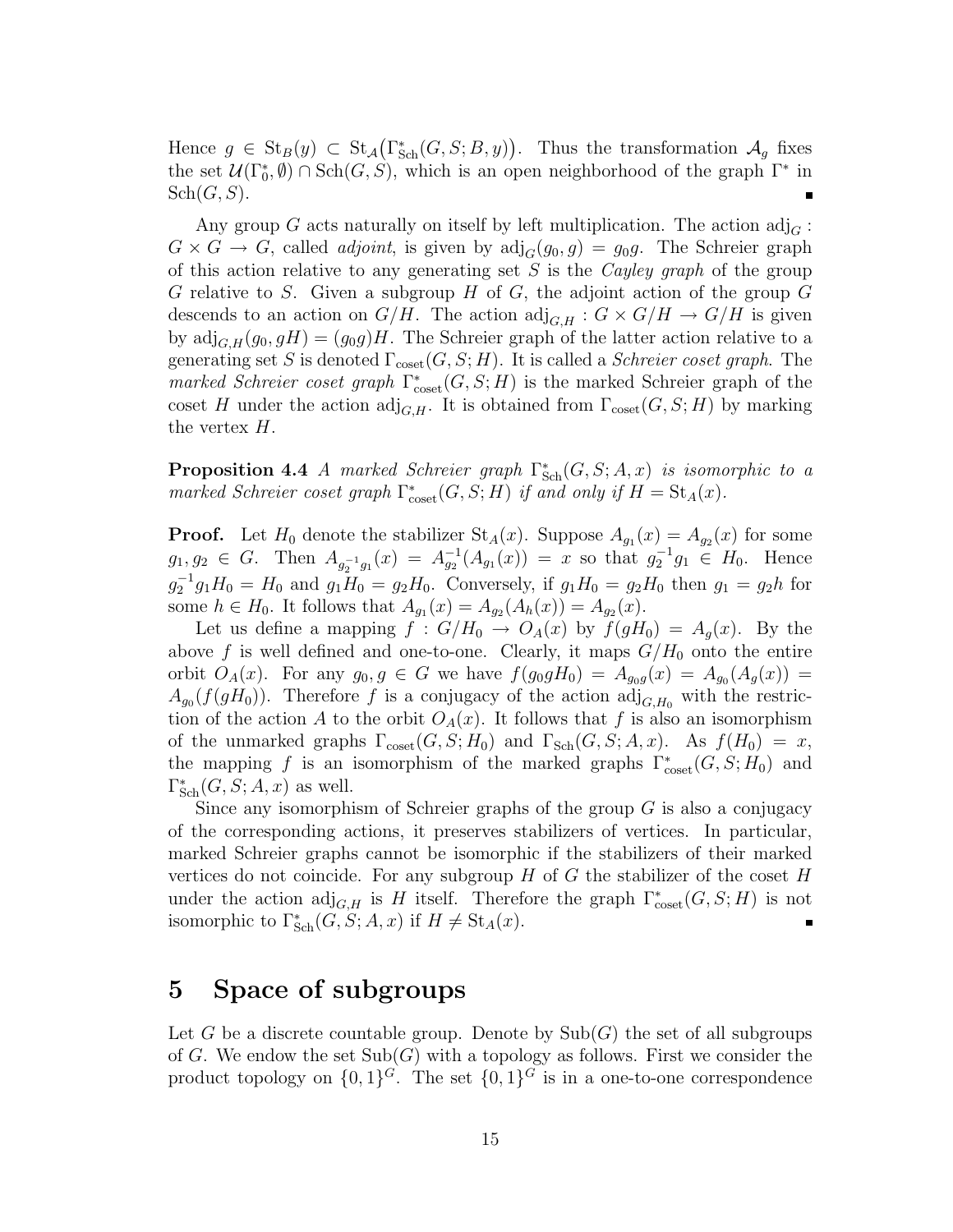with the set of all functions  $f : G \to \{0,1\}$ . Also, any subset  $H \subset G$  (in particular, any subgroup) is assigned the indicator function  $\chi_H : G \to \{0,1\}$  defined by

$$
\chi_H(g) = \begin{cases} 1 \text{ if } g \in H, \\ 0 \text{ if } g \notin H. \end{cases}
$$

This gives rise to a mapping  $j: Sub(G) \to \{0,1\}^G$ , which is an embedding. Now the topology on  $\text{Sub}(G)$  is the smallest topology such that the embedding j is continuous. By definition, the base of this topology consists of sets of the form

$$
U_G(S^+, S^-) = \{ H \in \text{Sub}(G) \mid S^+ \subset H \text{ and } S^- \cap H = \emptyset \},
$$

where  $S^+$  and  $S^-$  run independently over all finite subsets of G. Notice that  $U_G(S_1^+, S_1^-) \cap U_G(S_2^+, S_2^-) = U_G(S_1^+ \cup S_2^+, S_1^- \cup S_2^-)$  $_{2}^{-}$ ).

The topological space  $\text{Sub}(G)$  is ultrametric and compact (since  $\{0,1\}^G$  is ultrametric and compact, and  $j(\text{Sub}(G))$  is closed in  $\{0,1\}^G$ ). Suppose  $g_1, g_2, g_3, \ldots$ is a complete list of elements of the group G. For any subgroups  $H_1, H_2 \subset G$  let  $d(H_1, H_2) = 0$  if  $H_1 = H_2$ ; otherwise let  $d(H_1, H_2) = 2^{-n}$ , where *n* is the smallest index such that  $g_n$  belongs to the symmetric difference of  $H_1$  and  $H_2$ . Then d is a distance function on  $\mathrm{Sub}(G)$  compatible with the topology.

Note that the above construction also applies to a finite group  $G$ , in which case  $\text{Sub}(G)$  is a finite set with the discrete topology.

The following three lemmas explore properties of the topological space  $\text{Sub}(G)$ .

Lemma 5.1 The intersection of subgroups is a continuous operation on the space  $Sub(G).$ 

**Proof.** We have to show that the mapping  $I : Sub(G) \times Sub(G) \rightarrow Sub(G)$ defined by  $I(H_1, H_2) = H_1 \cap H_2$  is continuous. Take any finite sets  $S^+, S^- \subset G$ . Given subgroups  $H_1, H_2 \subset G$ , the intersection  $H_1 \cap H_2$  is an element of the set  $U_G(S^+, S^-)$  if and only if  $H_1 \in U_G(S^+, S_1)$  and  $H_2 \in U_G(S^+, S_2)$  for some sets  $S_1$ and  $S_2$  such that  $S_1 \cup S_2 = S^-$ . Clearly, the sets  $S_1$  and  $S_2$  are finite. It follows that

$$
I^{-1}(U_G(S^+, S^-)) = \bigcup_{S_1, S_2 \,:\, S_1 \cup S_2 = S^-} U_G(S^+, S_1) \times U_G(S^+, S_2).
$$

It remains to notice that any open subset of  $\text{Sub}(G)$  is a union of sets of the form  $U_G(S^+, S^-)$  while any set of the form  $U_G(S^+, S_1) \times U_G(S^+, S_2)$  is open in  $\text{Sub}(G) \times \text{Sub}(G)$ .

**Lemma 5.2** For any subgroups  $H_1$  and  $H_2$  of the group G, let  $H_1 \vee H_2$  denote the subgroup generated by all elements of  $H_1$  and  $H_2$ . Then  $\vee$  is a Borel measurable *operation on*  $\text{Sub}(G)$ .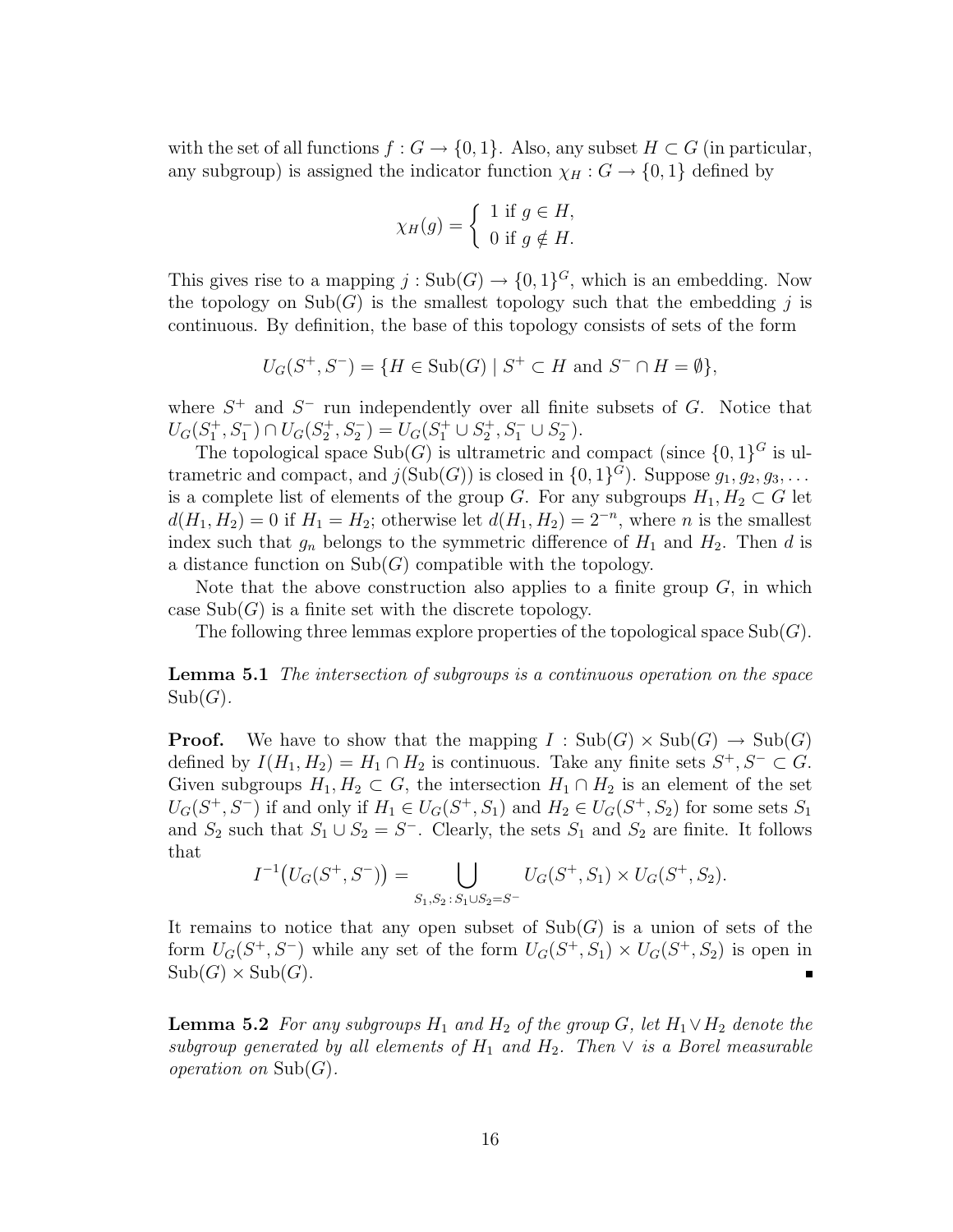**Proof.** We have to show that the mapping  $J : Sub(G) \times Sub(G) \rightarrow Sub(G)$ defined by  $J(H_1, H_2) = H_1 \vee H_2$  is Borel measurable. Take any  $g \in G$  and consider arbitrary subgroups  $H_1, H_2 \in Sub(G)$  such that  $J(H_1, H_2) \in U_G({g}, \emptyset)$ , i.e.,  $H_1 \vee H_2$  contains g. The element g can be represented as a product  $g = h_1 h_2 \dots h_k$ , where each  $h_i$  belongs to  $H_1$  or  $H_2$ . Let  $S_1$  denote the set of all elements of  $H_1$  in the sequence  $h_1, h_2, \ldots, h_k$  and  $S_2$  denote the set of all elements of  $H_2$  in the same sequence. Then the element g belongs to  $K_1 \vee K_2$  for any subgroups  $K_1 \in U_G(S_1, \emptyset)$  and  $K_2 \in U_G(S_2, \emptyset)$ . Hence the pair  $(H_1, H_2)$  is contained in the preimage of  $U_G({g}, \emptyset)$  under the mapping J along with its open neighborhood  $U_G(S_1, \emptyset) \times U_G(S_2, \emptyset)$ . Thus the preimage  $J^{-1}(U_G(\lbrace g \rbrace, \emptyset))$  is an open set. Since the set  $U_G(\emptyset, \{g\})$  is the complement of  $U_G(\{g\}, \emptyset)$ , its preimage under J is closed.

Given finite sets  $S^+, S^- \subset G$ , the set  $U_G(S^+, S^-)$  is the intersection of sets  $U_G({g}, \emptyset)$ ,  $g \in S^+$  and  $U_G(\emptyset, \{h\})$ ,  $h \in S^-$ . By the above  $J^{-1}(U_G(S^+, S^-))$  is a Borel set, the intersection of an open set with a closed one. Finally, any open subset of  $\text{Sub}(G)$  is the union of some sets  $U_G(S^+, S^-)$ . Moreover, it is a finite or countable union since there are only countably many sets of the form  $U_G(S^+, S^-)$ . It follows that the preimage under J of any open set is a Borel set.

**Lemma 5.3** Suppose H is a subgroup of G. Then  $\text{Sub}(H)$  is a closed subset of  $\text{Sub}(G)$ . Moreover, the intrinsic topology on  $\text{Sub}(H)$  coincides with the topology induced by  $\mathrm{Sub}(G)$ .

**Proof.** The intrinsic topology on  $\text{Sub}(H)$  is generated by all sets of the form  $U_H(P^+, P^-)$ , where  $P^+$  and  $P^-$  are finite subsets of H. The topology induced by Sub(G) is generated by all sets of the form  $U_G(S^+, S^-) \cap Sub(H)$ , where  $S^+$ and S<sup>-</sup> are finite subsets of G. Clearly,  $U_G(S^+, S^-) \cap \text{Sub}(H) = U_H(S^+, S^- \cap H)$ if  $S^+ \subset H$  and  $U_G(S^+, S^-) \cap Sub(H) = \emptyset$  otherwise. It follows that the two topologies coincide.

For any  $g \in G$  the open set  $U_G(\emptyset, \{g\})$  is also closed in  $\text{Sub}(G)$  as it is the complement of another open set  $U_G({g}, \emptyset)$ . Then the set Sub(H) is closed in  $\text{Sub}(G)$  since it is the intersection of closed sets  $U_G(\emptyset, \{g\})$  over all  $g \in G \backslash H$ .

Let A be an action of the group G on a set M. Let us consider the stabilizer  $St_A(x)$  of a point  $x \in M$  under the action (see Section 3) as the value of a mapping  $St_A: M \to Sub(G).$ 

**Lemma 5.4** Suppose A is a continuous action of the group  $G$  on a Hausdorff topological space M. Then

- (i) the mapping  $St_A$  is Borel measurable;
- (ii)  $St_A$  is continuous at a point  $x \in M$  if and only if the stabilizer of x under the action coincides with its neighborhood stabilizer:  $St_A^o(x) = St_A(x);$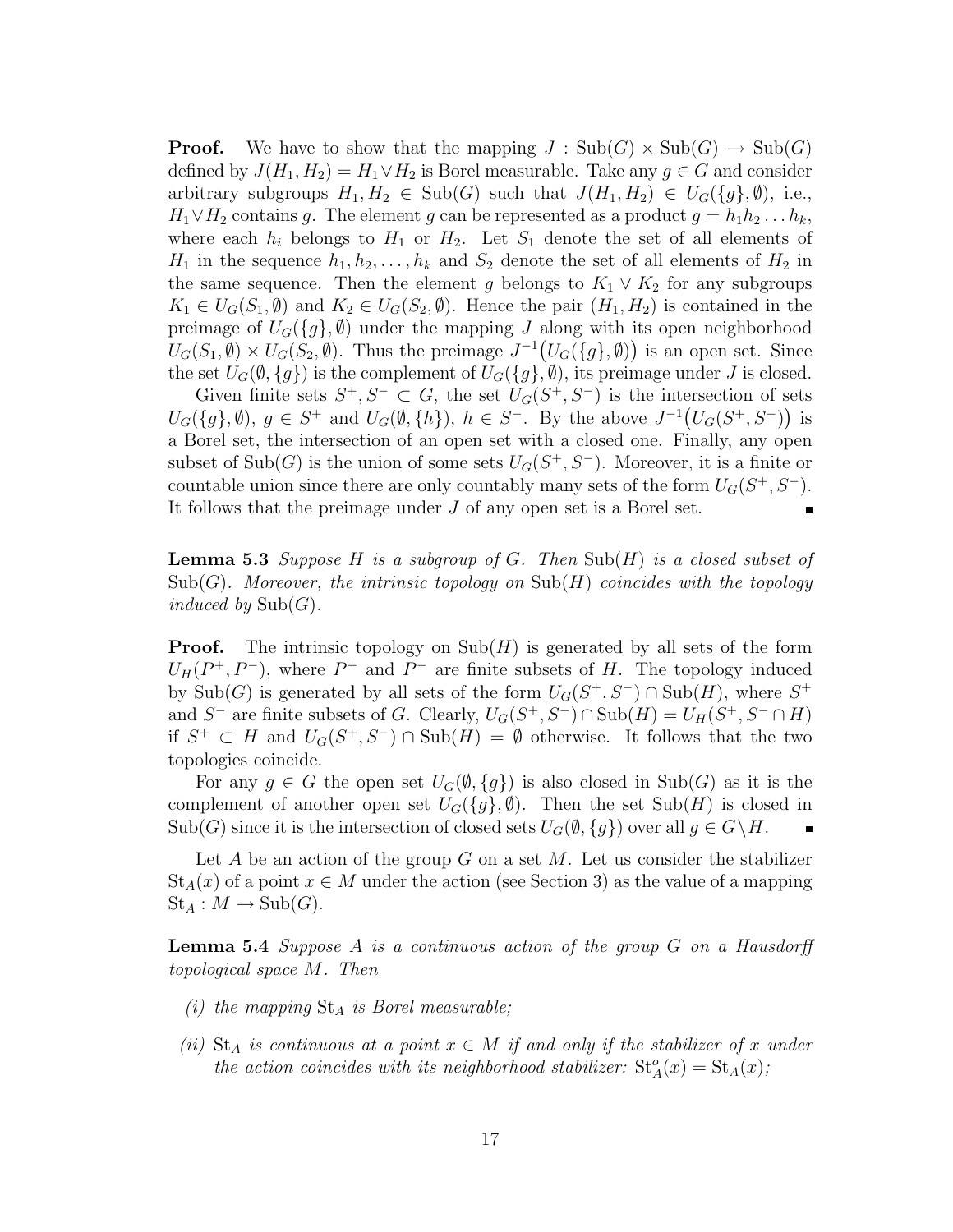### (iii) if a sequence of points in M converges to the point x and the sequence of their stabilizers converges to a subgroup H, then  $St_A^o(x) \subset H \subset St_A(x)$ .

**Proof.** For any  $g \in G$  let  $Fix_A(g)$  denote the set of all points in M fixed by the transformation  $A<sub>g</sub>$ . Let us show that  $Fix<sub>A</sub>(g)$  is a closed set. Take any point  $x \in M$  not in Fix<sub>A</sub>(g). Since the points x and  $A_q(x)$  are distinct, they have disjoint open neighborhoods X and Y, respectively. Since  $A_q$  is continuous, there exists an open neighborhood Z of x such that  $A_g(Z) \subset Y$ . Then  $X \cap Z$  is an open neighborhood of x and  $A_q(X \cap Z)$  is disjoint from  $X \cap Z$ . In particular,  $X \cap Z$  is disjoint from  $Fix_A(g)$ .

For any finite sets  $S^+, S^- \subset G$  the preimage of the open set  $U_G(S^+, S^-)$  under the mapping  $St_A$  is

$$
\bigcap_{g \in S^+} \text{Fix}_A(g) \setminus \bigcup_{h \in S^-} \text{Fix}_A(h).
$$

This is a Borel set as  $Fix_A(g)$  is closed for any  $g \in G$ . Since sets of the form  $U_g(S^+,S^-)$  constitute a base of the topology on Sub(G), the mapping St<sub>A</sub> is Borel measurable.

The mapping  $St_A$  is continuous at a point  $x \in M$  if and only if x is an interior point in the preimage under  $St_A$  of any set  $U_G(S^+, S^-)$  containing  $St_A(x)$ . The latter holds true if and only if x is an interior point in any set  $Fix_A(g)$  containing this point. Clearly, x is an interior point of  $Fix_A(g)$  if and only if g belongs to the neighborhood stabilizer  $St_A^o(x)$ . Thus  $St_A$  is continuous at x if and only if any element of  $St_A(x)$  belongs to  $St_A(x)$  as well.

Now suppose that a sequence  $x_1, x_2, \ldots$  of points in M converges to the point x and, moreover, the stabilizers  $St_A(x_1), St_A(x_2), \ldots$  converge to a subgroup H. Consider an arbitrary  $g \in G$ . In the case  $g \in H$ , the subgroup H belongs to the open set  $U_G({g}, \emptyset)$ . Since  $\text{St}_{A}(x_n) \to H$  as  $n \to \infty$ , we have  $\text{St}_{A}(x_n) \in U_G({g}, \emptyset)$ for large n. In other words,  $x_n \in Fix_A(g)$  for large n. Since the set  $Fix_A(g)$  is closed, it contains the limit point x as well. That is,  $g \in St_A(x)$ . In the case  $g \notin H$ , the subgroup H belongs to the open set  $U_G(\emptyset, \{g\})$ . Then  $\text{St}_A(x_n) \in U_G(\emptyset, \{g\})$ for large n. In other words,  $x_n \notin Fix_A(g)$  for large n. Since  $x_n \to x$  as  $n \to \infty$ , the action of g fixes no neighborhood of x. That is,  $g \notin \mathrm{St}_{A}^o(x)$ .

The group G acts naturally on the set  $\text{Sub}(G)$  by conjugation. The action  $\mathcal{C}: G \times \text{Sub}(G) \to \text{Sub}(G)$  is given by  $\mathcal{C}(g, H) = gHg^{-1}$ . This action is continuous. Indeed, one easily observes that  $C_g^{-1}(U_G(S_1, S_2)) = U_G(g^{-1}S_1g, g^{-1}S_2g)$  for all  $g \in G$  and finite sets  $S_1, S_2 \subset G$ .

**Proposition 5.5** The action C of the group G on Sub(G) is continuously conjugated to the action A on the space  $\text{Sch}(G, S)$  of the marked Schreier graphs of G relative to a generating set S. Moreover, the mapping  $f : Sub(G) \to Sch(G, S)$ given by  $f(H) = \Gamma_{\text{coset}}^*(G, S; H)$  is a continuous conjugacy.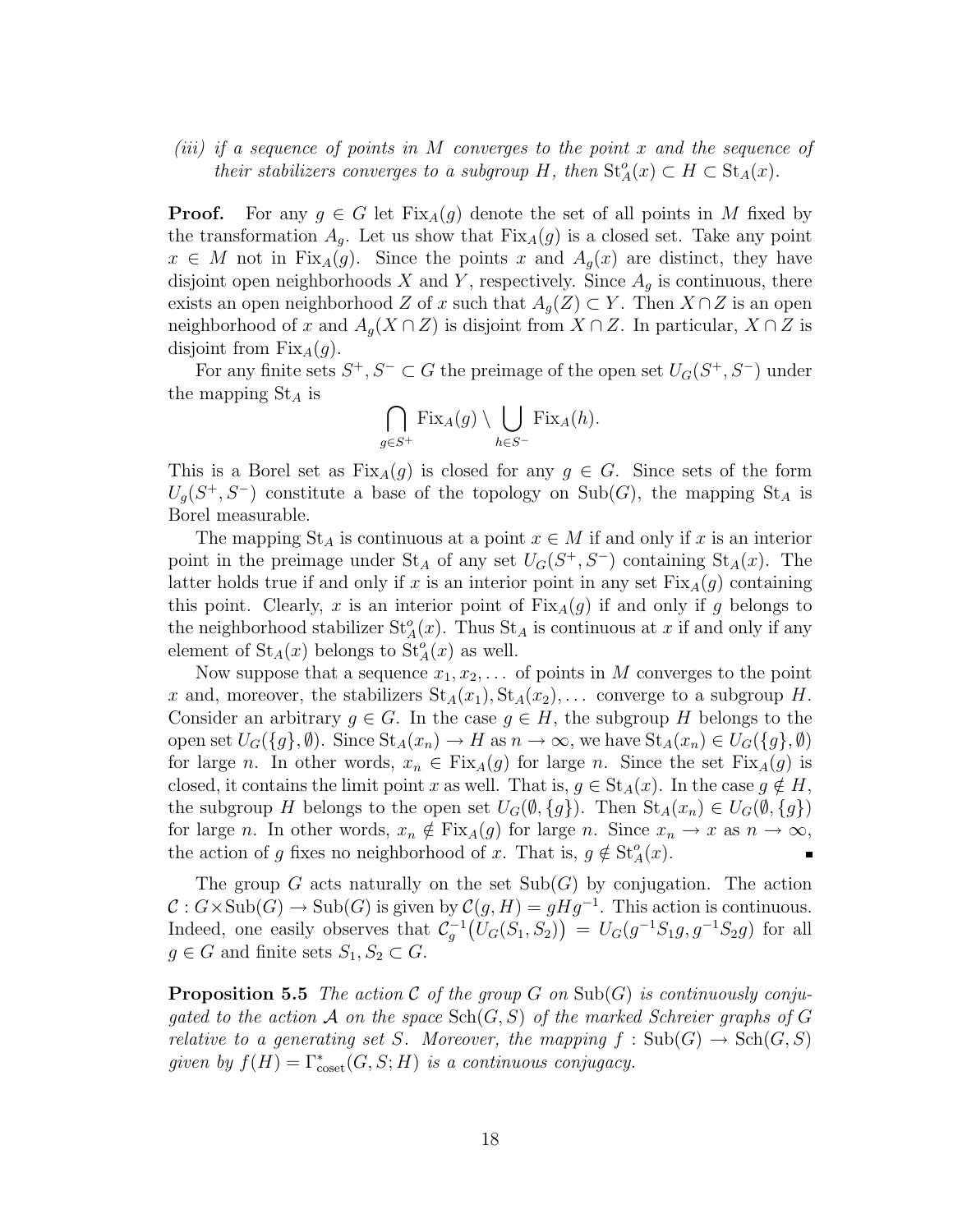**Proof.** Proposition 4.4 implies that the mapping f is bijective.

Consider arbitrary element g and subgroup  $H$  of the group  $G$ . The stabilizer of the coset gH under the action  $\text{adj}_{G,H}$  consists of those  $g_0 \in G$  for which  $g_0 g H =$ gH. The latter condition is equivalent to  $g^{-1}g_0g \in H$ . Therefore the stabilizer is  $gHg^{-1} = \mathcal{C}_g(H)$ . As  $\mathcal{A}_g(\Gamma_{\text{coset}}^*(G, S; H)) = \Gamma_{\text{Sch}}^*(G, S; \text{adj}_{G,H}, gH)$ , it follows from Proposition 4.4 that  $\mathcal{A}_g(f(H)) = f(\mathcal{C}_g(H))$ . Thus f conjugates the action C with A.

Now we are going to show that for any finite sets  $S^+, S^- \subset G$  the image of the open set  $U_G(S^+,S^-)$  under the mapping f is open in  $\text{Sch}(G, S)$ . Let  $\Gamma_{\text{Sch}}^*(G, S; A, x)$  be an arbitrary graph in that image. Any element  $g \in G$  can be represented as a product  $s_1s_2 \ldots s_k$ , where  $s_i \in S$ . Let us fix such a representation and denote by  $\gamma_g$  the unique directed path in  $\Gamma^*_{\text{Sch}}(G, S; A, x)$  with beginning x and code word  $s_k \dots s_2 s_1$ . Then the end of the path  $\gamma_q$  is  $A_q(x)$ . In particular, the path  $\gamma_g$  is closed if and only if  $g \in St_A(x)$ . By Proposition 4.4, the preimage of the graph  $\Gamma_{Sch}^*(G, S; A, x)$  under f is  $St_A(x)$ . Since  $St_A(x) \in U_G(S^+, S^-)$ , the path  $\gamma_g$  is closed for  $g \in S^+$  and not closed for  $g \in S^-$ . Let  $\Gamma_0$  denote the smallest subgraph of  $\Gamma_{\text{Sch}}^*(G, S; A, x)$  containing all paths  $\gamma_g, g \in S^+ \cup S^-$ . Clearly,  $\Gamma_0$ is a marked graph, finite and connected. Hence  $\Gamma_0 \in \mathcal{MG}_0$ . For any marked Schreier graph  $\Gamma_{\text{Sch}}^*(G, S; B, y)$  in  $\mathcal{U}(\Gamma_0, \emptyset)$ , the directed path with beginning y and the same code word as in  $\gamma_g$  is closed for all  $g \in S^+$  and not closed for all  $g \in S^-$ . It follows that  $\text{St}_B(y) \in U_G(S^+, S^-)$ . Therefore the graph  $\Gamma^*_{\text{Sch}}(G, S; A, x)$ is contained in  $f(U_G(S^+, S^-))$  along with its neighborhood  $\mathcal{U}(\Gamma_0, \emptyset) \cap \text{Sch}(G, S)$ .

Any open set in  $\text{Sub}(G)$  is the union of some sets  $U_G(S^+, S^-)$ . Hence it follows from the above that the mapping  $f$  maps open sets onto open sets. In other words, the inverse mapping  $f^{-1}$  is continuous. Since the topological spaces  $\text{Sub}(G)$  and  $Sch(G, S)$  are compact, f is continuous as well.

Proposition 5.5 allows for a short (although not constructive) proof of the following statement.

### **Proposition 5.6** Any subgroup of finite index of a finitely generated group is also finitely generated.

**Proof.** Suppose G is a finitely generated group and H is a subgroup of G of finite index. Let S be a finite symmetric generating set for  $G$ . By Proposition 5.5, the space  $\text{Sub}(G)$  of subgroups of G is homeomorphic to the space  $\text{Sch}(G, S)$  of marked Schreier graphs of G relative to the generating set  $S$ . Moreover, there is a homeomorphism that maps the subgroup  $H$  to the marked Schreier coset graph  $\Gamma_{\text{coset}}^*(G, S; H)$ . The vertices of the graph are cosets of H in G. Since H has finite index in G, the graph  $\Gamma_{\text{coset}}^*(G, S; H)$  is finite. Notice that any finite graph in the topological space  $\mathcal{MG}_0$ , which contains  $\text{Sch}(G, S)$ , is an isolated point. It follows that H is an isolated point in Sub(G). Then there exist finite sets  $S^+, S^- \subset G$ such that H is the only element of the open set  $U_G(S^+, S^-)$ . Let  $H_0$  be the subgroup of G generated by the finite set  $S^+$ . Since  $S^+ \subset H$  and  $S^- \cap H = \emptyset$ , the subgroup  $H_0$  is disjoint from  $S^-$ . Thus  $H_0 \in U_G(S^+, S^-)$  so that  $H_0 = H$ .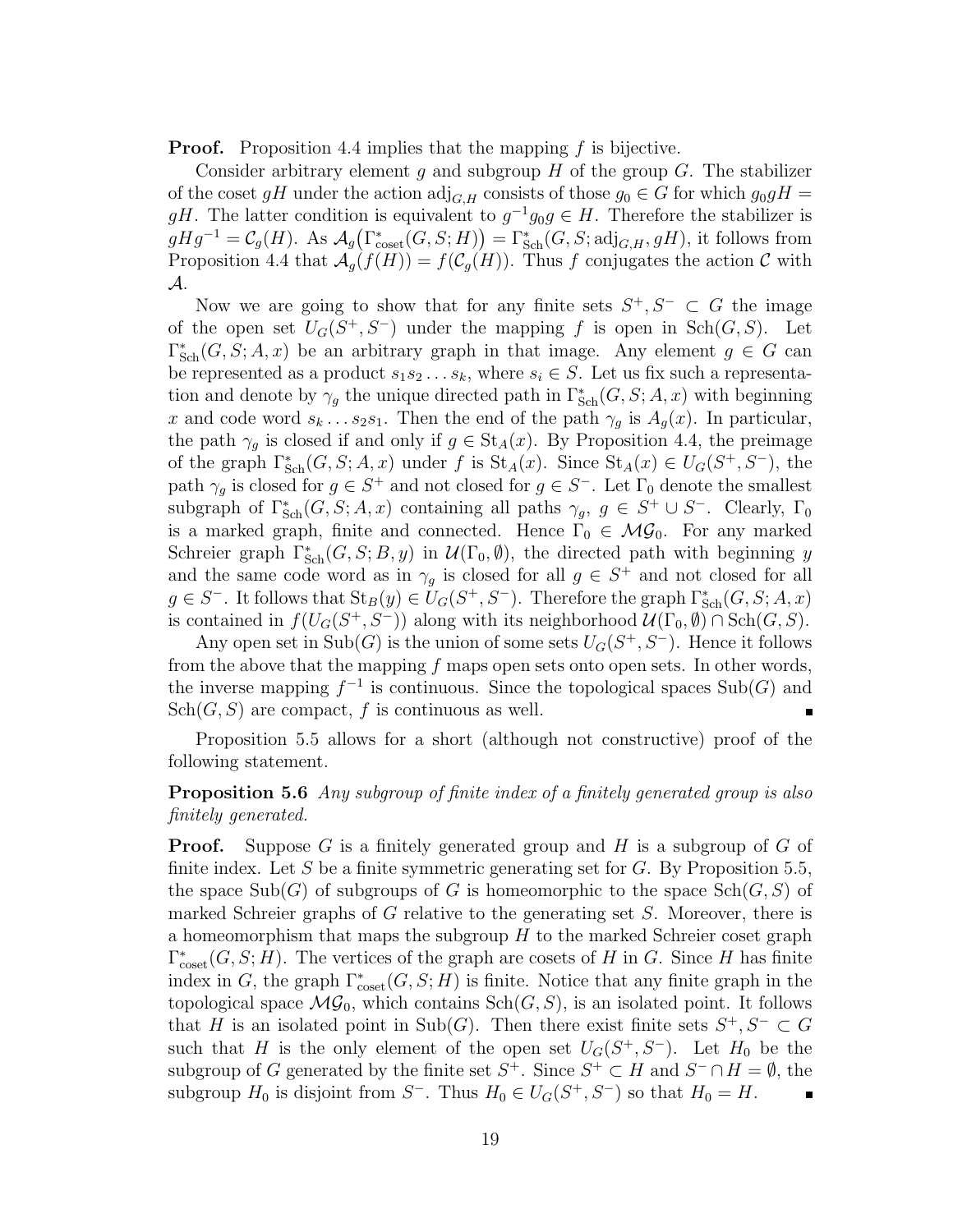### 6 Automorphisms of regular rooted trees

Consider an arbitrary graph Γ. Let  $\gamma$  be a path in this graph,  $v_0, v_1, \ldots, v_m$  be consecutive vertices of  $\gamma$ , and  $e_1, \ldots, e_m$  be consecutive edges. A *backtracking* in the path  $\gamma$  occurs if  $e_{i+1} = e_i$  for some i (then  $v_{i+1} = v_{i-1}$ ). The graph  $\Gamma$  is called a tree if it is connected and admits no closed path of positive length without backtracking. In particular, this means no loops and no multiple edges. A rooted tree is a tree with a distinguished vertex called the root. Clearly, the root is a synonym for the marked vertex. For any integer  $n \geq 0$  the *level* n (or the nth level) of the tree is defined as the set of vertices at distance n from the root. If  $n \geq 1$  then any vertex on the *n*th level is joined to exactly one vertex on the level  $n-1$  and, optionally, to some vertices on the level  $n+1$ . The rooted tree is called k-regular if every vertex on any level n is joined to exactly k vertices on level  $n + 1$ . The 2-regular rooted tree is also called *binary*.

All k-regular rooted trees are isomorphic to each other. A standard model of such a tree is built as follows. Let X be a set of cardinality  $k$  referred to as the alphabet (usually  $X = \{0, 1, \ldots, k-1\}$ ). A word (or finite word) in the alphabet X is a finite string of elements from  $X$  (referred to as *letters*). The set of all words in the alphabet X is denoted  $X^*$ .  $X^*$  is a monoid with respect to the concatenation (the unit element is the empty word, denoted  $\varnothing$ ). Moreover, it is the free monoid generated by elements of X. Now we define a plain graph  $\mathcal T$ with the vertex set  $X^*$  in which two vertices  $w_1$  and  $w_2$  are joined by an edge if  $w_1 = w_2x$  or  $w_2 = w_1x$  for some  $x \in X$ . Then T is a k-regular rooted tree with the root  $\emptyset$ . The *n*th level of the tree T consists of all words of length n.

A bijection  $f: X^* \to X^*$  is an automorphism of the rooted tree T if and only if it preserves the length of any word and the length of the common beginning of any two words. Given an automorphism f and a word  $u \in X^*$ , there exists a unique transformation  $h: X^* \to X^*$  such that  $f(uw) = f(u)h(w)$  for all  $w \in X^*$ . It is easy to see that h is also an automorphism of the tree  $\mathcal T$ . This automorphism is called the *section* of f at the word u and denoted  $f|_u$ . A set of automorphisms of the tree  $\mathcal T$  is called *self-similar* if it is closed under taking sections. For any automorphisms f and h and any word  $u \in X^*$  one has  $(fh)|_u = f|_{h(u)}h|_u$  and  $f^{-1}|_u = (f|_{f^{-1}(u)})^{-1}$ . It follows that any group of automorphisms generated by a self-similar set is itself self-similar.

Suppose G is a group of automorphisms of the tree T. Let  $\alpha$  denote the natural action of G on the vertex set  $X^*$ . Given a word  $u \in X^*$ , the section mapping  $g \mapsto g|_u$  is a homomorphism when restricted to the stabilizer  $St_\alpha(u)$ . If G is self-similar then this is a homomorphism to G. The self-similar group  $G$  is called *self-replicating* if for any  $u \in X^*$  the mapping  $g \mapsto g|_u$  maps the subgroup  $St_{\alpha}(u)$  onto the entire group G.

Suppose that letters of the alphabet X are canonically ordered:  $x_1, x_2, \ldots, x_k$ . For any permutation  $\pi$  on X and automorphisms  $h_1, h_2, \ldots, h_k$  of the tree T we denote by  $\pi(h_1, h_2, \ldots, h_k)$  a transformation  $f : X^* \to X^*$  given by  $f(x_iw) =$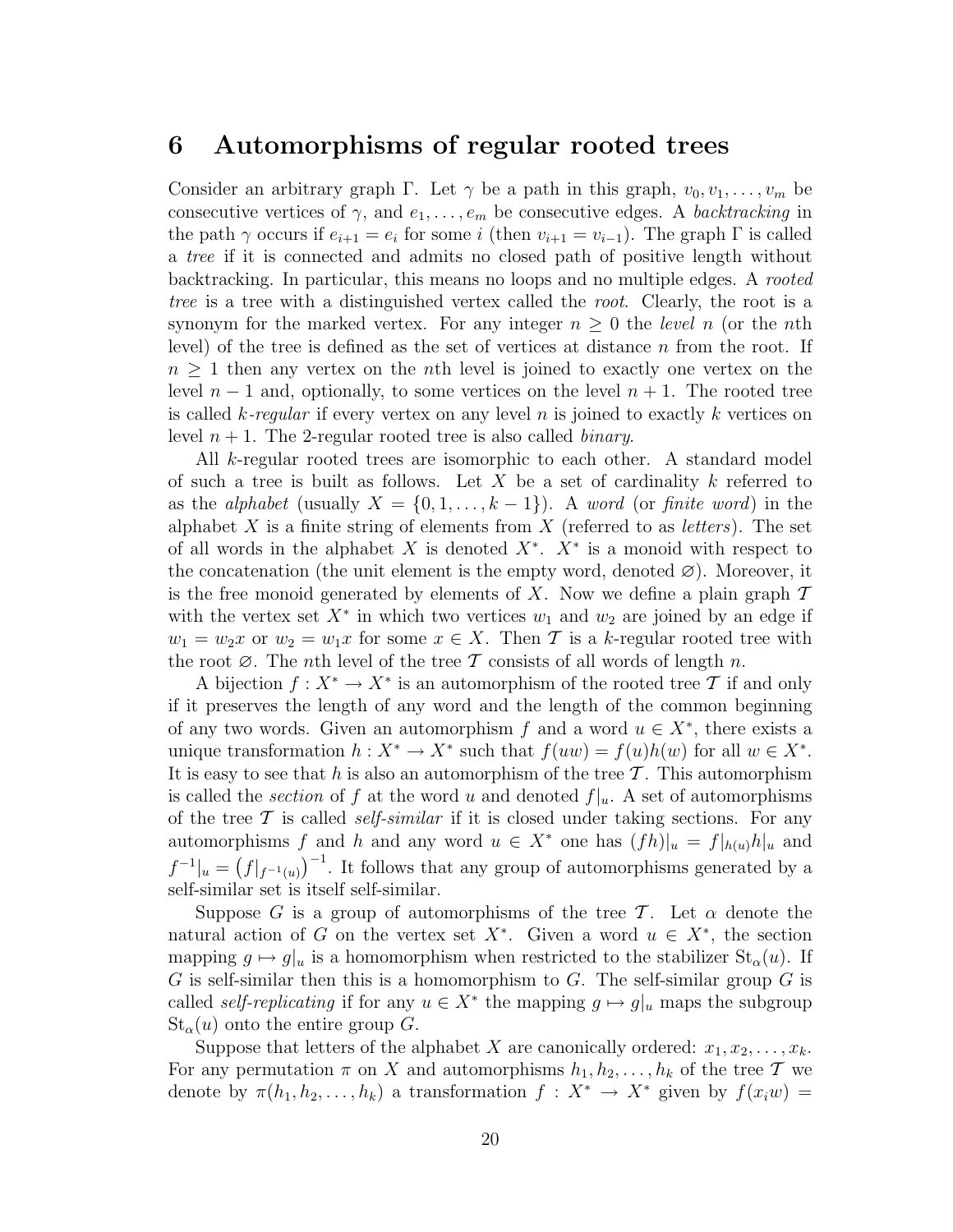$\pi(x_i)h_i(w)$  for all  $w \in X^*$  and  $1 \leq i \leq k$ . It is easy to observe that f is also an automorphism of T and  $h_i = f|_{x_i}$  for  $1 \leq i \leq k$ . The expression  $\pi(h_1, h_2, \ldots, h_k)$ is called the *wreath recursion* for f. Any self-similar set of automorphisms  $f_j$ ,  $j \in J$  satisfies a system of "self-similar" wreath recursions

$$
f_j = \pi_j(f_{m(j,x_1)}, f_{m(j,x_2)}, \ldots, f_{m(j,x_k)}), \ j \in J,
$$

where  $\pi_j$ ,  $j \in J$  are permutations on X and m maps  $J \times X$  to J.

**Lemma 6.1** Any system of self-similar wreath recursions over the alphabet X is satisfied by a unique self-similar set of automorphisms of the regular rooted tree  $\mathcal{T}$ .

**Proof.** Consider a system of wreath recursions  $f_j = \pi_j(f_{m(j,x_1)}, \ldots, f_{m(j,x_k)}),$  $j \in J$ , where  $\pi_j$ ,  $j \in J$  are permutations on X and m is a mapping of  $J \times X$  to J. We define transformations  $F_j$ ,  $j \in J$  of the set  $X^*$  inductively as follows. First  $F_i(\mathcal{O}) = \mathcal{O}$  for all  $j \in J$ . Then, once the transformations are defined on words of a particular length  $n \geq 0$ , we let  $F_i(x_iw) = \pi_i(x_i)F_{m(j,x_i)}(w)$  for all  $j \in J$ ,  $1 \leq i \leq k$ , and words w of length n. By definition, each  $F_j$  preserves the length of words. Besides, it follows by induction on n that  $F_j$  is bijective when restricted to words of length n and that  $F_i$  preserves having a common beginning of length *n* for any two words. Therefore each  $F_j$  is an automorphism of the tree T. By construction, the automorphisms  $F_j$ ,  $j \in J$  form a self-similar set satisfying the above system of wreath recursions. Moreover, they provide the only solution to that system.

An *infinite path* in the tree T is an infinite sequence of vertices  $v_0, v_1, v_2, \ldots$ together with a sequence of edges  $e_1, e_2, \ldots$  such that the endpoints of any  $e_i$ are  $v_{i-1}$  and  $v_i$ . The vertex  $v_0$  is the beginning of the path. Clearly, the path is uniquely determined by the sequence of vertices alone. The *boundary* of the rooted tree T, denoted  $\partial T$ , is the set of all infinite paths without backtracking that begin at the root. There is a natural one-to-one correspondence between  $\partial \mathcal{T}$  and the set  $X^{\mathbb{N}}$  of infinite words over the alphabet X. Namely, an infinite word  $x_1x_2x_3 \ldots$ corresponds to the path going through the vertices  $\emptyset, x_1, x_1x_2, x_1x_2x_3, \ldots$  The set  $X^{\mathbb{N}}$  is equipped with the product topology and the uniform Bernoulli measure. This allows us to regard the tree boundary  $\partial \mathcal{T}$  as a compact topological space with a Borel probability measure (called *uniform*).

Suppose G is a group of automorphisms of the regular rooted tree  $\mathcal T$ . The natural action of G on the vertex set  $X^*$  gives rise to an action on the boundary  $\partial\mathcal{T}$ . The latter is continuous and preserves the uniform measure on  $\partial\mathcal{T}$ .

**Proposition 6.2** ([3]) Let G be a countable group of automorphisms of a regular rooted tree  $\mathcal T$ . Then the following conditions are equivalent:

(i) the group  $G$  acts transitively on each level of the tree;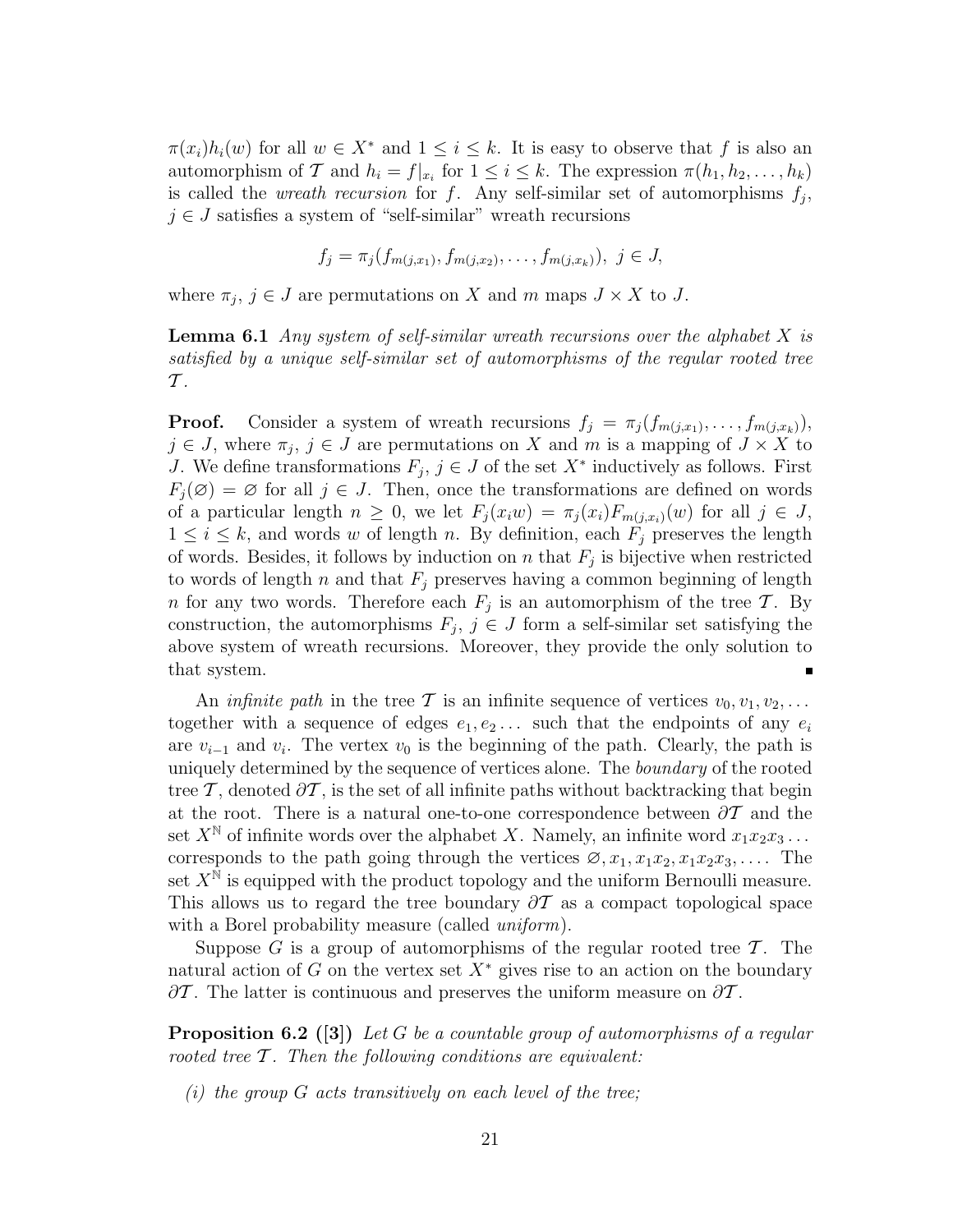- (ii) the action of G on the boundary  $\partial \mathcal{T}$  of the tree is topologically transitive;
- (iii) the action of G on  $\partial T$  is minimal;
- (iv) the action of G on  $\partial T$  is ergodic with respect to the uniform measure;
- (v) the action of G on  $\partial T$  is uniquely ergodic.

Let G be a countable group of automorphisms of a regular rooted tree  $\mathcal T$ . Let  $\alpha$  denote the natural action of G on the vertex set of the tree T and  $\beta$  denote the induced action of G on the boundary  $\partial \mathcal{T}$  of the tree.

#### **Proposition 6.3** The mapping  $St_\beta$  is continuous on a residual (dense  $G_\delta$ ) set.

**Proof.** For any  $g \in G$  let Fix<sub>β</sub>(g) denote the set of all points in  $\partial T$  fixed by the transformation  $\beta_g$ . If  $g \in \text{St}_{\beta}(\xi)$  but  $g \notin \text{St}_{\beta}^o(\xi)$ , then  $\xi$  is a boundary point of the set Fix<sub>β</sub>(g), and vice versa. Since Fix<sub>β</sub>(g) is a closed set, its boundary is a closed, nowhere dense set. It follows that the set of points  $\xi \in \partial \mathcal{T}$  such that  $St^o_{\beta}(\xi) = St_{\beta}(\xi)$  is the intersection of countably many dense open sets (it is dense since  $\partial T$  is a complete metric space). By Lemma 5.4, the latter set consists of points at which the mapping  $St_\beta$  is continuous.

The mapping St<sub>β</sub> is Borel due to Lemma 5.4. If St<sub>β</sub> is injective then, according to the descriptive set theory, it also maps Borel sets onto Borel sets (see, e.g., [4]). The following two lemmas show the same can hold under a little weaker condition.

**Lemma 6.4** Assume that for any points  $\xi, \eta \in \partial T$  either  $St_{\beta}(\xi) = St_{\beta}(\eta)$  or  $St<sub>\beta</sub>(\xi)$  is not contained in  $St<sub>\beta</sub>(\eta)$ . Then the mapping  $St<sub>\beta</sub>$  maps any open set, any closed set, and any intersection of an open set with a closed one onto Borel sets.

**Proof.** First let us show that  $St_\beta$  maps any closed subset C of the boundary  $\partial \mathcal{T}$ onto a Borel subset of  $\text{Sub}(G)$ . For any positive integer n let  $C_n$  denote the set of all words of length n in the alphabet X that are beginnings of infinite words in C. Further, let  $W_n$  be the union of sets  $\text{Sub}(\text{St}_{\alpha}(w))$  over all words  $w \in C_n$ . Finally, let W be the intersection of the sets  $W_n$  over all  $n \geq 1$ . By Lemma 5.3, the set  $\text{Sub}(H)$  is closed in  $\text{Sub}(G)$  for any subgroup  $H \in \text{Sub}(G)$ . Hence each  $W_n$  is closed as the union of finitely many closed sets. Then the intersection W is closed as well.

The stabilizer  $St_\beta(\xi)$  of an infinite word  $\xi \in \partial \mathcal{T}$  is a subgroup of the stabilizer  $St_{\alpha}(w)$  of a finite word  $w \in X^*$  whenever w is a beginning of  $\xi$ . It follows that  $St_{\beta}(\xi) \in W$  for all  $\xi \in C$ . By construction of the set W, any subgroup of an element of W is also an element of W. Hence W contains all subgroups of the groups  $St_{\beta}(\xi)$ ,  $\xi \in C$ .

Conversely, for any subgroup  $H \in W$  there is a sequence of words  $w_1, w_2, \ldots$ such that  $w_n \in C_n$  and  $H \subset St_\alpha(w_n)$  for  $n = 1, 2, \ldots$ . Since the number of words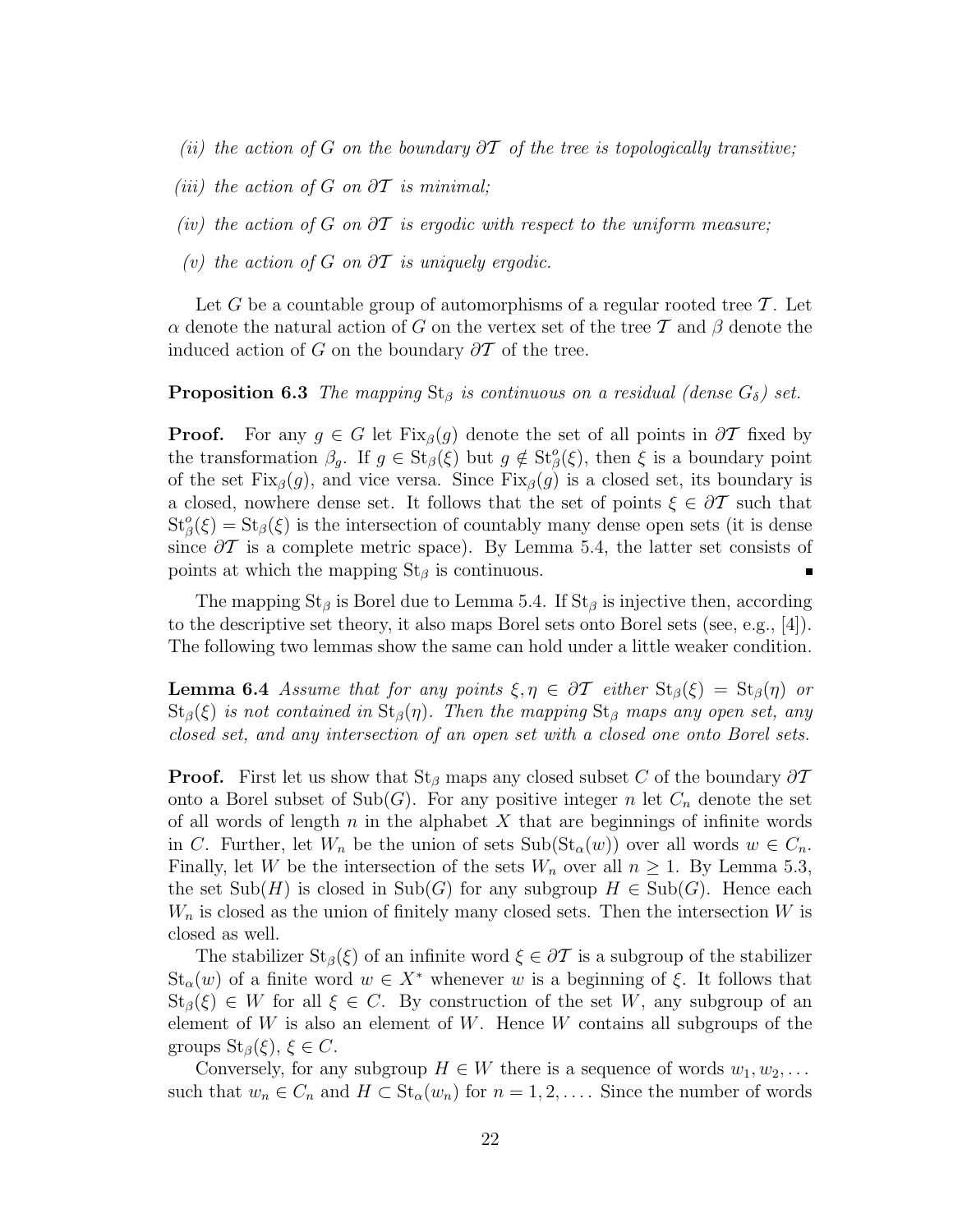of a fixed length is finite, one can find nested infinite sets of indices  $I_1 \supset I_2 \supset \dots$ such that the beginning of length k of the word  $w_n$  is the same for all  $n \in I_k$ . Choose an increasing sequence of indices  $n_1, n_2, \ldots$  such that  $n_k \in I_k$  for all k, and let  $w'_k$  be the beginning of length k of the word  $w_{n_k}$ . Then  $w'_k \in C_k$  as  $w_{n_k} \in C_{n_k}$ . Besides,  $\text{St}_{\alpha}(w_{n_k}) \subset \text{St}_{\alpha}(w'_k)$ , in particular, the group H is a subgroup of  $\text{St}_{\alpha}(w'_k)$ . By construction, the word  $w'_k$  is a beginning of  $w'_m$  whenever  $k < m$ . Therefore all  $w'_k$  are beginnings of the same infinite word  $\xi' \in \partial \mathcal{T}$ . Since every beginning of  $\xi'$  coincides with a beginning of some infinite word in C and the set C is closed, it follows that  $\xi' \in C$ . The stabilizer  $St_{\beta}(\xi')$  is the intersection of stabilizers  $St_{\alpha}(w'_{k})$ over all  $k \geq 1$ . Hence H is a subgroup of  $\text{St}_{\beta}(\xi')$ .

By the above a subgroup  $H$  of  $G$  belongs to the set  $W$  if and only if it is a subgroup of the stabilizer  $St_\beta(\xi)$  for some  $\xi \in C$ . The assumption of the lemma implies that stabilizers  $St_\beta(\xi)$ ,  $\xi \in C$  can be distinguished as the maximal subgroups in the set  $W$ . That is, such a stabilizer is an element of  $W$  which is not a proper subgroup of another element of W. For any  $g \in G$  we define a transformation  $\psi_g$  of Sub(G) by  $\psi_g(H) = \langle g \rangle \vee H$ , where  $\langle g \rangle$  is a cyclic subgroup of G generated by g. The group  $\psi_q(H)$  is generated by g and all elements of the group H. Clearly, a subgroup  $H \in W$  is not maximal in W if and only if  $\psi_q(H) \in W$  for some  $g \notin H$ . An equivalent condition is that H belongs to the set  $W'_g = W \cap \psi_g^{-1}(W) \cap U_G(\emptyset, \{g\}).$  It follows from Lemma 5.2 that the mapping  $\psi_g$  is Borel measurable. Therefore  $W'_g$  is a Borel set. Now the image of the set C under the mapping  $St_\beta$  is the difference of the closed set W and the union of Borel sets  $W'_g$ ,  $g \in G$ . Hence this image is a Borel set.

Any open set  $D \subset \partial T$  is the union of a finite or countable collection of cylinders  $Z_1, Z_2, \ldots$ , which are both open and closed sets. By the above each cylinder is mapped by  $St_\beta$  onto a Borel set in Sub(G). Then the union D is mapped onto the union of images of the cylinders, which is a Borel set as well. Further, for any closed set  $C \subset \partial \mathcal{T}$  the intersection  $C \cap D$  is the union of closed sets  $C \cap Z_1, C \cap Z_2, \ldots$  Hence it is also mapped by  $St_\beta$  onto a Borel set.

**Lemma 6.5** Under the assumption of Lemma 6.4, if the mapping  $St^{\beta}$  is finiteto-one, i.e., the preimage of any subgroup in  $\text{Sub}(G)$  is finite, then it maps Borel sets onto Borel sets.

**Proof.** Recall that the class **B** of the Borel sets in  $\partial \mathcal{T}$  is the smallest collection of subsets of  $\partial \mathcal{T}$  that contains all closed sets and is closed under taking countable intersections, countable unions, and complements. Let  $\mathfrak U$  denote the smallest collection of subsets of  $\partial \mathcal{T}$  that contains all closed sets and is closed under taking countable intersections of nested sets and countable unions of any sets. Note that U is well defined; it is the intersection of all collections satisfying these conditions. In particular,  $\mathfrak{U} \subset \mathfrak{B}$ . Further, let  $\mathfrak{W}$  denote the collection of all Borel sets in  $\partial \mathcal{T}$ mapped onto Borel sets in  $\text{Sub}(G)$  by the mapping  $\text{St}_{\beta}$ .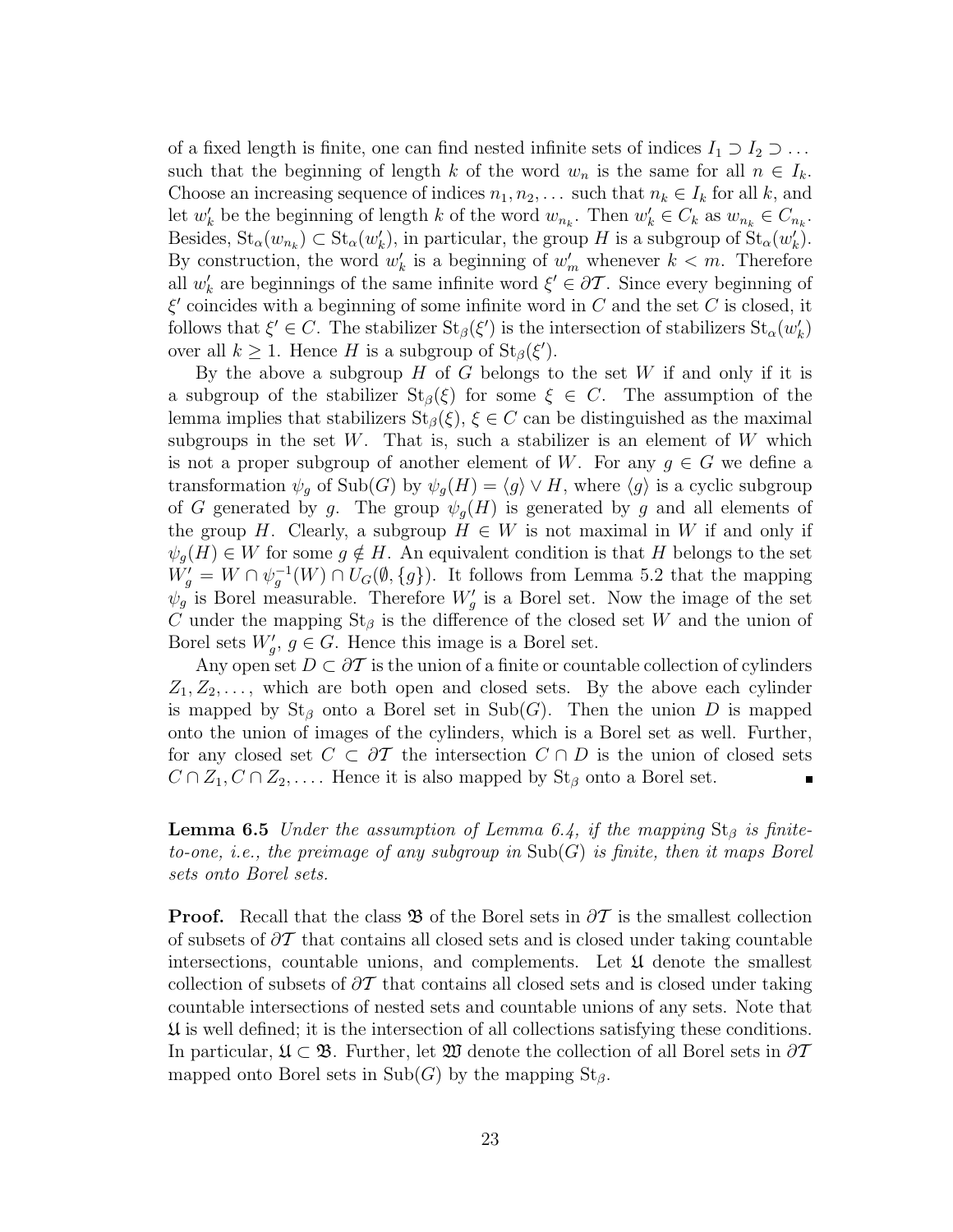For any mapping  $f : \partial \mathcal{T} \to \text{Sub}(G)$  and any sequence  $U_1, U_2, \ldots$  of subsets of  $\partial T$  the image of the union  $U_1 \cup U_2 \cup \ldots$  under f is the union of images  $f(U_1), f(U_2), \ldots$  On the other hand, the image of the intersection  $U_1 \cap U_2 \cap \ldots$ under f is contained in  $f(U_1) \cap f(U_2) \cap \ldots$  but need not coincide with the latter when the mapping  $f$  is not one-to-one. The two sets do coincide if  $f$  is finite-toone and  $U_1 \supset U_2 \supset \ldots$ . Since the mapping  $St_\beta$  is assumed to be finite-to-one, it follows that the collection  $\mathfrak W$  is closed under taking countable intersections of nested sets and countable unions of any sets. By Lemma 6.4, W contains all closed sets. Therefore  $\mathfrak{U} \subset \mathfrak{W}$ .

To complete the proof, we are going to show that  $\mathfrak{U} = \mathfrak{B}$ , which will imply that  $\mathfrak{W} = \mathfrak{B}$ . Given a set  $Y \in \mathfrak{U}$ , let  $\mathfrak{U}_Y$  denote the collection of all sets  $U \in \mathfrak{U}$ such that the intersection  $U \cap Y$  also belongs to  $\mathfrak{U}$ . For any sequence  $U_1, U_2, \ldots$ of elements of  $\mathfrak{U}_Y$  we have

$$
\left(\bigcup\nolimits_{n\geq 1} U_n\right)\cap Y = \bigcup\nolimits_{n\geq 1} (U_n\cap Y), \qquad \left(\bigcap\nolimits_{n\geq 1} U_n\right)\cap Y = \bigcap\nolimits_{n\geq 1} (U_n\cap Y).
$$

Besides, the sets  $U_1 \cap Y, U_2 \cap Y, \ldots$  are nested whenever the sets  $U_1, U_2, \ldots$  are nested. It follows that the class  $\mathfrak{U}_Y$  is closed under taking countable intersections of nested sets and countable unions of any sets. Consequently,  $\mathfrak{U}_Y = \mathfrak{U}$  whenever  $\mathfrak{U}_Y$  contains all closed sets. The latter condition obviously holds if the set Y is itself closed. Notice that for any sets  $Y, Z \in \mathfrak{U}$  we have  $Z \in \mathfrak{U}_Y$  if and only if  $Y \in \mathfrak{U}_Z$ . Since  $\mathfrak{U}_Y = \mathfrak{U}$  for any closed set Y, it follows that  $\mathfrak{U}_Z$  contains all closed sets for any  $Z \in \mathfrak{U}$ . Then  $\mathfrak{U}_Z = \mathfrak{U}$  for any  $Z \in \mathfrak{U}$ . In other words, the class U is closed under taking finite intersections. Combining finite intersections with countable intersections of nested sets, we can obtain any countable intersection of sets from  $\mathfrak{U}$ . Namely, if  $U_1, U_2, \ldots$  are arbitrary elements of  $\mathfrak{U}$ , then their intersection coincides with the intersection of sets  $Y_n = U_1 \cap U_2 \cap \cdots \cap U_n$ ,  $n =$ 1, 2,..., which are nested:  $Y_1 \supset Y_2 \supset \ldots$ . Therefore  $\mathfrak U$  is closed under taking any countable intersections.

Let  $\mathfrak{U}'$  be the collection of complements in  $\partial \mathcal{T}$  of all sets from  $\mathfrak{U}$ . For any subsets  $U_1, U_2, \ldots$  of  $\partial T$  the complement of their union is the intersection of their complements  $\partial \mathcal{T} \setminus U_1, \partial \mathcal{T} \setminus U_2, \ldots$  while the complement of their intersection is the union of their complements. Since the class  $\mathfrak U$  is closed under taking countable intersections and countable unions, so is  $\mathfrak{U}'$ . Further, any open subset of  $\partial \mathcal{T}$  is the union of at most countably many cylinders, which are closed (as well as open) sets. Therefore  $\mathfrak U$  contains all open sets. Then  $\mathfrak U'$  contains all closed sets. Now it follows that  $\mathfrak{U} \subset \mathfrak{U}'$ . In other words, the class  $\mathfrak{U}$  is closed under taking complements.

Thus the collection  $\mathfrak U$  is closed under taking any countable intersections and complements. This implies that  $\mathfrak{U} = \mathfrak{B}$ .

Let  $A$  be a continuous action of a countable group  $G$  on a compact metric space M. Let  $\Omega$  denote the image of M under the mapping  $St_A$ .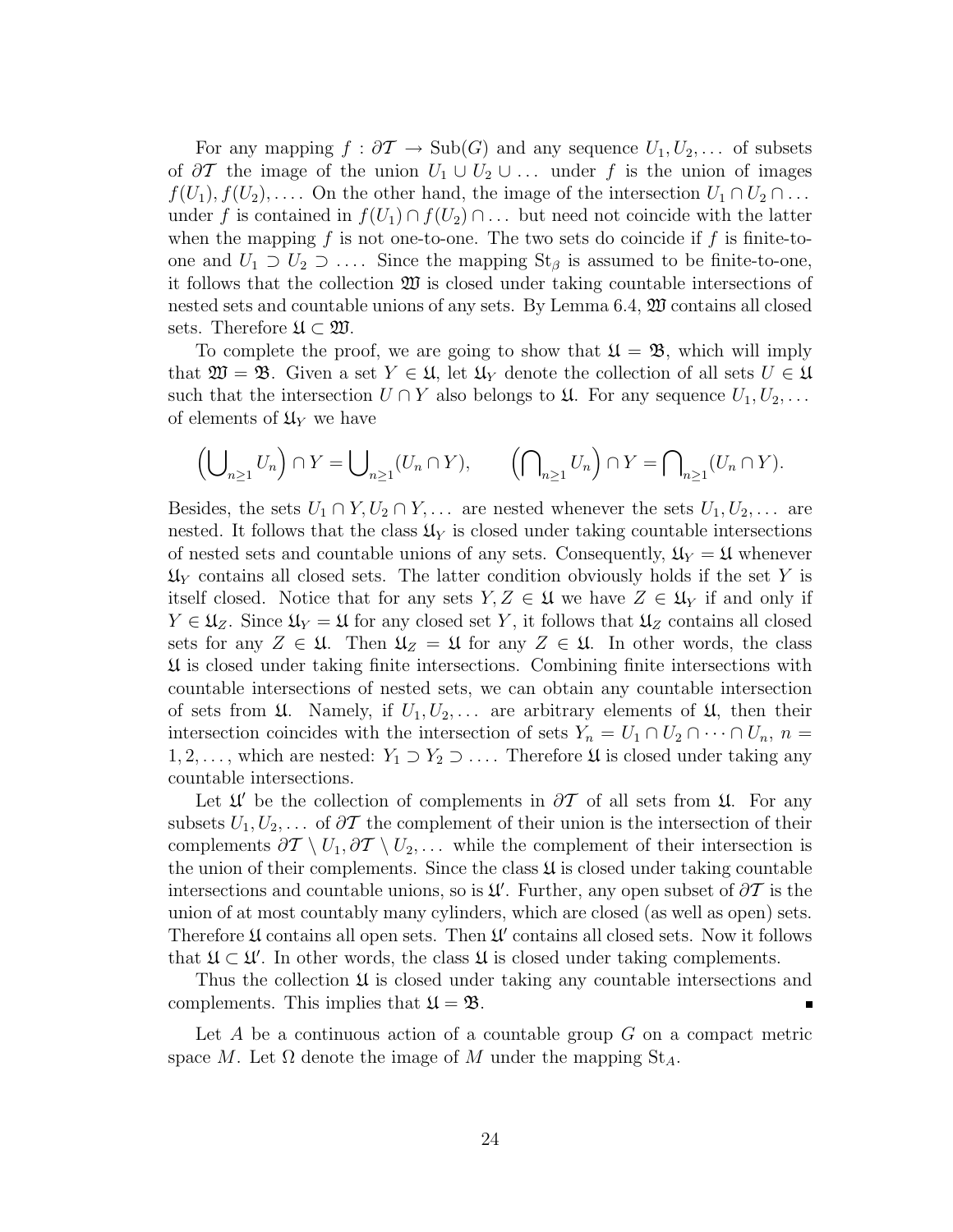**Lemma 6.6** Assume that for any distinct points  $x, y \in M$  the neighborhood stabilizer  $St_A(x)$  is not contained in the stabilizer  $St_A(y)$ . Then the inverse of  $St_A$ , defined on the set  $\Omega$ , can be extended to a continuous mapping of the closure of  $\Omega$ onto M.

**Proof.** Since  $St_A^o(x)$  is a subgroup of  $St_A(x)$  for any  $x \in M$ , the assumption of the lemma implies that the mapping  $St_A$  is one-to-one so that the inverse is well defined on  $\Omega$ . To prove that the inverse can be extended to a continuous mapping of the closure of  $\Omega$  onto  $M$ , it is enough to show that any sequence  $x_1, x_2, \ldots$  of points in M is convergent whenever the sequence of stabilizers  $St_A(x_1), St_A(x_2), \ldots$ converges in Sub(G). Suppose that  $St_A(x_n) \to H$  as  $n \to \infty$ . Since M is a compact metric space, the sequence  $x_1, x_2, \ldots$  has at least one limit point. By Lemma 5.4(iii), any limit point x satisfies  $St_A^o(x) \subset H \subset St_A(x)$ . In particular,  $St_A^o(x) \subset St_A(y)$  for any limit points x and y. Then  $x = y$  due to the assumption of the lemma. It follows that the sequence  $x_1, x_2, \ldots$  is convergent.

### 7 The Grigorchuk group

Let  $X = \{0, 1\}$  be the binary alphabet,  $X^*$  be the set of finite words over X regarded as the vertex set of a binary rooted tree  $\mathcal{T}$ , and  $X^{\mathbb{N}}$  be the set of infinite words over X regarded as the boundary  $\partial \mathcal{T}$  of the tree  $\mathcal{T}$ .

We define the Grigorchuk group  $\mathcal G$  as a self-similar group of automorphisms of the tree  $\mathcal T$  (for alternative definitions, see [2]). The group is generated by four automorphisms  $a, b, c, d$  that, together with the trivial automorphism, form a self-similar set. Consider the following system of wreath recursions:

$$
\begin{cases}\n a = (01)(e, e), \n b = (a, c), \n c = (a, d), \n d = (e, b), \n e = (e, e).\n\end{cases}
$$

By Lemma 6.1, this system uniquely defines a self-similar set of automorphisms of the tree T. The automorphism e is clearly the identity (e.g., by Lemma 6.1). It is the unity of the group  $\mathcal G$ . We shall denote the unity by  $1_G$  to avoid confusion with a letter of the alphabet X. The set  $S = \{a, b, c, d\}$  shall be considered the standard set of generators for the group  $\mathcal{G}$ .

All 4 generators of the Grigorchuk group are involutions. Indeed, the transformations  $a^2, b^2, c^2, d^2, 1<sub>g</sub>$  form a self-similar set satisfying wreath recursions  $a^2 =$  $(1_{\mathcal{G}}, 1_{\mathcal{G}}), b^2 = (a^2, c^2), c^2 = (a^2, d^2), d^2 = (1_{\mathcal{G}}, b^2), \text{ and } 1_{\mathcal{G}} = (1_{\mathcal{G}}, 1_{\mathcal{G}}).$  Then Lemma 6.1 implies that  $a^2 = b^2 = c^2 = d^2 = 1_{\mathcal{G}}$ . This fact allows us to regard the Schreier graphs of the group  $\mathcal G$  relative to the generating set S as graphs with undirected edges (as explained in Section 2).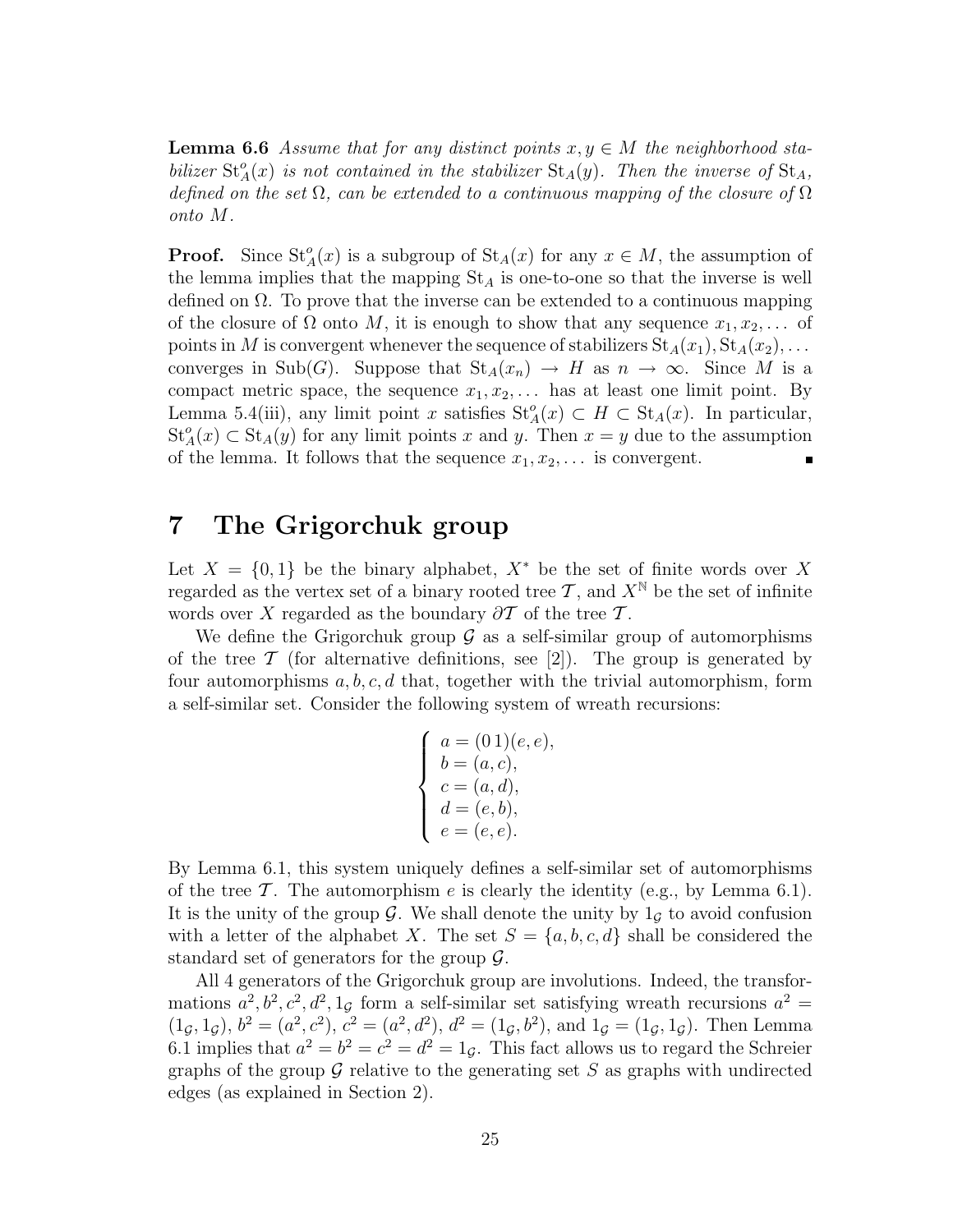Since  $a^2 = 1_{\mathcal{G}}$ , the automorphisms *bcd*, *cdb*, *dbc*, and  $1_{\mathcal{G}}$  form a self-similar set satisfying wreath recursions  $bcd = (1_{\mathcal{G}}, cdb)$ ,  $cdb = (1_{\mathcal{G}}, dbc)$ ,  $dbc = (1_{\mathcal{G}}, bcd)$ , and  $1<sub>G</sub> = (1<sub>G</sub>, 1<sub>G</sub>)$ . Lemma 6.1 implies that  $bcd = cdb = dbc = 1<sub>G</sub>$ . Then  $bc = bcd^2 =$  $d = d^2bc = bc$ . It follows that  $\{1_{\mathcal{G}}, b, c, d\}$  is a subgroup of  $\mathcal{G}$  isomorphic to the Klein 4-group.

We denote by  $\alpha$  the generic action of the group G on vertices of the binary rooted tree T. The induced action on the boundary  $\partial \mathcal{T}$  of the tree is denoted  $\beta$ . For brevity, we write  $g(\xi)$  instead of  $\beta_g(\xi)$ . The action of the generator a is very simple: it changes the first letter in every finite or infinite word while keeping the other letters intact. In particular, the empty word is the only word fixed by a. To describe the action of the other generators, we need three observations. First of all,  $b, c,$  and  $d$  fix one-letter words. Secondly, any word beginning with 0 is fixed by  $d$  while  $b$  and  $c$  change only the second letter in such a word. Thirdly, the section mapping  $g \mapsto g|_1$  induces a cyclic permutation on the set  $\{b,c,d\}$ . It follows that a finite or infinite word  $w$  is simultaneouly fixed by  $b, c,$  and  $d$  if it contains no zeros or the only zero is the last letter. Otherwise two of the three generators change the letter following the first zero in  $w$  (keeping the other letters intact) while the third generator fixes w. In the latter case, it is the position  $k$  of the first zero in w that determines the generator fixing w. Namely,  $b(w) = w$  if  $k \equiv 0 \mod 3$ ,  $c(w) = w$  if  $k \equiv 2 \mod 3$ , and  $d(w) = w$  if  $k \equiv 1 \mod 3$ .

#### **Lemma 7.1** The group  $\mathcal G$  is self-replicating.

**Proof.** We have to show that for any word  $w \in X^*$  the section mapping  $g \mapsto g|_w$ maps the stabilizer  $St_\alpha(w)$  onto the entire group  $\mathcal G$ . Let W be the set of all words with this property. Clearly,  $\emptyset \in W$  as  $St_{\alpha}(\emptyset) = \mathcal{G}$  and  $g|_{\emptyset} = g$  for all  $g \in \mathcal{G}$ . Suppose  $w_1, w_2 \in W$ . Given an arbitrary  $g \in \mathcal{G}$ , there exists  $g' \in \mathcal{G}$ such that  $g'(w_2) = w_2$  and  $g'|_{w_2} = g$ . Further, there exists  $g'' \in \mathcal{G}$  such that  $g''(w_1) = w_1$  and  $g''|_{w_1} = g'$ . Then  $g''(w_1w_2) = g''(w_1)g''|_{w_1}(w_2) = w_1w_2$  and  $g''|_{w_1w_2} = (g''|_{w_1})|_{w_2} = g$ . Since g is arbitrary,  $w_1w_2 \in W$ . That is, the set W is closed under concatenation.

Any automorphism of the tree  $\mathcal T$  either interchanges the vertices 0 and 1 or fixes them both. Hence the stabilizer  $St_{\alpha}(0)$  coincides with  $St_{\alpha}(1)$ . This stabilizer contains the elements  $b, c, d, aba, aca, ada$ . The wreath recursions for these elements are  $b = (a, c), c = (a, d), d = (1<sub>G</sub>, b), aba = (c, a), aca = (d, a), ada = (b, 1<sub>G</sub>).$  It follows that the images of the group  $St_{\alpha}(0)$  under the section mappings  $g \mapsto g|_{0}$ and  $g \mapsto g|_1$  contain the generating set S. As the restrictions of these mappings to  $St_{\alpha}(0)$  are homomorphisms, both images coincide with G. Therefore the words 0 and 1 are in the set W. By the above W is closed under concatenation and contains the empty word. This implies  $W = X^*$ .  $\blacksquare$ 

The orbits of the actions  $\alpha$  and  $\beta$  are very easy to describe.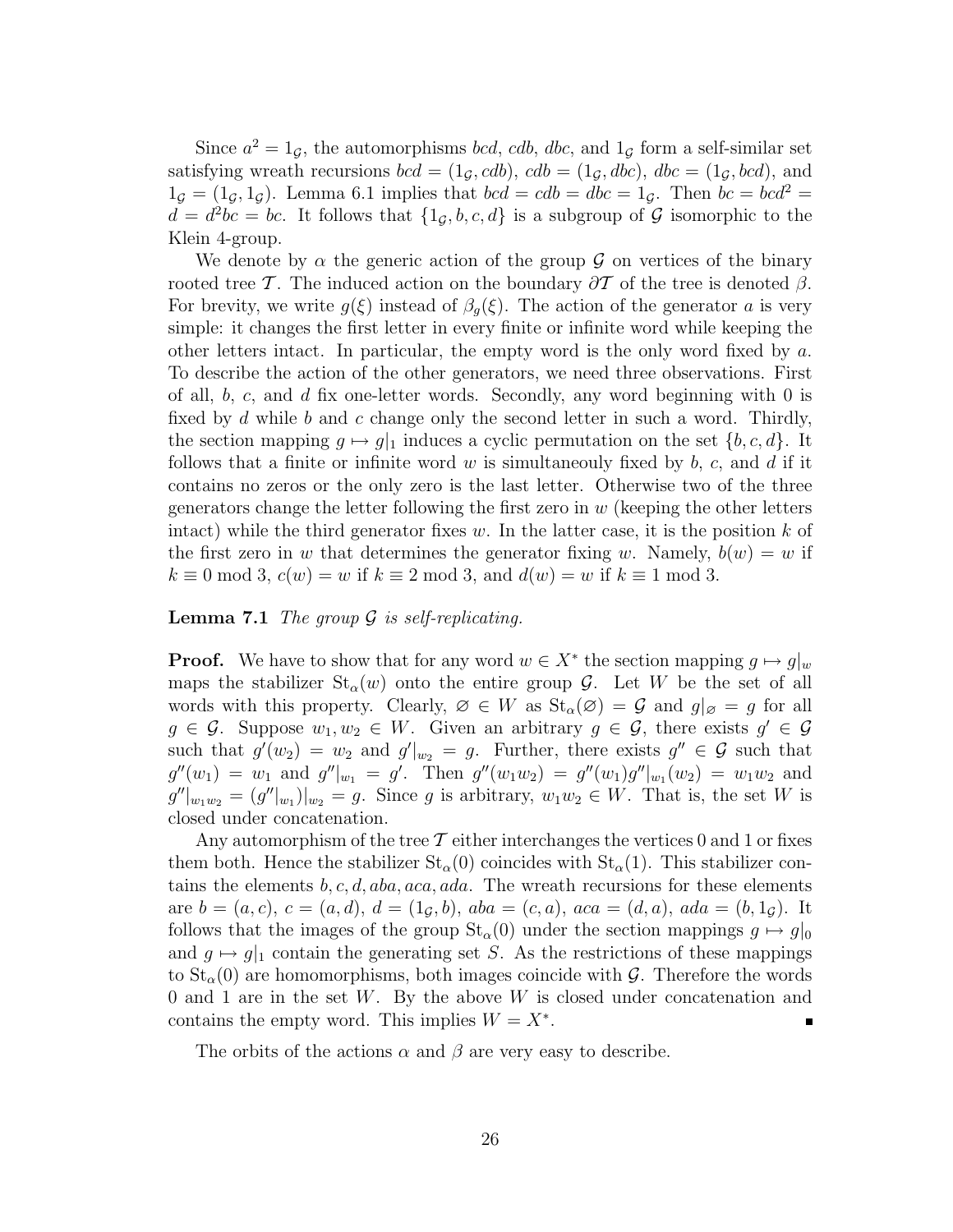**Lemma 7.2** The group  $\mathcal G$  acts transitively on each level of the binary rooted tree T. Any two infinite words in  $\partial\mathcal{T}$  are in the same orbit of the action  $\beta$  if and only if they differ in only finitely many letters.

**Proof.** For any infinite word  $\xi \in \partial \mathcal{T}$  and any generator  $h \in \{a, b, c, d\}$  the infinite word  $h(\xi)$  differs from  $\xi$  in at most one letter. Any  $g \in \mathcal{G}$  can be represented as a product  $g = h_1 h_2 \dots h_k$ , where each  $h_i$  is in  $\{a, b, c, d\}$ . It follows that for any  $\xi \in \partial \mathcal{T}$  the infinite words  $g(\xi)$  and  $\xi$  differ in at most k letters. Thus any two infinite words in the same orbit of the action  $\beta$  differ in only finitely many letters.

Now we are going to show that for any finite words  $w_1, w_2 \in X^*$  of the same length there exists  $g \in \mathcal{G}$  such that  $g(w_1) = w_2$  and  $g|_{w_1} = 1_{\mathcal{G}}$ . Equivalently,  $g(w_1\xi) = w_2\xi$  for all  $\xi \in \partial \mathcal{T}$ . This will complete the proof of the lemma. Indeed, the claim contains the statement that the group  $\mathcal G$  acts transitively on each level of the tree T. Moreover, it implies that two infinite words in  $\partial\mathcal{T}$  are in the same orbit of the action  $\beta$  whenever they differ in a finite number of letters.

We prove the claim by induction on the length n of the words  $w_1$  and  $w_2$ . The case  $n = 0$  is trivial. Here  $w_1$  and  $w_2$  are the empty words so that we take  $q = 1<sub>d</sub>$ . Now assume that the claim is true for all pairs of words of specific length  $n \geq 0$ and consider words  $w_1$  and  $w_2$  of length  $n + 1$ . Let  $x_1$  be the first letter of  $w_1$ and  $x_2$  be the first letter of  $w_2$ . Then  $w_1 = x_1u_1$  and  $w_2 = x_2u_2$ , where  $u_1$  and  $u_2$ are words of length n. By the inductive assumption, there exists  $h \in \mathcal{G}$  such that  $h(u_1\xi) = u_2\xi$  for all  $\xi \in \partial \mathcal{T}$ . Since the group  $\mathcal{G}$  is self-replicating, there exists  $g_0 \in \mathcal{G}$  such that  $g_0(x_1\eta) = x_1h(\eta)$  for all  $\eta \in \partial \mathcal{T}$ . In particular,  $g_0(x_1u_1\xi) = x_1u_2\xi$ for all  $\xi \in \partial \mathcal{T}$ . It remains to take  $g = g_0$  if  $x_2 = x_1$  and  $g = ag_0$  otherwise. Then  $g(x_1u_1\xi) = x_2u_2\xi$  for all  $\xi \in \partial \mathcal{T}$ .

**Lemma 7.3** Suppose  $w_1$  and  $w_2$  are words in the alphabet  $\{0, 1\}$  such that  $w_1$ is not a beginning of  $w_2$  while  $w_2$ , even with the last two letters deleted, is not a beginning of  $w_1$ . Then there exists  $g \in \mathcal{G}$  that does not fix  $w_2$  while fixing all words with beginning  $w_1$ .

**Proof.** First we consider a special case when  $w_2 = 100$ . To satisfy the assumption of the lemma, the word  $w_1$  has to begin with 0. Then we can take  $g = d$ . Indeed, the transformation  $d$  fixes all words that begin with 0, which includes all words with beginning  $w_1$ . At the same time,  $d(100) = 1b(00) = 10a(0) = 101 \neq 100$ .

Next we consider a slightly more general case when  $w_2$  is an arbitrary word of length 3. By Lemma 7.2, the group  $\mathcal G$  acts transitively on the third level of the tree T. Therefore  $h(w_2) = 100$  for some  $h \in \mathcal{G}$ . The words  $h(w_1)$  and  $h(w_2)$ satisfy the assumption of the lemma since the words  $w_1$  and  $w_2$  do. By the above,  $dh(w_2) \neq h(w_2)$  while  $d(h(w_1)u) = h(w_1)u$  for all  $u \in X^*$ . Let  $g = h^{-1}dh$ . Then  $g(w_2) \neq w_2$  while  $g(w_1w) = w_1w$  for all  $w \in X^*$ .

Finally, consider the general case. Let  $w_0$  be the longest common beginning of the words  $w_1$  and  $w_2$ . Then  $w_1 = w_0u_1$  and  $w_2 = w_0u_2$ , where the words  $u_1$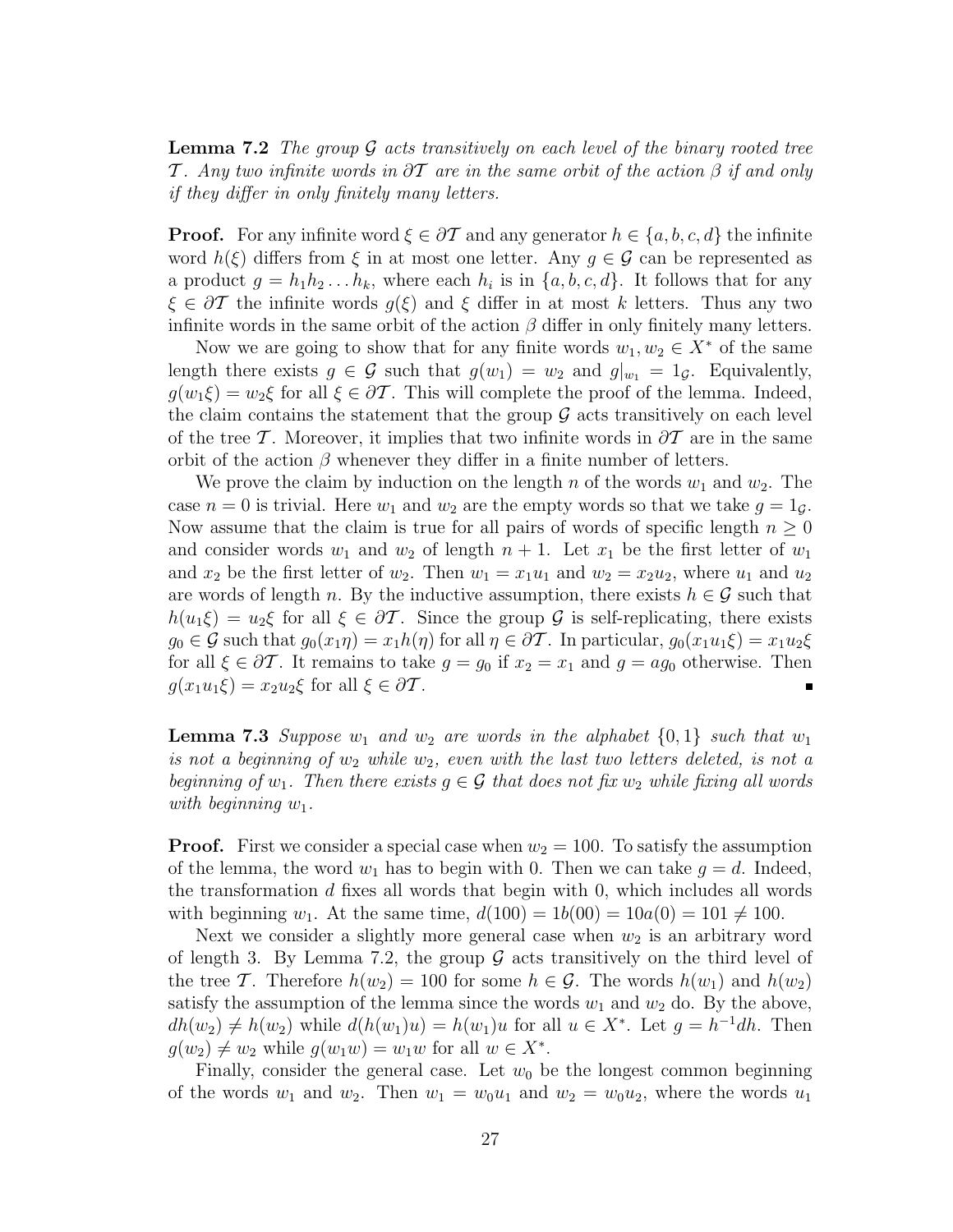and  $u_2$  also satisfy the assumption of the lemma. In particular,  $u_1$  is nonempty and the length of  $u_2$  is at least 3. We have  $u_2 = u'_2u''_2$ , where  $u'_2, u''_2 \in X^*$  and the length of  $u'_2$  is 3. Since the first letters of the words  $u_1$  and  $u'_2$  are distinct, these words satisfy the assumption of the lemma. By the above there exists  $g_0 \in \mathcal{G}$ such that  $g_0(u_2') \neq u_2'$  and  $g_0(u_1u) = u_1u$  for all  $u \in X^*$ . Since the group  $\mathcal G$  is self-replicating, there exists  $g \in \mathcal{G}$  such that  $g(w_0w) = w_0g_0(w)$  for all  $w \in X^*$ . Then g does not fix the word  $w_0u'_2$  while fixing all words with beginning  $w_1$ . Since  $w_0 u_2'$  is a beginning of  $w_2$ , the transformation g does not fix  $w_2$  as well.

**Lemma 7.4** For any distinct points  $\xi, \eta \in \partial \mathcal{T}$  the neighborhood stabilizer  $\text{St}^o_{\beta}(\xi)$ is not contained in  $St_{\beta}(\eta)$ .

**Proof.** Let n denote the length of the longest common beginning of the distinct infinite words  $\xi$  and  $\eta$ . Let  $w_1$  be the beginning of  $\xi$  of length  $n+1$  and  $w_2$  be the beginning of  $\eta$  of length  $n + 3$ . It is easy to see that the words  $w_1$  and  $w_2$  satisfy the assumption of Lemma 7.3. Therefore there exists a transformation  $g \in \mathcal{G}$  that does not fix  $w_2$  while fixing all finite words with beginning  $w_1$ . Clearly, the action of g on  $\partial T$  fixes all infinite words with beginning  $w_1$ . As such infinite words form an open neighborhood of the point  $\xi$ , we have  $g \in St_{\beta}^o(\xi)$ . At the same time, g does not fix the infinite word  $\eta$  since it does not fix its beginning  $w_2$ . Hence  $g \notin \text{St}_{\beta}(\eta)$  so that  $\text{St}_{\beta}^o(\xi) \not\subset \text{St}_{\beta}(\eta)$ .

**Lemma 7.5**  $\text{St}_{\beta}^o(\xi) = \text{St}_{\beta}(\xi)$  for any infinite word  $\xi \in \partial \mathcal{T}$  containing infinitely many zeros.

**Proof.** We are going to show that, given an automorphism  $g \in \mathcal{G}$  and an infinite word  $\xi \in \partial \mathcal{T}$  with infinitely many zeros, one has  $g|_w = 1_{\mathcal{G}}$  for a sufficiently long beginning w of ξ. This claim implies the lemma. Indeed, in the case  $g(\xi) = \xi$ the action of g fixes all infinite words with beginning  $w$ , which form an open neighborhood of  $\xi$ .

Let R be the set of all  $g \in \mathcal{G}$  such that the claim holds true for g and any  $\xi \in \partial \mathcal{T}$  with infinitely many zeros. The set R contains the generating set S. Indeed,  $a|_w = 1_{\mathcal{G}}$  for any nonempty word  $w \in X^*$  and  $b|_w = c|_w = d|_w = 1_{\mathcal{G}}$  for any word w that contains a zero which is not the last letter of w. Now suppose  $g, h \in R$ and consider an arbitrary  $\xi \in \partial T$  with infinitely many zeros. Then  $h|_w = 1_{\mathcal{G}}$  for a sufficiently long beginning w of  $\xi$ . Lemma 7.2 implies that the infinite word  $h(\xi)$ also has infinitely many zeros. Since  $h(w)$  is a beginning of  $h(\xi)$  and  $g \in R$ , we have  $g|_{h(w)} = 1_{\mathcal{G}}$  provided w is long enough. Since  $(gh)|_w = g|_{h(w)}h|_w$ , we have  $(gh)|_w = 1_{\mathcal{G}}$  provided w is long enough. Thus  $gh \in R$ . That is, the set R is closed under multiplication. Since  $S \subset R$  and all generators are involutions, it follows that  $R = \mathcal{G}$ .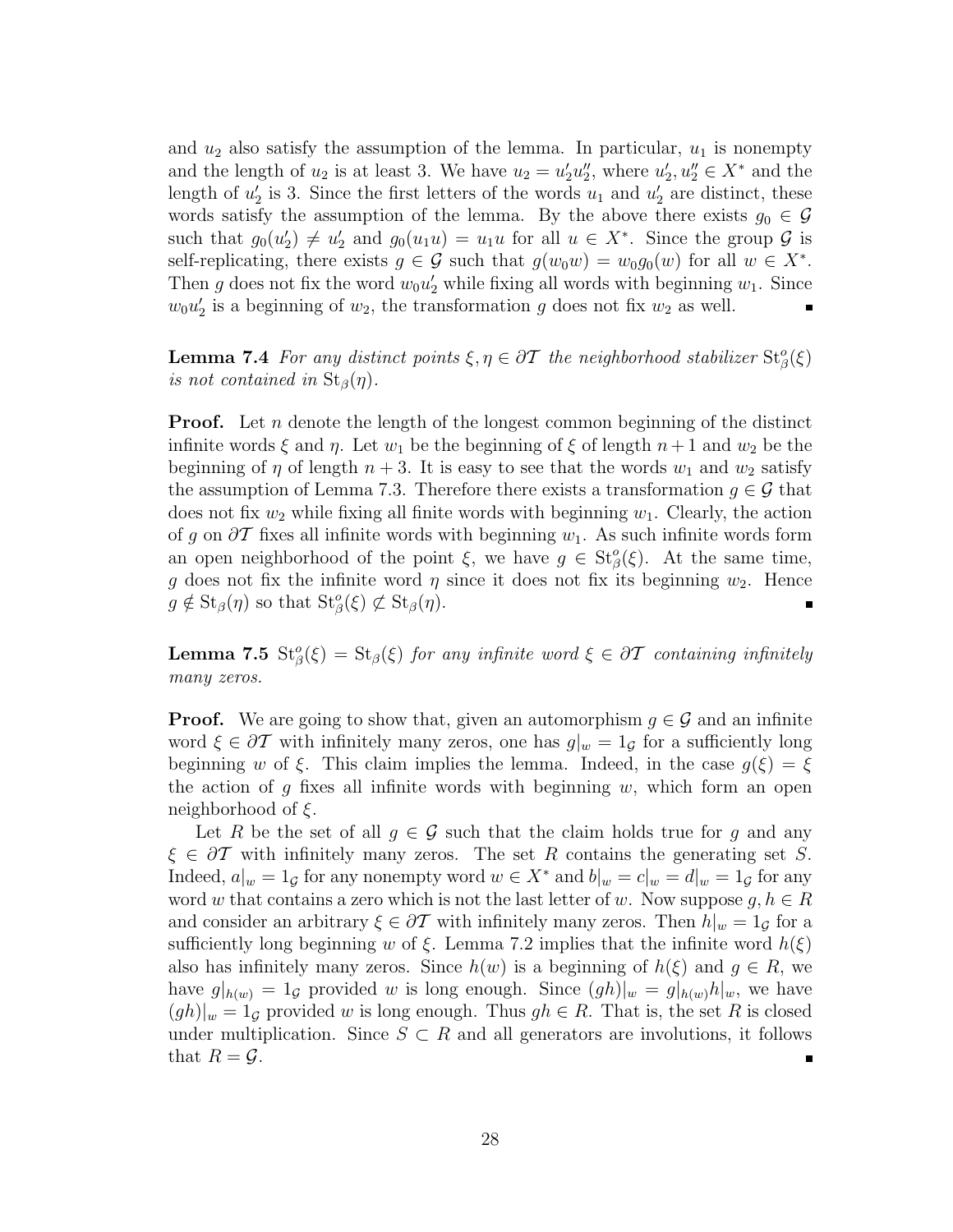The infinite word  $\xi_0 = 111...$  (also denoted  $1^{\infty}$ ) is an exceptional point for the action  $\beta$ .

**Lemma 7.6** The quotient of  $\text{St}_{\beta}(\xi_0)$  by  $\text{St}_{\beta}^o(\xi_0)$  is the Klein 4-group. The coset representatives are  $1<sub>G</sub>, b, c, d$ .

**Proof.** Recall that  $H = \{1_G, b, c, d\}$  is a subgroup of G isomorphic to the Klein 4-group. Clearly,  $H \subset \text{St}_{\beta}(\xi_0)$ . We are going to show that  $H \cap \text{St}_{\beta}^o(\xi_0) = \{1_{\mathcal{G}}\}$ and  $\text{St}_{\beta}(\xi_0) = \text{St}_{\beta}^o(\xi_0)H$ , which implies the lemma.

For any positive integer n let  $\eta_n$  denote the infinite word over the alphabet X that has a single zero in the position n. The sequence  $\eta_1, \eta_2, \ldots$  converges to  $\xi_0$ . One observes that any of the generators b, c, and d fixes  $\eta_n$  only if n leaves a specific remainder under division by 3 (0 for  $b$ , 2 for  $c$ , and 1 for  $d$ ). It follows that  $H \cap \operatorname{St}_{\beta}^o(\xi_0) = \{1_{\mathcal{G}}\}.$ 

Now let us show that any  $g \in St_{\beta}(\xi_0)$  is contained in the set  $St_{\beta}^o(\xi_0)H$ . The proof is by strong induction on the length  $n$  of  $g$ , which is the smallest possible number of factors in an expansion  $g = s_m \dots s_2 s_1$  such that each  $s_i \in S$ . The case  $n = 0$  is trivial as  $1<sub>G</sub>$  is the only element of length 0. Assume that the claim is true for all elements of length less than some  $n > 0$  and consider an arbitrary element  $g \in St_{\beta}(\xi_0)$  of length n. We have  $g = s_n \dots s_2 s_1$ , where each  $s_i$  is a generator from S. Let  $\xi_k = (s_k \dots s_2 s_1)(\xi_0), k = 1, 2, \dots, n$ . If  $\xi_k = \xi_0$  for some  $0 < k < n$ , then  $g_1 = s_n \dots s_{k+1}$  and  $g_2 = s_k \dots s_2 s_1$  both fix  $\xi_0$ . Since the length of  $g_1$  and  $g_2$  is less than n, they belong to  $St^o_{\beta}(\xi_0)H$  by the inductive assumption. As  $St^o_{\beta}(\xi_0)H$ is a group, so does  $g = g_1 g_2$ . If  $\xi_k \neq \xi_0$  for all  $0 < k < n$ , then  $s_{i+1}|_{w_i} = 1_g$  for any  $0 \leq i < n$  and sufficiently long beginning  $w_i$  of the infinite word  $\xi_i$ . It follows that  $g|_w = 1_g$  for a sufficiently long beginning w of  $\xi_0$ . Thus  $g \in \text{St}_{\beta}^o(\xi_0)$ .

Recall that we consider the Schreier graphs of the group  $\mathcal G$  relative to the generating set  $S = \{a, b, c, d\}$  as graphs with undirected edges. The Schreier graphs of all orbits of the action  $\beta$  except  $O_{\beta}(\xi_0)$  are similar. Any vertex is joined to two other vertices. Moreover, it is joined to one of the neighbors by a single edge labeled  $\alpha$  and to the other neighbor by two edges. Also, there is one loop at each vertex. Hence the Schreier graph has a linear structure (see Figure 1) and all such graphs are isomorphic as graphs with unlabeled edges. The Schreier graph of the orbit of  $\xi_0 = 1^\infty$  is different in that there are three loops labeled b, c, and d at the vertex  $\xi_0$  (see Figure 2).

Let  $F : \partial \mathcal{T} \to \text{Sch}(\mathcal{G}, S)$  be the mapping that assigns to any point on the boundary of the binary rooted tree  $\mathcal T$  its marked Schreier graph under the action β. Using notation of Section 4,  $F(\xi) = \Gamma_{\text{Sch}}^*(\mathcal{G}, S; \beta, \xi)$  for all  $\xi \in \partial \mathcal{T}$ .

**Lemma 7.7** The graph  $F(\xi_0)$  is an isolated point in the image  $F(\partial T)$ .

**Proof.** Let  $\Gamma_0$  denote the marked graph with a single vertex and three loops labeled b, c, and d. Recall that  $\mathcal{U}(\Gamma_0, \emptyset)$  is an open subset of  $\mathcal{MG}_0$  consisting of all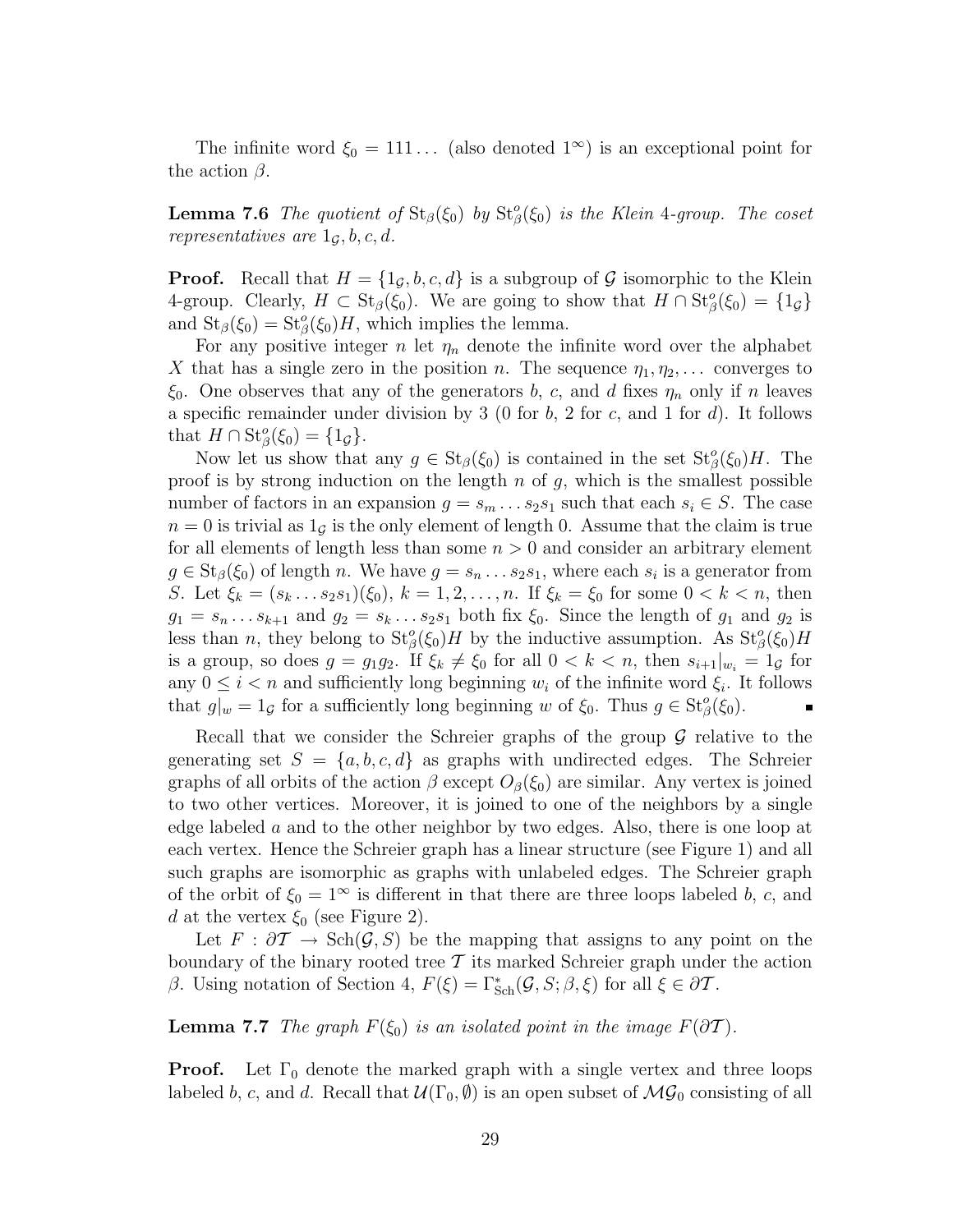

Figure 3: Limit graphs  $\Delta_0^*, \Delta_1^*, \Delta_2^*$ .

graphs in  $\mathcal{MG}_0$  that have a subgraph isomorphic to  $\Gamma_0$ . Hence  $\mathcal{U}(\Gamma_0,\emptyset) \cap \text{Sch}(\mathcal{G},S)$ is an open subset of  $\text{Sch}(\mathcal{G},S)$ . Given  $\xi \in \partial \mathcal{T}$ , the graph  $F(\xi)$  belongs to that open subset if and only if  $a(\xi) \neq \xi$  and  $b(\xi) = c(\xi) = d(\xi) = \xi$ . The latter conditions are satisfied only for  $\xi = \xi_0$ . The lemma follows.

It turns out that the image  $F(\partial \mathcal{T})$  is not closed in  $\text{Sch}(\mathcal{G},S)$ . The following construction will help to describe the closure of  $F(\partial \mathcal{T})$ . Let us take two copies of the Schreier graph  $\Gamma_{\text{Sch}}(\mathcal{G},S;\beta,\xi_0)$ . We remove two out of three loops at the vertex  $\xi_0$  (loops with the same labels in both copies) and replace them with two edges joining the two copies. Let  $c'$  and  $d'$  denote labels of the removed loops and b' denote the label of the retained loop. Then  $b', c', d'$  is a permutation of b, c, d. To be rigorous, the new graph has the vertex set  $O_\beta(\xi_0) \times \{0,1\}$ , the set of edges  $O_{\beta}(\xi_0) \times \{0,1\} \times S$ , and the set of labels S. An arbitrary edge  $(\xi, i, s)$ has beginning  $(\xi, i)$  and label s. The end of this edge is  $(s(\xi), i)$  unless  $\xi = \xi_0$ and  $s = c'$  or  $s = d'$ , in which case the end is  $(s(\xi), 1 - i) = (\xi_0, 1 - i)$ . There are three ways to perform the above construction depending on the choice of  $b'$ . We denote by  $\Delta_0$ ,  $\Delta_1$ , and  $\Delta_2$  the graphs obtained when  $b' = b$ ,  $b' = d$ , and  $b' = c$ , respectively. Further, for any  $i \in \{0, 1, 2\}$  we denote by  $\Delta_i^*$  a marked graph obtained from  $\Delta_i$  by marking the vertex  $(\xi_0, 0)$  (see Figure 3).

Consider an arbitrary sequence of points  $\eta_1, \eta_2, \ldots$  in  $\partial \mathcal{T}$  such that  $\eta_n \to \xi_0$ as  $n \to \infty$ , but  $\eta_n \neq \xi_0$ . Let  $z_n$  denote the position of the first zero in the infinite word  $\eta_n$ .

**Lemma 7.8** The marked Schreier graphs  $F(\eta_n)$  converge to  $\Delta_i^*$ ,  $0 \le i \le 2$ , as  $n \to \infty$  if  $z_n \equiv i \mod 3$  for large n.

**Proof.** For any  $n \ge 1$  we define a map  $f_n : O_{\beta}(\xi_0) \times \{0, 1\} \to O_{\beta}(\eta_n)$  as follows. Given  $\xi \in O_{\beta}(\xi_0)$  and  $x \in \{0,1\}$ , let  $f_n(\xi, x)$  be an infinite word obtained from  $\eta_n$  after replacing the first  $z_n - 1$  letters by the first  $z_n - 1$  letters of  $\xi$  and adding x mod 2 to the  $(z_n + 1)$ -th letter. Clearly,  $f_n(\xi_0, 0) = \eta_n$ . Let  $i_n$  be the remainder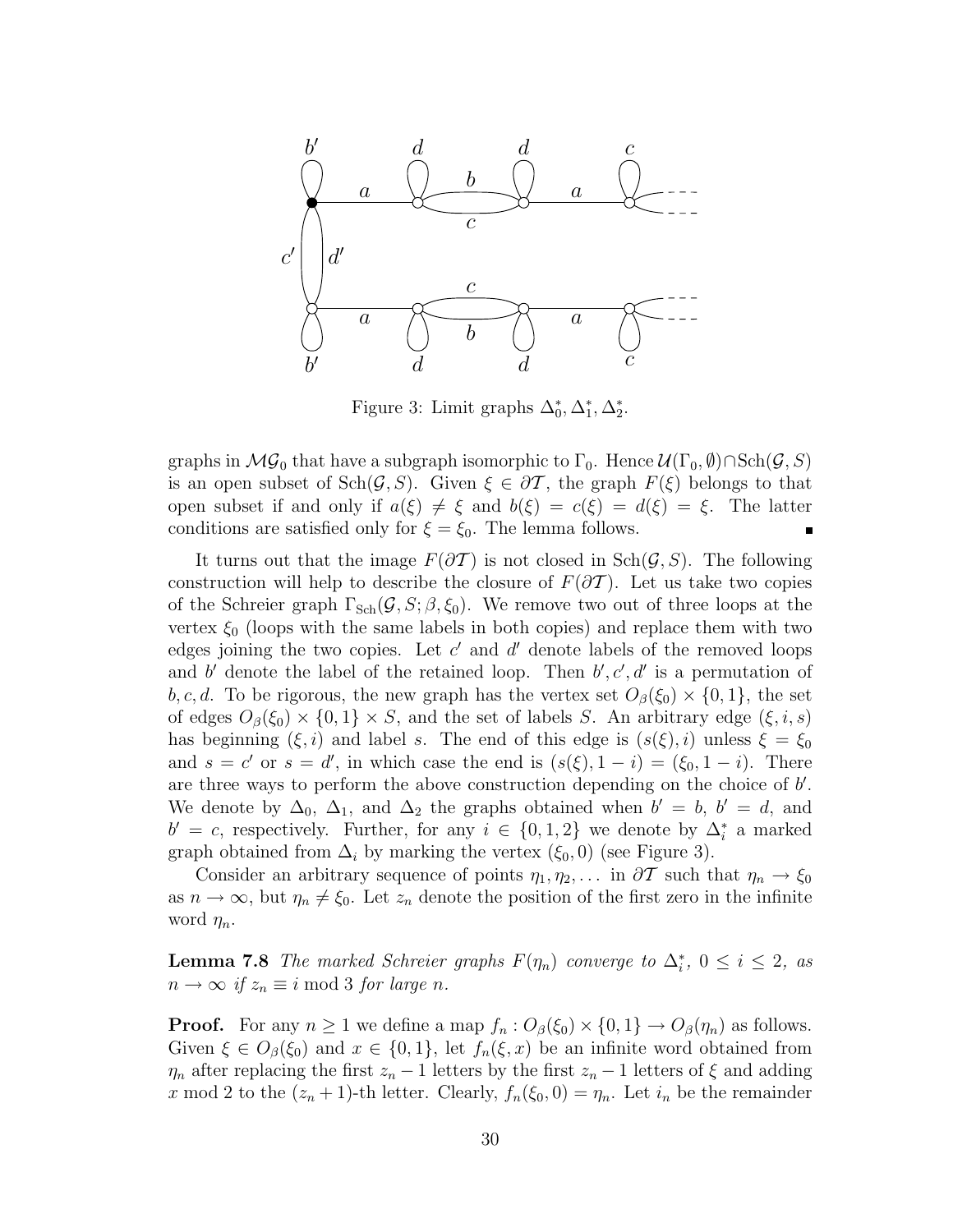

Figure 4: The Schreier coset graph of  $St^o_{\beta}(\xi_0)$ .

of  $z_n$  under division by 3. One can check that the restriction of  $f_n$  to the vertex set of the closed ball  $B_{\Delta_{i_n}^*}((\xi_0,0),N)$  is an isomorphism of this ball with the closed ball  $\overline{B}_{F(\eta_n)}(\eta_n, N)$  whenever  $N \leq 2^{z_n-2}$ . Therefore  $\delta(F(\eta_n), \Delta_{i_n}^*) \to 0$  as  $n \to \infty$ .

One consequence of Lemma 7.8 is that the graphs  $\Delta_0$ ,  $\Delta_1$ , and  $\Delta_2$  are Schreier graphs of the group  $\mathcal G$ . By construction, each of these graphs admits a nontrivial automorphism, which interchanges vertices corresponding to the same vertex of  $\Gamma_{\text{Sch}}(\mathcal{G},S;\beta,\xi_0)$ . This property distinguishes  $\Delta_0$ ,  $\Delta_1$ , and  $\Delta_2$  from the Schreier graphs of orbits of the action  $\beta$ .

**Lemma 7.9** The Schreier graphs  $\Gamma_{\text{Sch}}(\mathcal{G},S;\beta,\xi), \xi \in \partial \mathcal{T}$  do not admit nontrivial automorphisms. The graphs  $\Delta_0$ ,  $\Delta_1$ , and  $\Delta_2$  admit only one nontrivial automorphism.

Proof. It follows from Proposition 4.4 and Lemma 7.4 that marked Schreier graphs  $F(\xi)$  and  $F(\eta)$  are isomorphic only if  $\xi = \eta$ . Therefore the Schreier graphs  $\Gamma_{\text{Sch}}(\mathcal{G},S;\beta,\xi), \xi \in \partial \mathcal{T}$  admit no nontrivial automorphisms.

The graphs  $\Delta_0$ ,  $\Delta_1$ , and  $\Delta_2$  have linear structure. Namely, one can label their vertices by  $v_j, j \in \mathbb{Z}$  so that each  $v_j$  is adjacent only to  $v_{j-1}$  and  $v_{j+1}$ . If f is an automorphism of such a graph, then either  $f(v_j) = v_{n-j}$  for some  $n \in \mathbb{Z}$  and all  $j \in \mathbb{Z}$  or  $f(v_j) = v_{n+j}$  for some  $n \in \mathbb{Z}$  and all  $j \in \mathbb{Z}$ . Assume that some  $\Delta_i$  has more than one nontrivial automorphism. Then we can choose f above so that the latter option holds with  $n \neq 0$ . Take any path in  $\Delta_i$  that begins at  $v_0$ and ends at  $v_n$  and let w be the code word of that path. Since  $f^m(v_0) = v_{mn}$ and  $f^m(v_n) = v_{(m+1)n}$  for any integer m, the path in  $\Delta_i$  with beginning  $v_{mn}$  and code word w ends at  $v_{(m+1)n}$ . It follows that for any integer  $m > 0$  the path with beginning  $v_0$  and code word  $w^m$  ends at  $v_{mn}$ . In particular, this path is not closed. However every element of the Grigorchuk group  $\mathcal G$  is of finite order (see [2]) so that for some  $m > 0$  the reversed word  $w^m$  equals  $1<sub>G</sub>$  when regarded as a product in G. This conradicts with Proposition 4.1. Thus the graph  $\Delta_i$  admits only one nontrivial automorphism.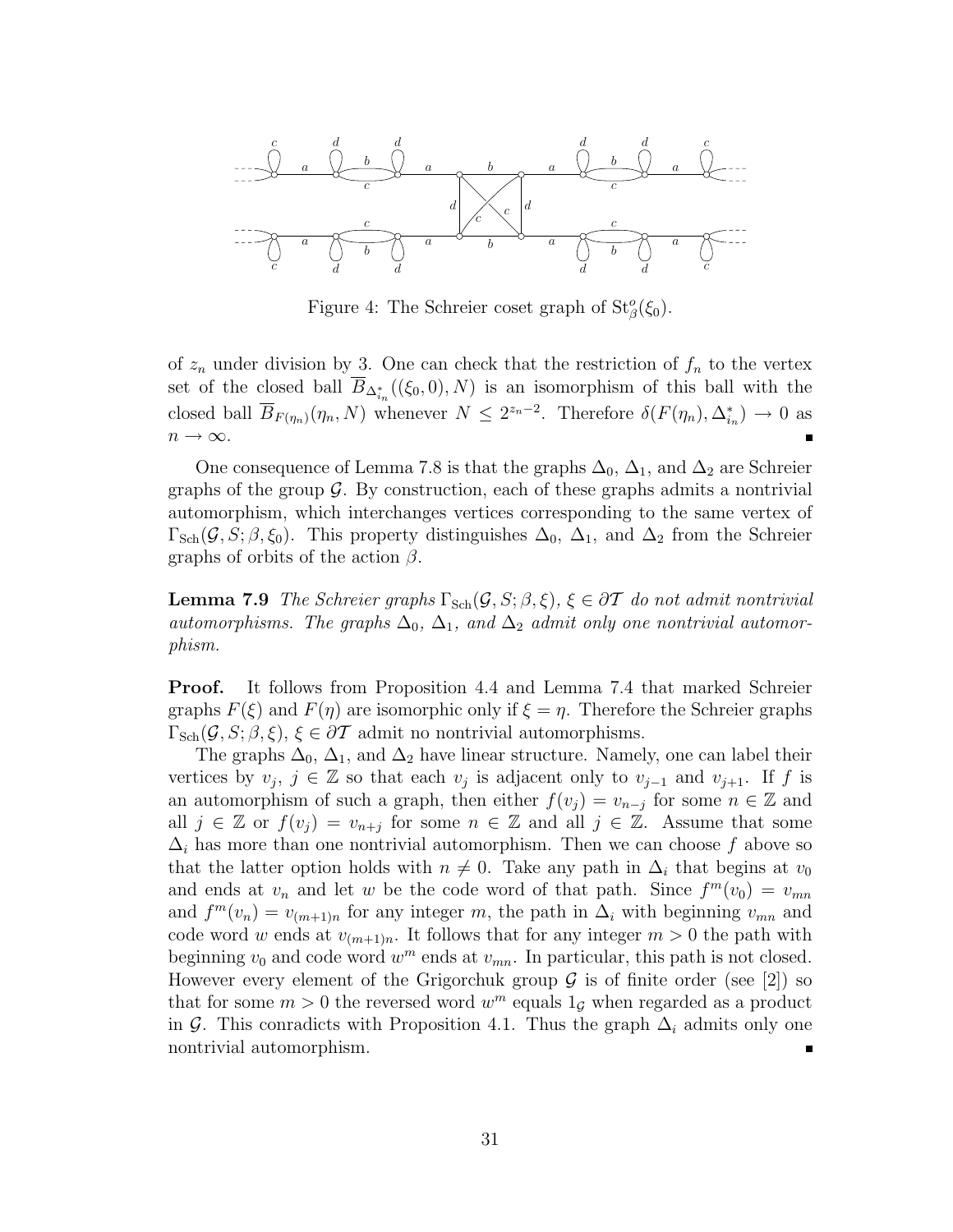**Lemma 7.10** The Schreier graph  $\Gamma_{\text{Sch}}(\mathcal{G},S;\beta,\xi_0)$  is a double quotient of each of the graphs  $\Delta_0$ ,  $\Delta_1$ , and  $\Delta_2$ . On the other hand, each of the graphs  $\Delta_0$ ,  $\Delta_1$ , and  $\Delta_2$  is a double quotient of the Schreier coset graph  $\Gamma_{\text{coset}}(\mathcal{G}, S; St^o_{\beta}(\xi_0)).$ 

**Proof.** The Schreier coset graph of the subgroup  $St^o_{\beta}(\xi_0)$  is shown in Figure 4. In view of Lemmas 7.6 and 7.9, the automorphism group of this graph is the Klein 4-group. The quotient of the graph by the entire automorphism group is the Schreier graph of the orbit of  $\xi_0$ . The quotients by subgroups of order 2 are the graphs  $\Delta_0$ ,  $\Delta_1$ , and  $\Delta_2$ .

Now it remains to collect all parts in Theorems 1.1 and 1.2.

**Proof of Theorem 1.1.** We are concerned with the mapping  $F : \partial T \to$ Sch(G, S) given by  $F(\xi) = \Gamma_{Sch}^*(\mathcal{G}, S; \beta, \xi)$ . Let us also consider a mapping  $\psi$ :  $\partial \mathcal{I} \to \text{Sub}(\mathcal{G})$  given by  $\psi(\xi) = \text{St}_{\beta}(\xi)$  and a mapping  $f : \text{Sub}(\mathcal{G}) \to \text{Sch}(\mathcal{G}, S)$ given by  $f(H) = \Gamma^*_{\text{coset}}(\mathcal{G}, S; H)$ . By Proposition 4.4,  $F(\xi) = f(\psi(\xi))$  for all  $\xi \in \partial \mathcal{T}$ . By Proposition 5.5, f is a homeomorphism. Lemma 7.4 implies that the mapping  $\psi$  is injective. It is Borel measurable due to Lemma 5.4. Also,  $\psi$ is continuous at a point  $\xi \in \partial \mathcal{T}$  if and only if  $St^o_{\beta}(\xi) = St_{\beta}(\xi)$ . Lemmas 7.5 and 7.6 imply that the latter condition fails only if the infinite word  $\xi$  contains only finitely many zeros. According to Lemma 7.2, an equivalent condition is that  $\xi$  is in the orbit of  $\xi_0 = 1^\infty$  under the action  $\beta$ . Since the mapping F is f postcomposed with a homeomorphism, it is also injective, Borel measurable, and continuous everywhere except the orbit of  $\xi_0$ .

By Lemma 7.7, the graph  $F(\xi_0)$  is an isolated point of the image  $F(\partial \mathcal{T})$ . Since  $F(g(\xi)) = \mathcal{A}_g(F(\xi))$  for any  $\xi \in \partial \mathcal{T}$  and  $g \in \mathcal{G}$  and since the action  $\mathcal{A}$  is continuous (see Proposition 4.2), the graph  $F(g(\xi_0))$  is an isolated point of  $F(\partial \mathcal{T})$ for all  $g \in \mathcal{G}$ . On the other hand, if  $\xi \in \partial \mathcal{T}$  is not in the orbit of  $\xi_0$ , then the graph  $F(\xi)$  is not an isolated point of  $F(\partial \mathcal{T})$  as the mapping F is injective and continuous at  $\xi$ .

It follows from Lemma 7.9 that the image  $F(\partial \mathcal{T})$  and the orbits  $O_{\mathcal{A}}(\Delta_i^*),$  $i \in \{0,1,2\}$  are disjoint sets. Note that the orbit  $O_{\mathcal{A}}(\Delta_i^*)$  consists of marked graphs obtained from the graph  $\Delta_i$  by marking an arbitrary vertex. Lemma 7.8 implies the union of those 4 sets is the closure of  $F(\partial \mathcal{T})$ .

Finally, the statement (v) of Theorem 1.1 follows from Lemma 7.10.

 $\blacksquare$ 

**Proof of Theorem 1.2.** Lemma 6.6 combined with Lemma 7.4 implies that the action of G on the closure of  $F(\partial \mathcal{T})$  is a continuous extension of the action β. The extension is one-to-one everywhere except for the orbit  $O_β(\xi_0)$  where it is four-to-one. Namely, for any  $g \in \mathcal{G}$  the point  $g(\xi_0)$  is covered by 4 graphs  $F(g(\xi_0))$ ,  $\mathcal{A}_g(\Delta_0^*), \mathcal{A}_g(\Delta_1^*)$ , and  $\mathcal{A}_g(\Delta_0^*)$ . According to Theorem 1.1, the graph  $F(g(\xi_0))$  is an isolated point of the closure of  $F(\partial \mathcal{T})$ . When we restrict our attention to the set  $\Omega$  of non-isolated points of the closure, we still have a continuous extension of the action  $\beta$ , but it is three-to-one on the orbit  $O_{\beta}(\xi_0)$ .